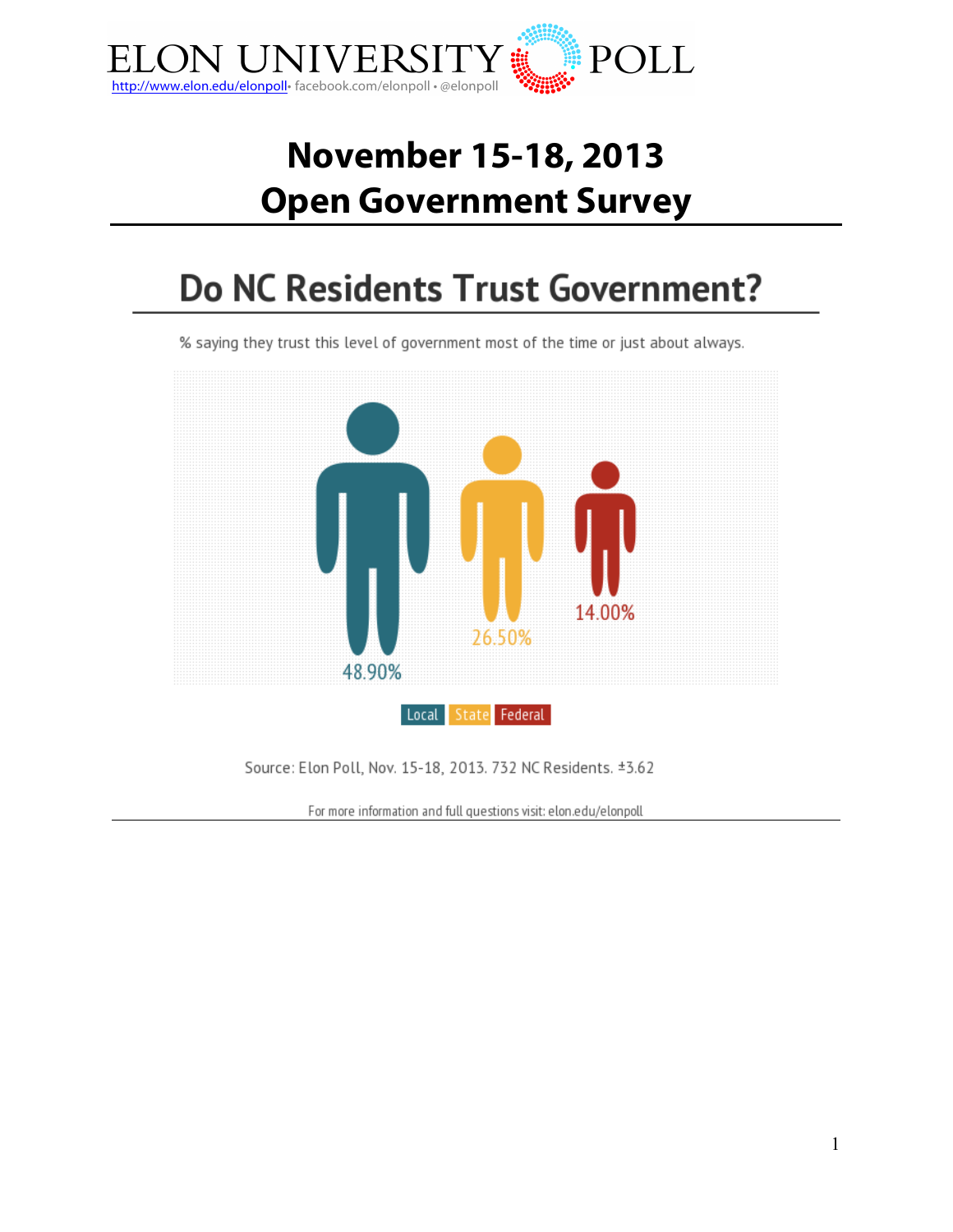

| <b>Table of Contents</b> |  |
|--------------------------|--|
|                          |  |
|                          |  |
|                          |  |
|                          |  |
|                          |  |
|                          |  |
|                          |  |
|                          |  |
|                          |  |
|                          |  |
|                          |  |
|                          |  |
|                          |  |
|                          |  |
|                          |  |
|                          |  |
|                          |  |
|                          |  |
|                          |  |
|                          |  |
|                          |  |
|                          |  |
|                          |  |
|                          |  |
|                          |  |
|                          |  |
|                          |  |
|                          |  |
|                          |  |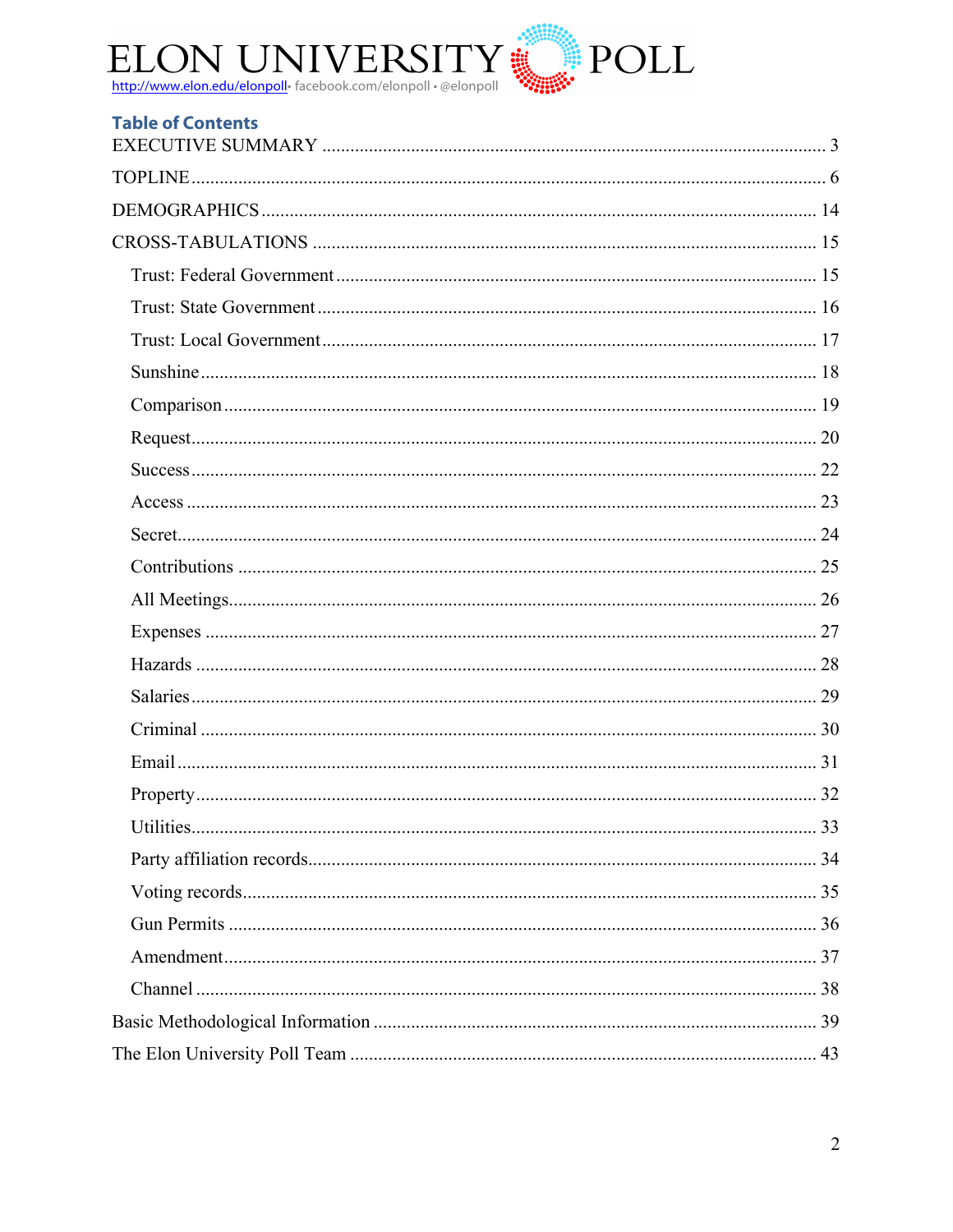

# **EXECUTIVE SUMMARY**

The Elon University Poll conducted a live-caller, dual frame (landline and cell phone) survey of 732 residents of North Carolina on November 15-18, 2013. The survey has a margin of error of 3.62 percentage points and asks a battery of questions related to open government and transparency.

#### **Trust in Government**

Respondents trust their local governments more than the state government and the federal government. Forty-nine percent said they trust their local government to do what is right most of the time or just about always, compared to 26.5% for state government and 14% for the federal government. Democrats (22%) were more likely to trust the federal government to do what is right, compared to 10% of Independents and 12% of Republicans. Republicans were more likely to trust the state government (42%), compared to 27% of Independents and 15% of Democrats. African Americans were less likely to trust state and local governments to do what is right than whites.

### **Open Government and Transparency**

Most respondents were not aware that North Carolina has sunshine laws that make public documents, records, information, and meetings available and accessible to citizens. More respondents (41%) also felt the state government in North Carolina is less open and transparent than it was five years ago. Democrats (56%) were more likely to say state government is now less open and transparent than Republicans (30%). Younger (18-30 years old) respondents were also more likely to say state government is now less open than older respondents.

### **Requesting Public Records**

Thirty-eight percent of respondents said they had attempted to obtain some type of public documents, records, or information. Eighty-seven percent of those respondents said they were successful in obtaining that information. The most common type of record requested was related to real estate (18%), followed by birth certificates (17%), followed by criminal or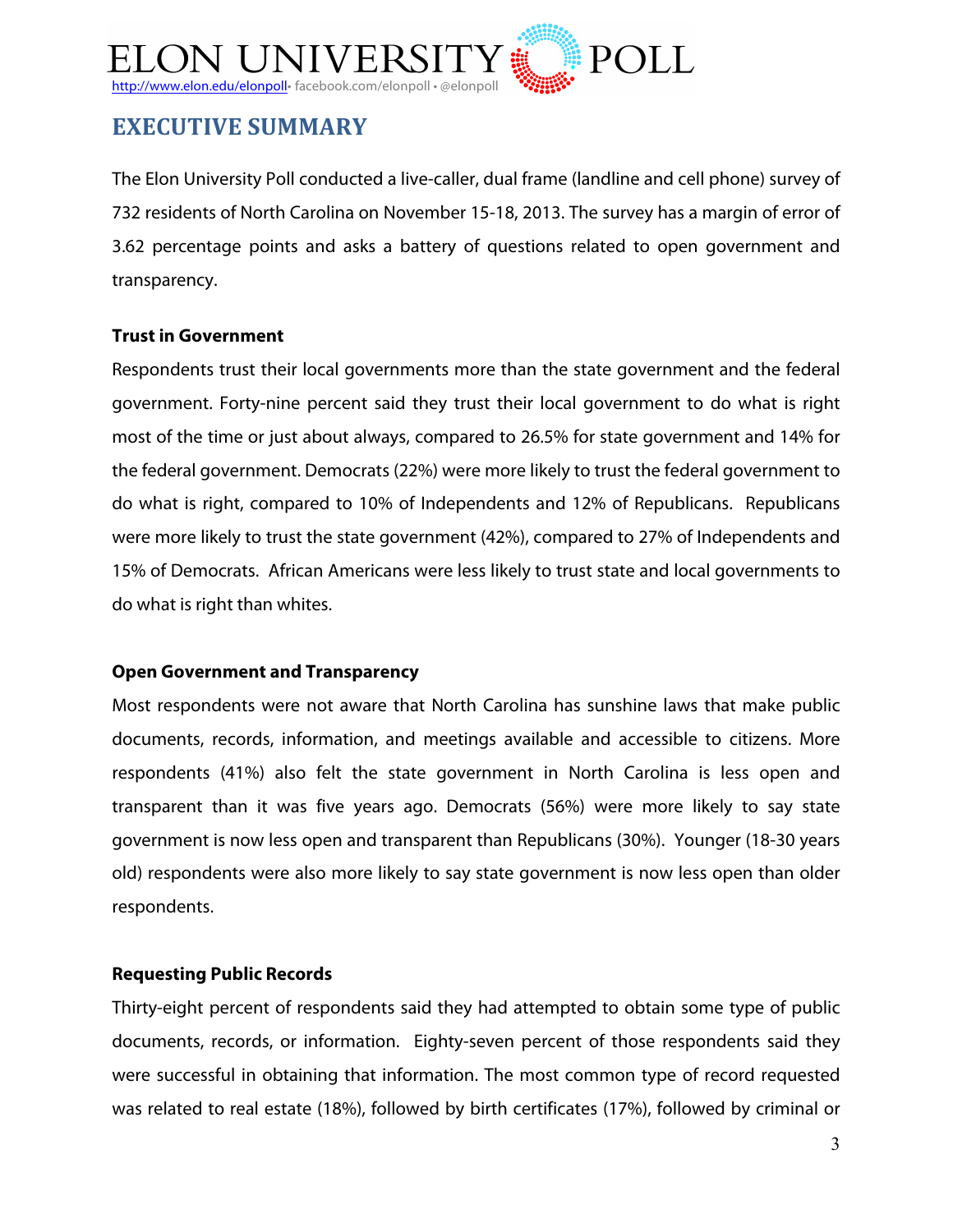

police records (11%). Over half of respondents (51%) felt there should be no fee for requesting public information. Respondents were asked what they felt would be a reasonable amount for the fee. Of those respondents who believe there should be a fee, the average response was 14 dollars, but ranged from \$1 to \$90.

### **Access to Information**

Almost 60% of respondents agree with the statement "it's important to be able to get any document you want from government," but 63% also agree that sometimes government officials are justified in keeping some information a secret. Over 70% of North Carolinians said they would support an amendment to the North Carolina constitution that makes all public business of any government in North Carolina open and available to the public. When asked about specific type of records, most respondents felt it was important to be able to access government meetings, and information on campaign contributions, government expense accounts, location of hazardous material, salaries of public employees, criminal records, property tax records, and gun permits. But most respondents did not believe members of the public should have access to government employee email messages, public utilities of individuals, a voter's party affiliation or how often they voted.

### **Dr. Kenneth E. Fernandez and Dr. Jason A. Husser**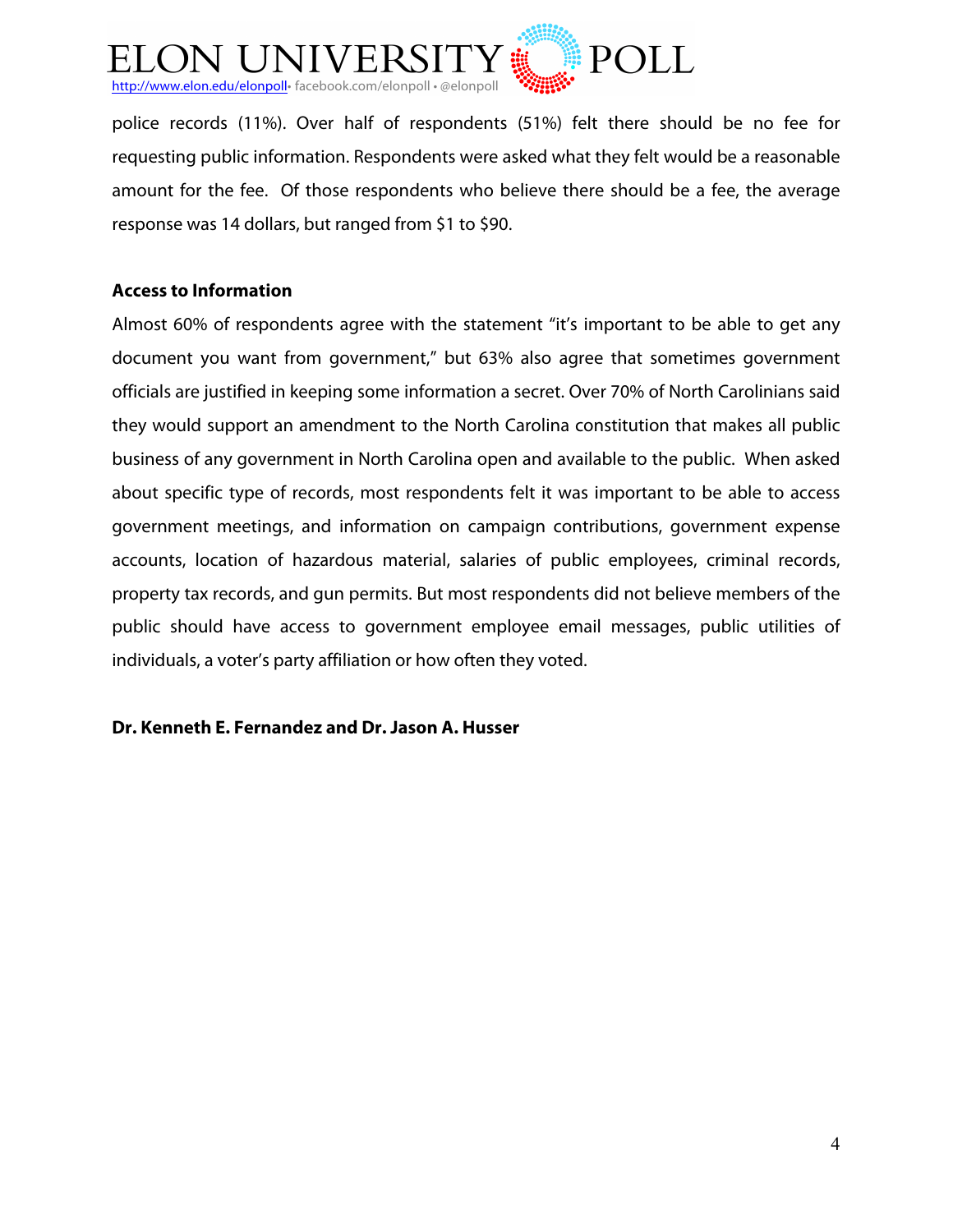

# **Types of Public Records Requests by North Carolinians**

Do you remember what type of document you tried to request? [OPEN-ENDED RESPONSE]



Source: Elon Poll, Nov. 15-18, 2013. 732 NC Residents. ±3.62

For more information visit elon.edu/elonpoll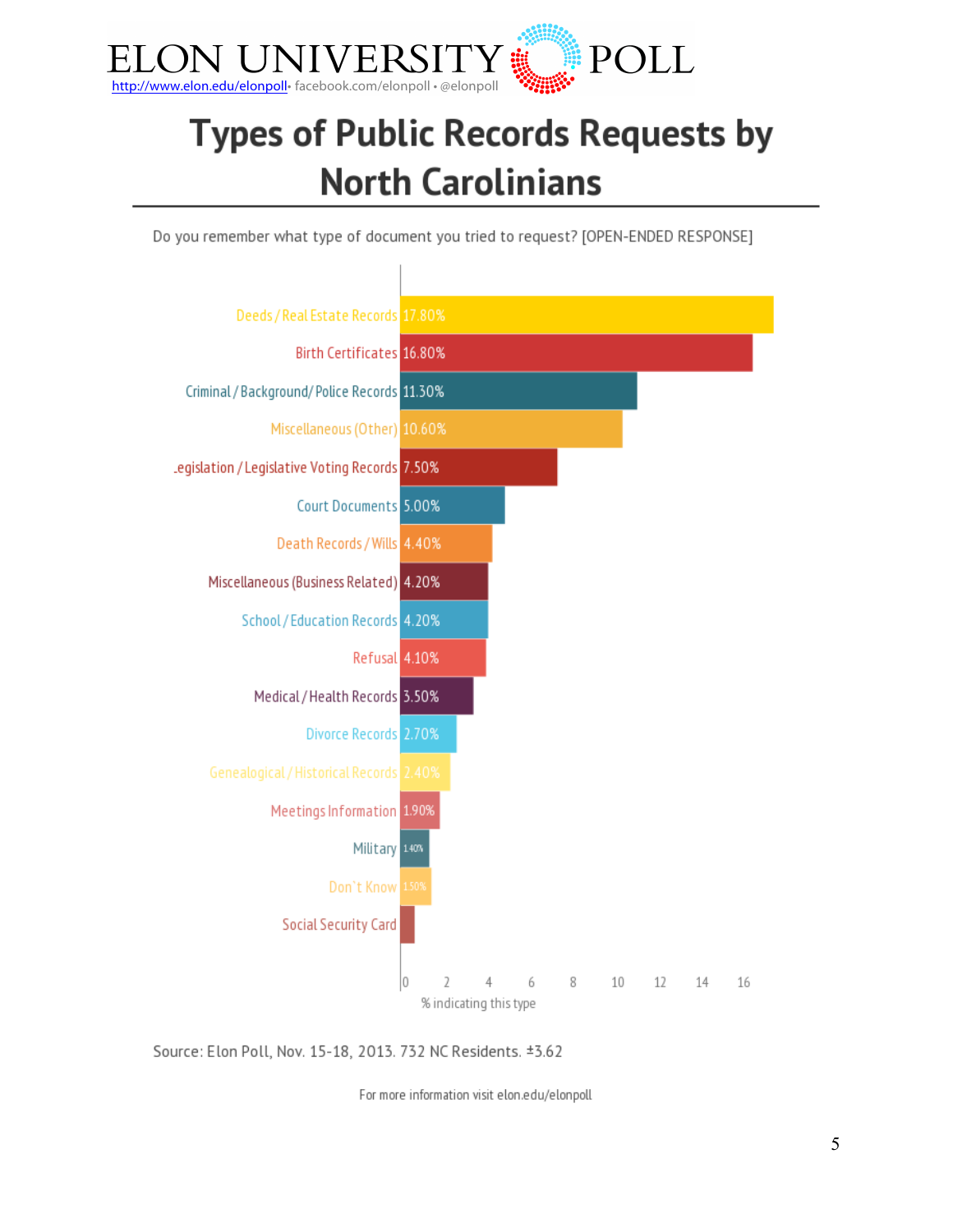

# **TOPLINE**

### **Trust: Federal Government**

How much of the time do you think you can trust the government in Washington to do what is right? Just about always, most of the time, or only some of the time?

### **Trust: State Government**

How much of the time do you think you can trust the state government in Raleigh to do what is right? Just about always, most of the time, or only some of the time?

### **Trust: Local Government**

How much of the time do you think you can trust the local government in your community to do what is right? Just about always, most of the time, or only some of the time?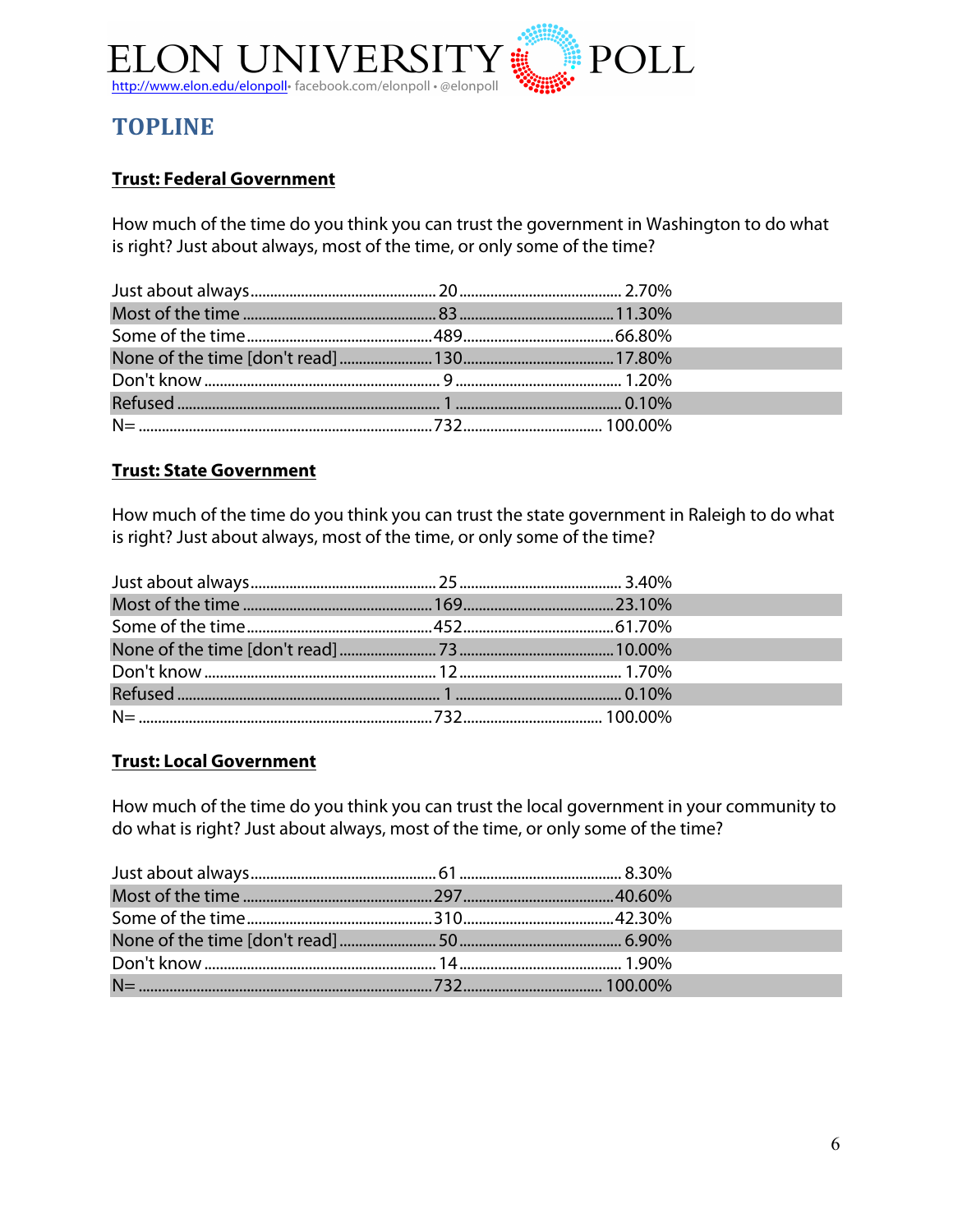

### **Open Government Introduction**

Now, I'd like to ask you some questions about the accessibility and availability of public documents and information. . .

### **Sunshine**

Most states have laws called "Sunshine Laws" that make public documents, records, information, and meetings available and accessible to citizens. . . . are you [aware or not aware] if North Carolina has these laws?

### **Comparison**

Compared to five years ago, would you say the state government in North Carolina is now more open and transparent, less open and transparent, or is the level of openness and transparency about the same?

### **Request**

Have you ever tried to get any public documents, records, and information?

### **Success** [If Request = 1]

Were you generally successful in getting the documents, records, or information that you tried to?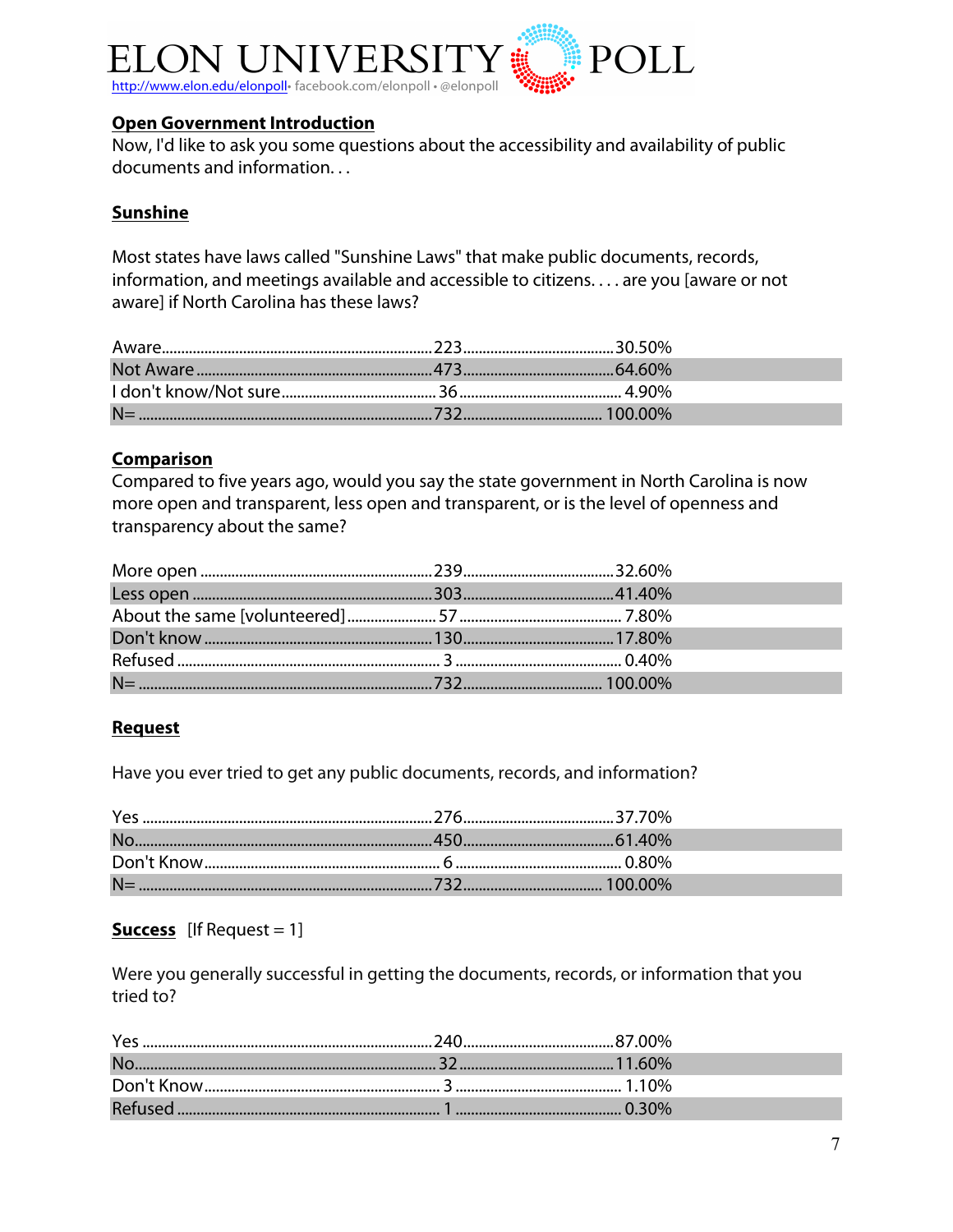

### Type [If Request  $= 1$ ]

Do you remember what type of document you tried to request? [OPEN-ENDED RESPONSE]

# Costs

Should there be a fee for requesting a government document to help cover the costs involved in retrieving that record?

(follow-up question if yes) If it took a government employee a half hour to obtain a record for you, what do you think would be a reasonable fee for that document? [OPEN-ENDED RESPONSE CATEGORIZED]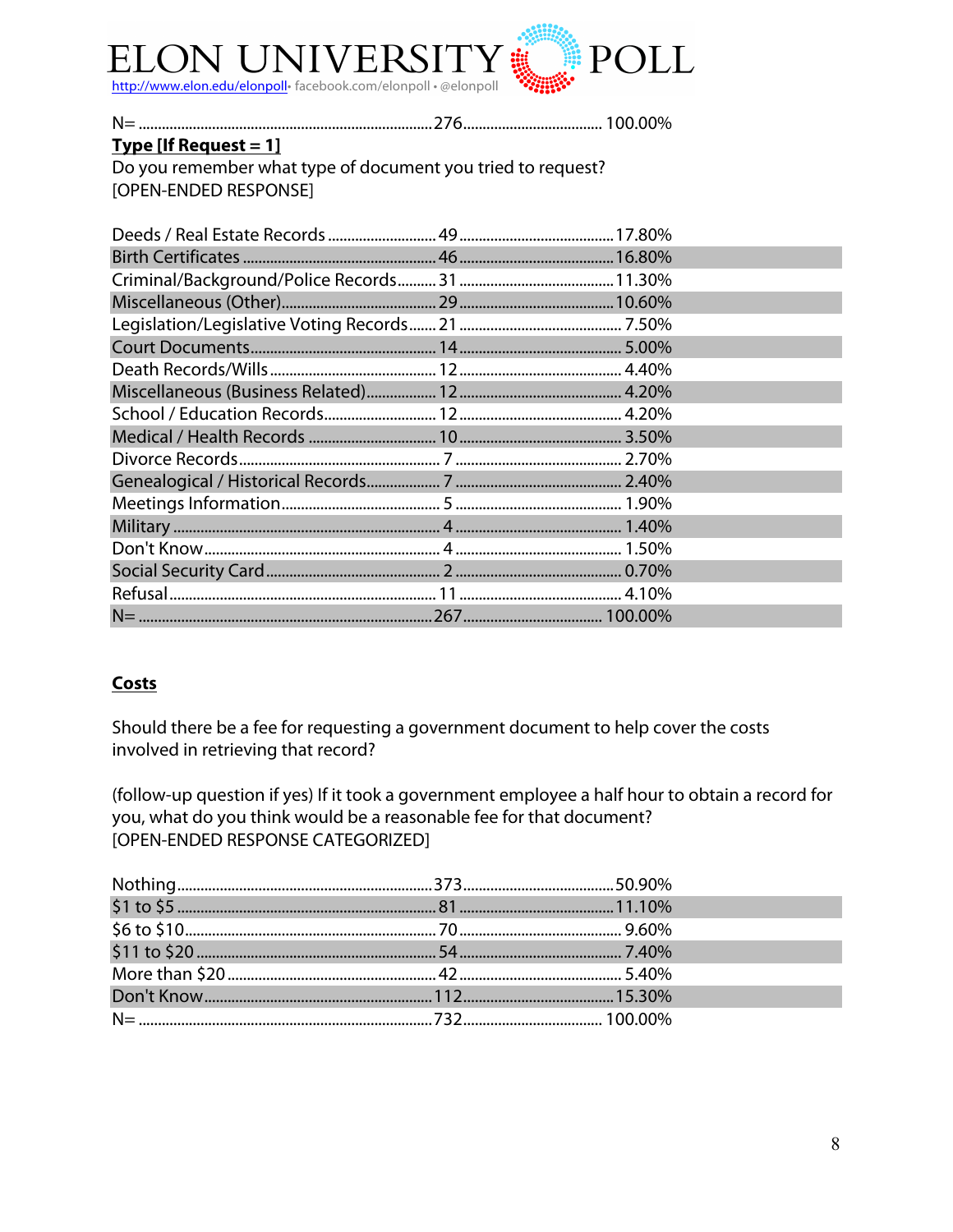

### **Agree/Disagree Questions**

Now I want to read you some statements about the availability & accessibility of public documents, records, information, & meetings, in connection with how government operates. Please tell me whether you [agree or disagree] with each statement.

### **Access**

It's important to be able to get any document you want from government

### <u>Secret</u>

Sometimes government officials are justified in keeping some information a secret

### **Contributions**

It is important to know who elected officials get their campaign contributions from

### **Hearings**

All government meetings should be open to the public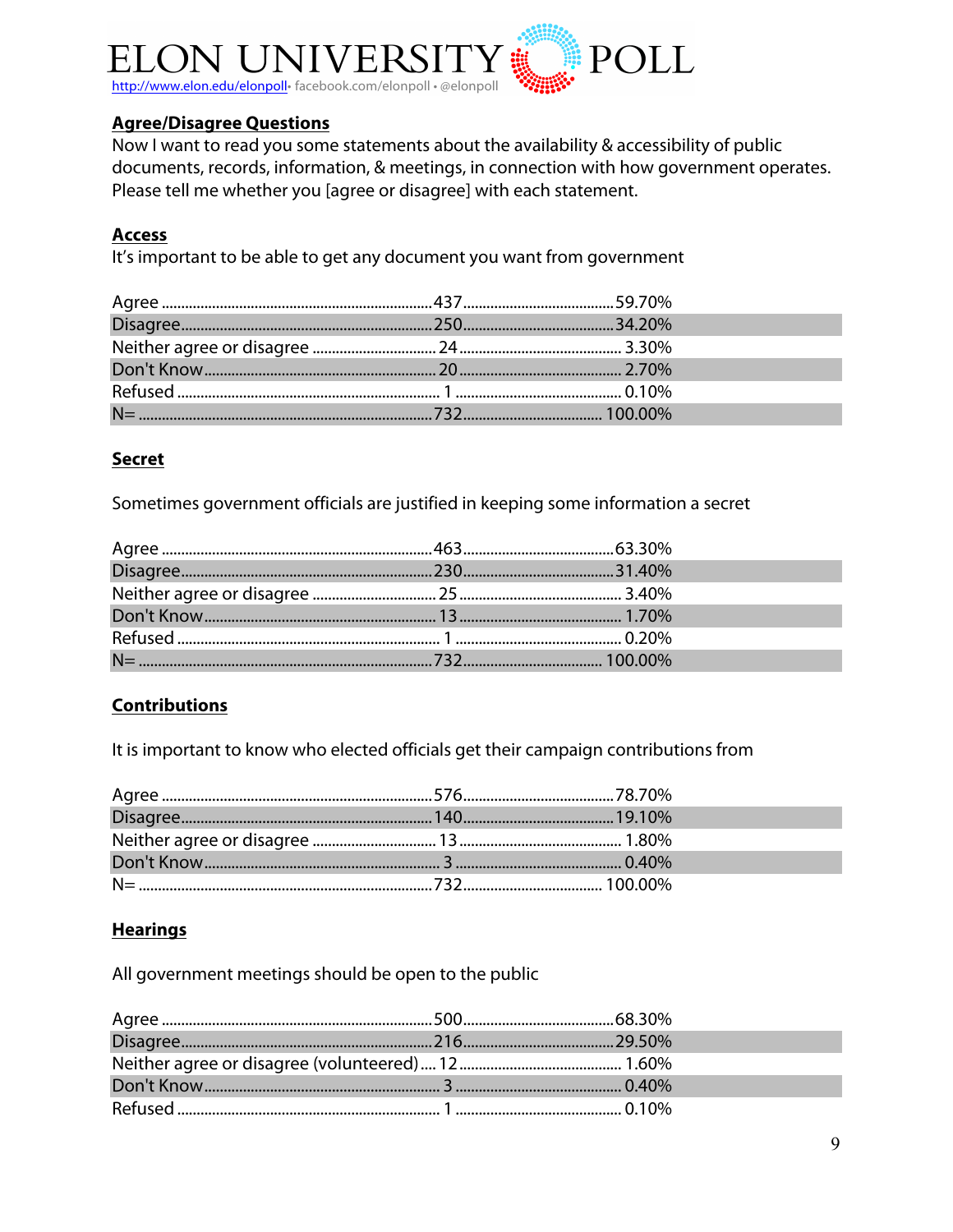

### **Should/Should Not Questions**

Now I'm going to read a list of items and I would like for you to tell me if you believe ordinary citizens [should or should not] have access to this information.

### **Expenses**

Records of government officials' expense accounts.

### **Hazards**

Government records that identify the type, amount, and location of hazardous chemicals.

### **Salaries**

The annual salaries of public employees.

### **Criminal**

Records detailing someone's criminal past.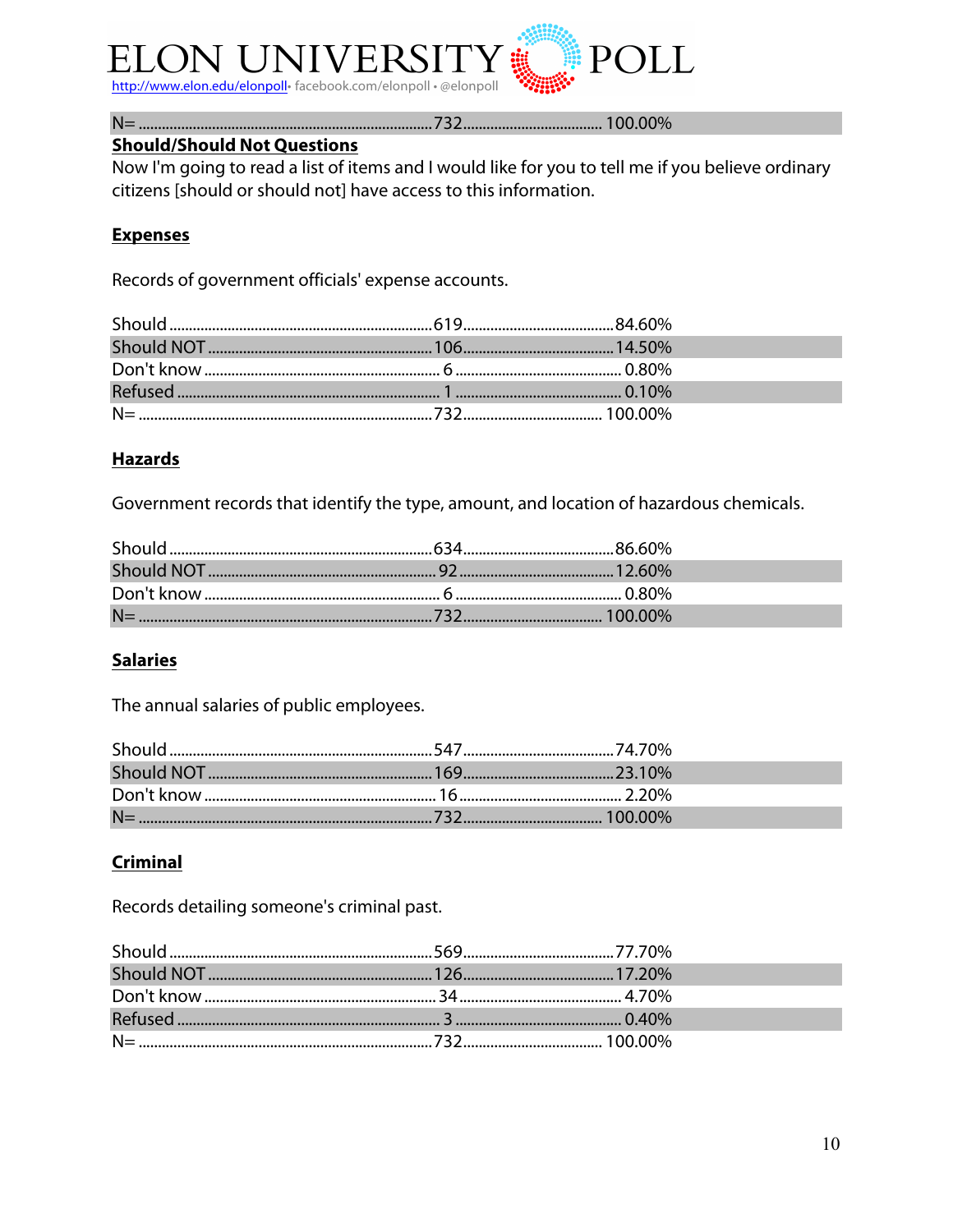

### **Email**

Government employees work e-mail messages

### **Property**

Property tax records of individuals, including the value of a person's home and how much was paid in property taxes.

### **Utilities**

Public utility records, which include how much water a person uses.

### **Party affiliation records**

Records on a voter's political party affiliation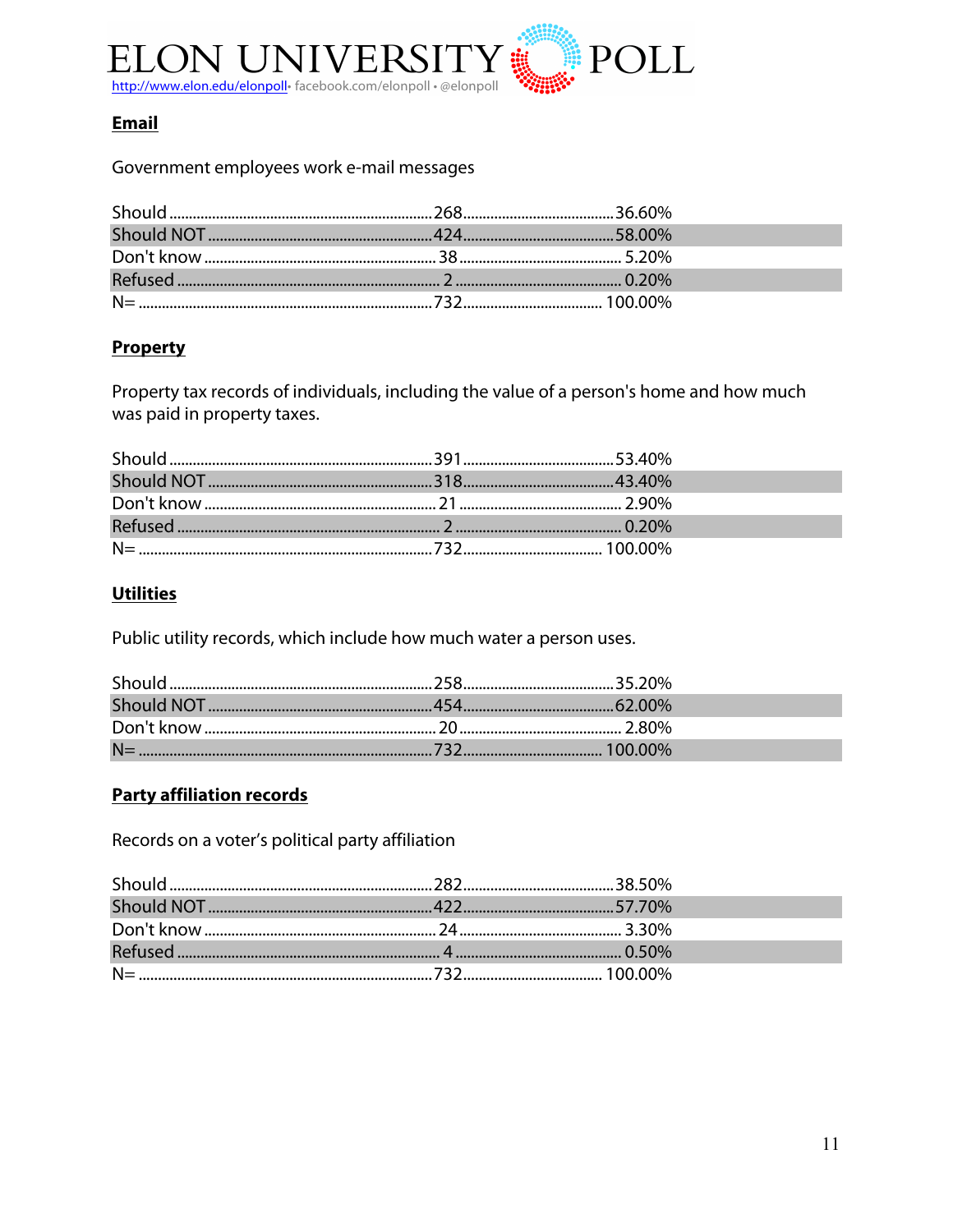

### **Voting records**

### Records on how often someone voted

### **Gun Permits**

Records on who has applied for a gun permit

#### **Amendment**

Would you [support or oppose] an amendment to the North Carolina constitution that makes all public business of any government body in North Carolina open and available to the public.

### **Channel**

How [interested or uninterested] are you in a new state government television channel that would broadcast North Carolina legislative sessions and committee hearings? Would you say you are: [not at all interested, somewhat interested, or very interested]?i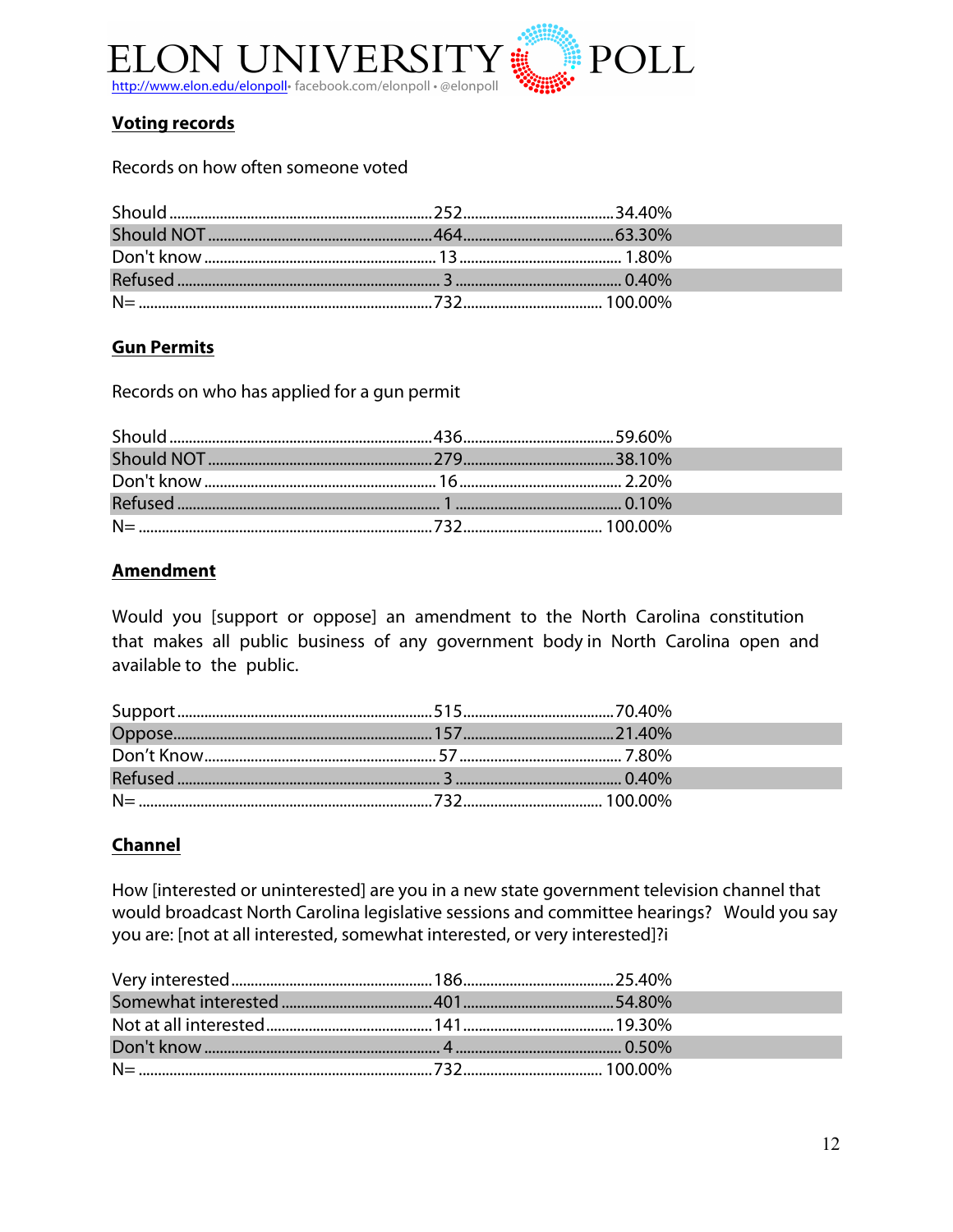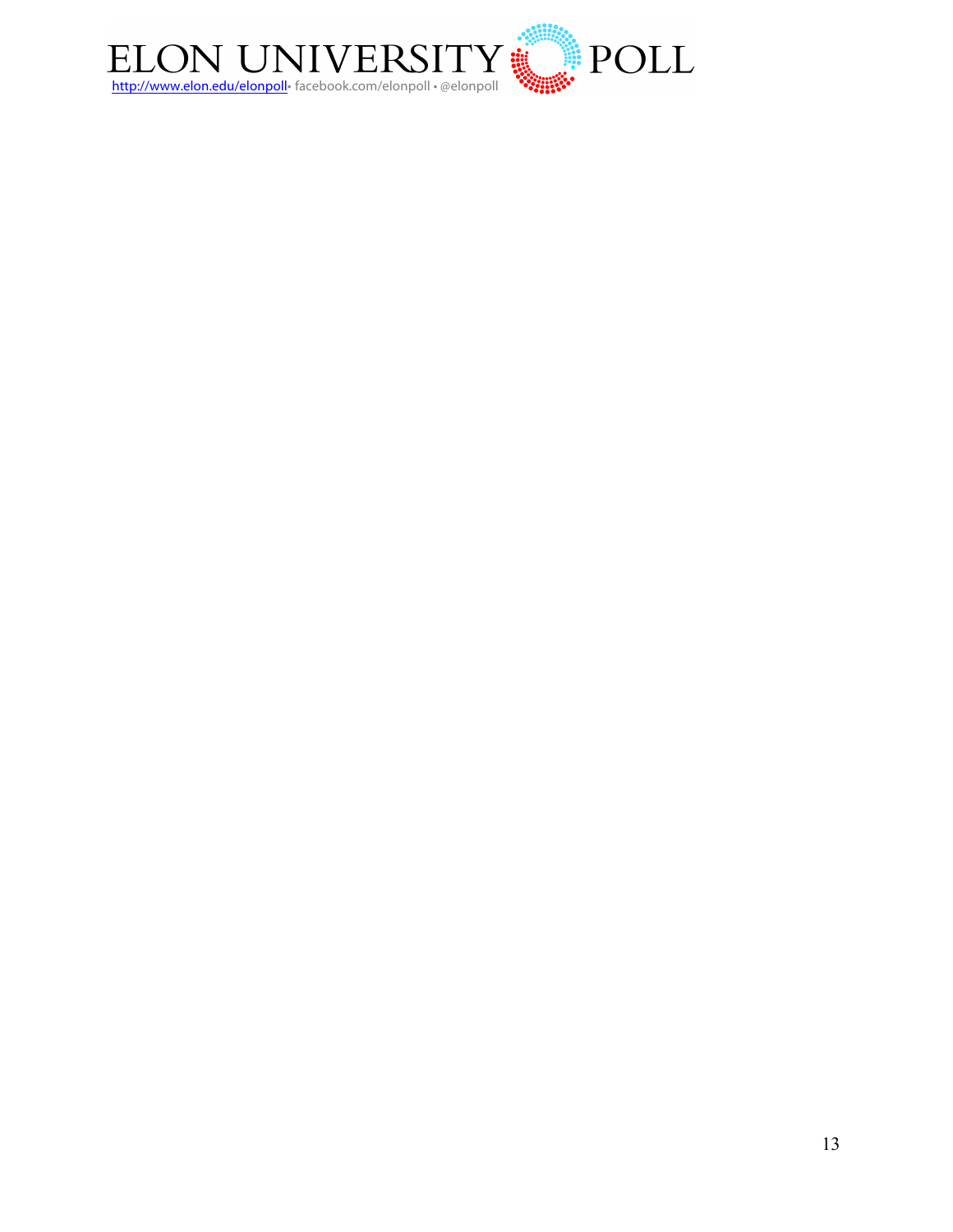

# **DEMOGRAPHICS**

### **Income**

Is your annual household income more or less than \$50,000?  $($ If = Under \$50,000) Is it more or less than \$25,000?  $($ If = Over \$50,000) Is it more or less than \$75,000?

# Age

| How old are you? |  |
|------------------|--|
|                  |  |
|                  |  |
|                  |  |
|                  |  |
|                  |  |
|                  |  |

### Race

For statistical purposes only, could you please tell me your race or ethnic background?

### Gender

Was the person male or female?

| $N =$<br>- ………………………………………………………………………………………………732…………… 100.00% |  |
|-----------------------------------------------------------------|--|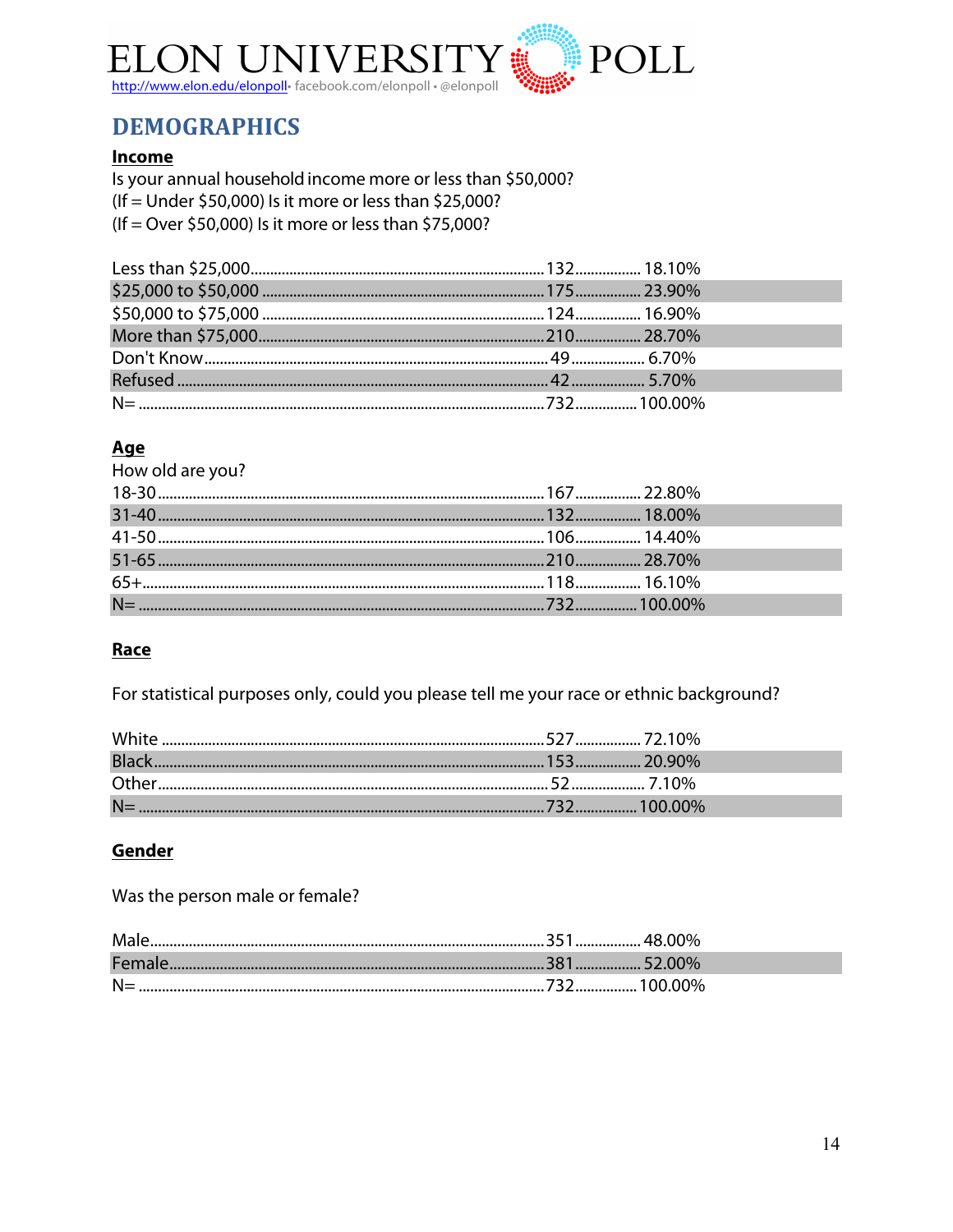

# **CROSS-TABULATIONS**

# **Trust: Federal Government**

How much of the time do you think you can trust the government in Washington to do what is right? Just about always, most of the time, or only some of the time?

| <b>Federal Government Trust and Race</b> |                 |          |          |          |       |         |       |  |  |  |
|------------------------------------------|-----------------|----------|----------|----------|-------|---------|-------|--|--|--|
|                                          | Just            | Most of  | Some of  | None of  | Don't | Refused | Total |  |  |  |
|                                          | about<br>always | the time | the time | the time | know  |         |       |  |  |  |
|                                          | $\%$            | $\%$     | %        | $\%$     | $\%$  | $\%$    | $\%$  |  |  |  |
| <b>White</b>                             |                 | 11       | 64       | 21       |       | 0       | 100   |  |  |  |
| <b>Black</b>                             | 4               | 10       | 75       | 9        | C     | 0       | 100   |  |  |  |
| <b>Other</b>                             | 3               | 13       | 71       | 12       |       | 0       | 100   |  |  |  |
| <b>Total</b>                             |                 |          | 67       | 18       |       |         | 100   |  |  |  |

| <b>Federal Government Trust and Party</b> |        |          |          |          |       |         |       |  |  |
|-------------------------------------------|--------|----------|----------|----------|-------|---------|-------|--|--|
|                                           | Just   | Most of  | Some of  | None of  | Don't | Refused | Total |  |  |
|                                           | about  | the time | the time | the time | know  |         |       |  |  |
|                                           | always |          |          |          |       |         |       |  |  |
|                                           | $\%$   | $\%$     | $\%$     | $\%$     | $\%$  | %       | $\%$  |  |  |
| <b>Democrats</b>                          | 3      | 19       | 67       | 10       |       | 0       | 100   |  |  |
| <b>Independents</b>                       | 3      |          | 70       | 19       |       | 0       | 100   |  |  |
| <b>Republicans</b>                        | 3      | 9        | 65       | 23       | 0     | 0       | 100   |  |  |
| <b>DK/Refused</b>                         |        | 3        | 35       | 48       | 9     | 0       | 100   |  |  |
| <b>Total</b>                              |        | 11       | 67       | 18       |       | 0       | 100   |  |  |

| <b>Federal Government Trust and Age</b> |        |          |          |          |          |         |       |  |  |  |
|-----------------------------------------|--------|----------|----------|----------|----------|---------|-------|--|--|--|
|                                         | Just   | Most of  | Some of  | None of  | Don't    | Refused | Total |  |  |  |
|                                         | about  | the time | the time | the time | know     |         |       |  |  |  |
|                                         | always |          |          |          |          |         |       |  |  |  |
|                                         | %      | $\%$     | $\%$     | $\%$     | $\%$     | %       | %     |  |  |  |
| 18-30                                   | 2      | 13       | 69       | 16       | $\Omega$ | 0       | 100   |  |  |  |
| $31 - 40$                               | 2      | 8        | 68       | 18       |          | 0       | 100   |  |  |  |
| 41-50                                   | 3      | 12       | 70       | 14       |          | 0       | 100   |  |  |  |
| $51 - 65$                               | 3      | 11       | 65       | 20       | 0        | 0       | 100   |  |  |  |
| $65+$                                   | 4      | 12       | 63       | 19       | 2        | 0       | 100   |  |  |  |
| <b>Total</b>                            |        | 11       | 67       | 18       |          | 0       | 100   |  |  |  |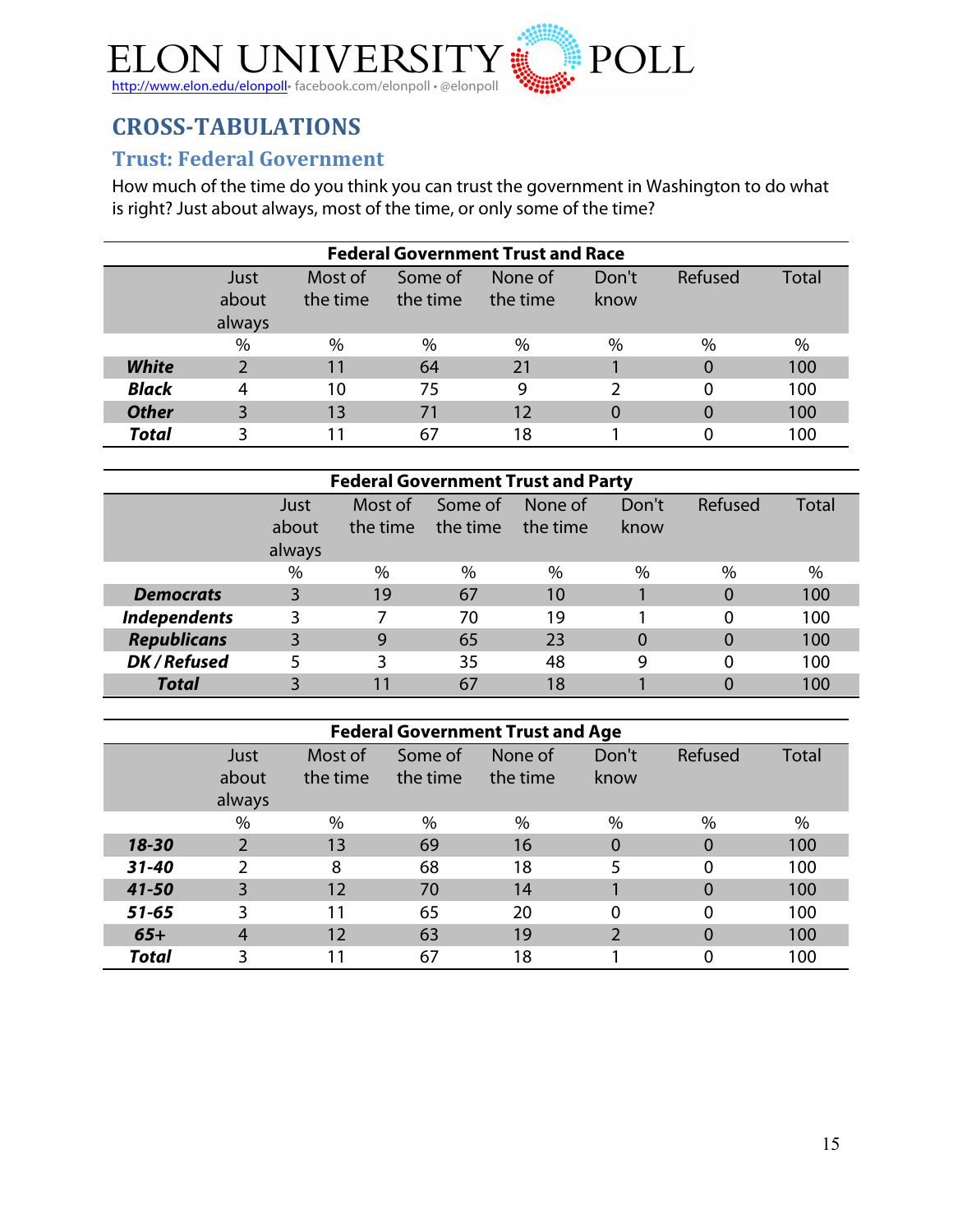

# **Trust: State Government**

How much of the time do you think you can trust the state government in Raleigh to do what is right? Just about always, most of the time, or only some of the time?

| <b>State Government Trust and Race</b> |                |          |          |          |       |                |       |  |  |  |
|----------------------------------------|----------------|----------|----------|----------|-------|----------------|-------|--|--|--|
|                                        | Just           | Most of  | Some of  | None of  | Don't | Refused        | Total |  |  |  |
|                                        | about          | the time | the time | the time | know  |                |       |  |  |  |
|                                        | always         |          |          |          |       |                |       |  |  |  |
|                                        | %              | $\%$     | $\%$     | $\%$     | $\%$  | $\%$           | %     |  |  |  |
| <b>White</b>                           | 4              | 27       | 58       | 9        |       | $\overline{0}$ | 100   |  |  |  |
| <b>Black</b>                           | C              |          | 79       | 12       | 0     | 0              | 100   |  |  |  |
| <b>Other</b>                           | $\overline{4}$ | 35       | 49       | 11       | 0     | 0              | 100   |  |  |  |
| <b>Total</b>                           |                | 23       | 62       | 10       |       | 0              | 100   |  |  |  |

| <b>State Government Trust and Party</b> |        |          |          |          |          |          |       |  |
|-----------------------------------------|--------|----------|----------|----------|----------|----------|-------|--|
|                                         | Just   | Most of  | Some of  | None of  | Don't    | Refused  | Total |  |
|                                         | about  | the time | the time | the time | know     |          |       |  |
|                                         | always |          |          |          |          |          |       |  |
|                                         | %      | $\%$     | %        | $\%$     | $\%$     | $\%$     | $\%$  |  |
| <b>Democrats</b>                        | 3      | 12       | 74       | 10       |          | $\Omega$ | 100   |  |
| <b>Independents</b>                     | 3      | 24       | 58       | 12       | 3        | $\Omega$ | 100   |  |
| <b>Republicans</b>                      | 6      | 36       | 53       | 5        | $\Omega$ | $\Omega$ | 100   |  |
| Don't Know /                            | 0      | 11       | 55       | 27       | 6        | 0        | 100   |  |
| <b>Refused</b>                          |        |          |          |          |          |          |       |  |
| <b>Total</b>                            |        | 23       | 62       | 10       |          | 0        | 100   |  |

| <b>State Government Trust and Age</b> |        |          |          |          |       |          |       |  |  |  |
|---------------------------------------|--------|----------|----------|----------|-------|----------|-------|--|--|--|
|                                       | Just   | Most of  | Some of  | None of  | Don't | Refused  | Total |  |  |  |
|                                       | about  | the time | the time | the time | know  |          |       |  |  |  |
|                                       | always |          |          |          |       |          |       |  |  |  |
|                                       | %      | $\%$     | %        | %        | $\%$  | $\%$     | %     |  |  |  |
| 18-30                                 | 3      | 25       | 61       | 10       |       | 0        | 100   |  |  |  |
| $31 - 40$                             | 2      | 19       | 68       | 6        | 4     | $\Omega$ | 100   |  |  |  |
| 41-50                                 | 3      | 26       | 62       |          |       | 0        | 100   |  |  |  |
| $51 - 65$                             | 4      | 21       | 61       | 12       |       | 0        | 100   |  |  |  |
| $65+$                                 | 5      | 25       | 57       | 12       |       | 0        | 100   |  |  |  |
| <b>Total</b>                          |        | 23       | 62       | 10       |       |          | 100   |  |  |  |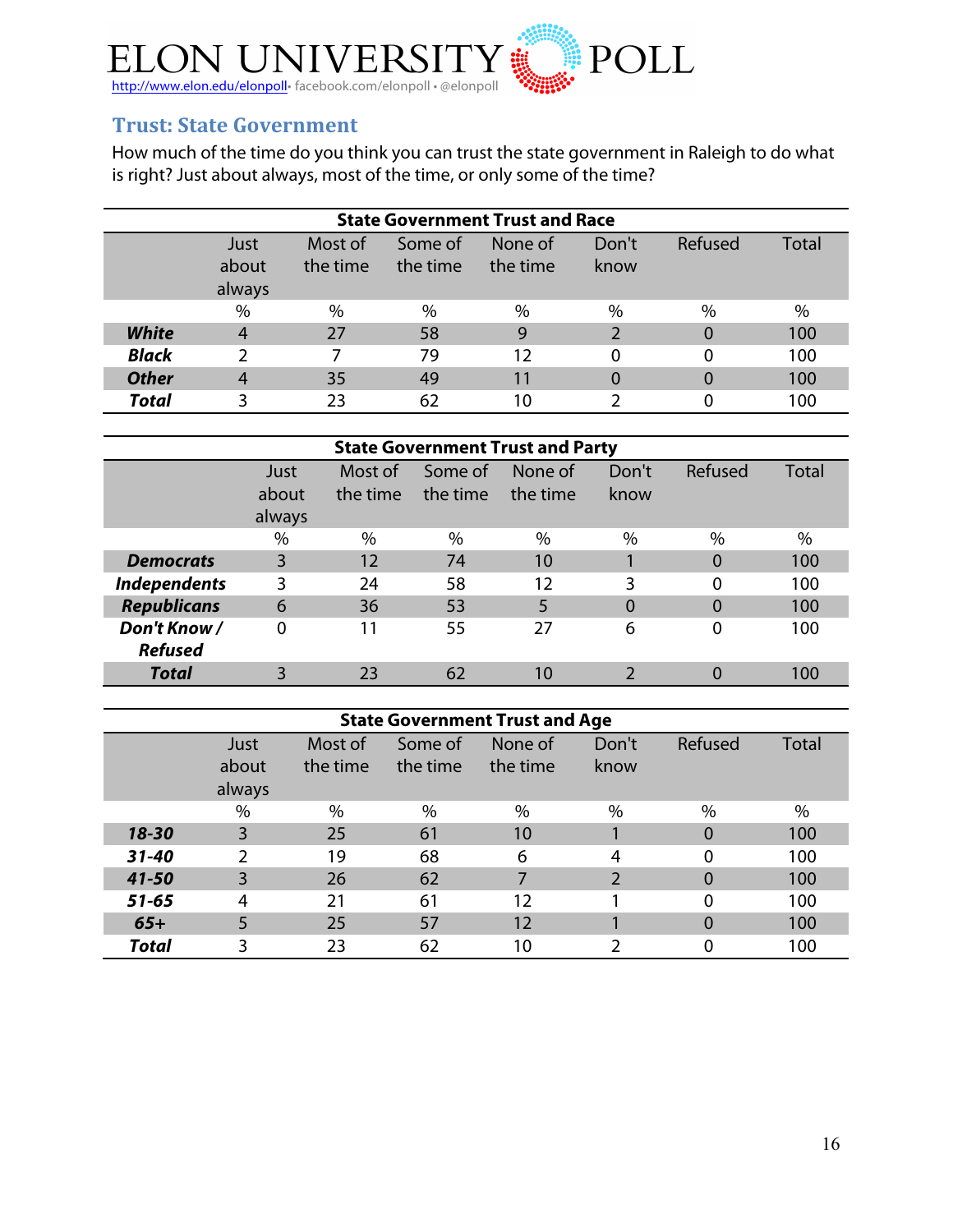

# **Trust: Local Government**

How much of the time do you think you can trust the local government in your community to do what is right? Just about always, most of the time, or only some of the time?

|              |            |             | <b>Local Government Trust and Race</b> |          |       |       |
|--------------|------------|-------------|----------------------------------------|----------|-------|-------|
|              | Just about | Most of the | Some of                                | None of  | Don't | Total |
|              | always     | time        | the time                               | the time | know  |       |
|              | $\%$       | $\%$        | $\%$                                   | $\%$     | $\%$  | $\%$  |
| <b>White</b> | 8          | 46          | 38                                     |          |       | 100   |
| <b>Black</b> |            | 20          | 60                                     | 11       |       | 100   |
| <b>Other</b> | 13         | 42          | 35                                     | 10       | 0     | 100   |
| <b>Total</b> |            | 41          |                                        |          |       | 100   |

|                                |                      |                     | <b>Local Government Trust and Party</b> |                     |               |       |
|--------------------------------|----------------------|---------------------|-----------------------------------------|---------------------|---------------|-------|
|                                | Just about<br>always | Most of<br>the time | Some of<br>the time                     | None of<br>the time | Don't<br>know | Total |
|                                | $\%$                 | $\%$                | %                                       | $\%$                | $\%$          | %     |
| <b>Democrats</b>               | 9                    | 36                  | 48                                      | 6                   |               | 100   |
| <b>Independents</b>            |                      | 43                  | 38                                      | 9                   | າ             | 100   |
| <b>Republicans</b>             | 10                   | 45                  | 41                                      | 3                   |               | 100   |
| Don't Know /<br><b>Refused</b> | 0                    | 16                  | 49                                      | 29                  | 6             | 100   |
| <b>Total</b>                   | 8                    | 41                  | 42                                      |                     |               | 100   |

|              |            |               | <b>Local Government Trust and Age</b> |          |       |       |
|--------------|------------|---------------|---------------------------------------|----------|-------|-------|
|              | Just about | Most of the   | Some of                               | None of  | Don't | Total |
|              | always     | time          | the time                              | the time | know  |       |
|              | $\%$       | $\%$          | $\%$                                  | $\%$     | $\%$  | $\%$  |
| 18-30        | 10         | 43            | 41                                    | 6        |       | 100   |
| $31 - 40$    |            | 34            | 45                                    | 8        |       | 100   |
| 41-50        | 6          | 45            | 40                                    | 8        |       | 100   |
| $51 - 65$    | 10         | 39            | 44                                    |          |       | 100   |
| $65+$        | 8          | 44            | 41                                    | 6        |       | 100   |
| <b>Total</b> |            | $4^{\degree}$ | 42                                    |          |       | 100   |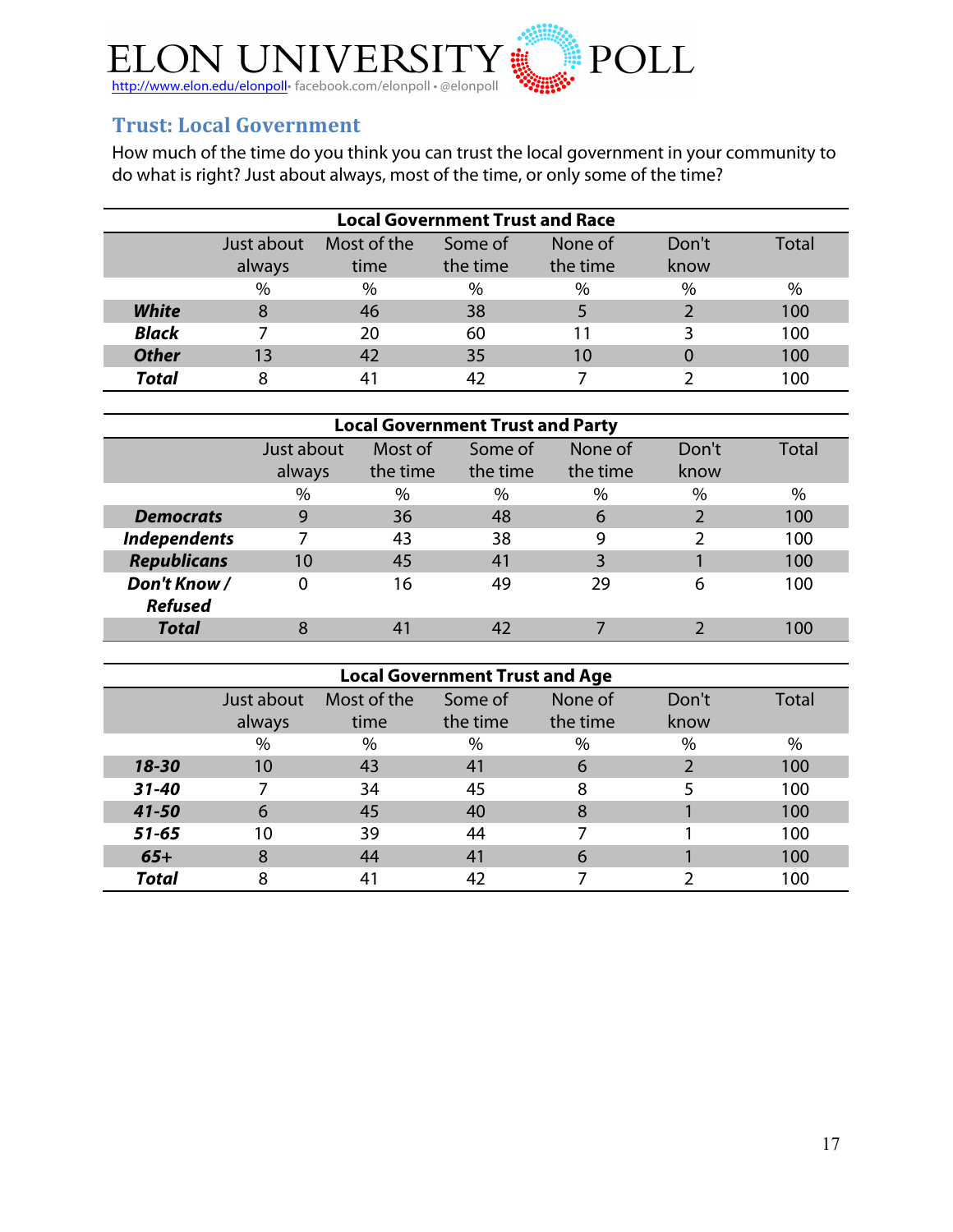

# **Sunshine**

Most states have laws called "Sunshine Laws" that make public documents, records, information, and meetings available and accessible to citizens: are you [aware or not aware] if North Carolina has these laws?

|              |       |           | <b>Sunshine Awareness and Race</b> |       |
|--------------|-------|-----------|------------------------------------|-------|
|              | Aware | Not Aware | Don't Know                         | Total |
|              | $\%$  | $\%$      | $\%$                               | $\%$  |
| <b>White</b> | 34    | 61        |                                    | 100   |
| <b>Black</b> | 22.   | 75        |                                    | 100   |
| <b>Other</b> | 24    | 73        |                                    | 100   |
| <b>Total</b> |       |           |                                    | 100   |

|                           |       |           | <b>Sunshine Awareness and Income</b> |       |
|---------------------------|-------|-----------|--------------------------------------|-------|
|                           | Aware | Not Aware | Don't Know                           | Total |
|                           | %     | %         | $\%$                                 | $\%$  |
| <b>Less than \$25,000</b> | 16    | 82        | 3                                    | 100   |
| \$25,000 to \$50,000      | 28    | 68        | 4                                    | 100   |
| \$50,000 to \$75,000      | 30    | 63        | 6                                    | 100   |
| <b>More than \$75,000</b> | 43    | 51        | 6                                    | 100   |
| <b>Don't Know</b>         | 29    | 66        |                                      | 100   |
| <b>Refused</b>            | 27    | 69        |                                      | 100   |
| <b>Total</b>              | 31    | 65        |                                      | 100   |

|                             |       |                  | <b>Sunshine Awareness and Party</b> |       |
|-----------------------------|-------|------------------|-------------------------------------|-------|
|                             | Aware | <b>Not Aware</b> | Don't Know                          | Total |
|                             | $\%$  | %                | $\%$                                | $\%$  |
| <b>Democrats</b>            | 28    | 68               |                                     | 100   |
| <b>Independents</b>         | 34    | 62               |                                     | 100   |
| <b>Republicans</b>          | 30    | 66               |                                     | 100   |
| <b>Don't Know / Refused</b> | 24    | 53               | 22                                  | 100   |
| <b>Total</b>                |       |                  |                                     | 100   |

|              |       | <b>Sunshine Awareness and Age</b> |            |       |
|--------------|-------|-----------------------------------|------------|-------|
|              | Aware | <b>Not Aware</b>                  | Don't Know | Total |
|              | %     | $\%$                              | $\%$       | $\%$  |
| 18-30        | 25    | 73                                |            | 100   |
| $31 - 40$    | 30    | 68                                |            | 100   |
| 41-50        | 38    | 59                                | 3          | 100   |
| $51 - 65$    | 33    | 62                                | 6          | 100   |
| $65+$        | 29    | 59                                | 12         | 100   |
| <b>Total</b> |       | 65                                |            | 100   |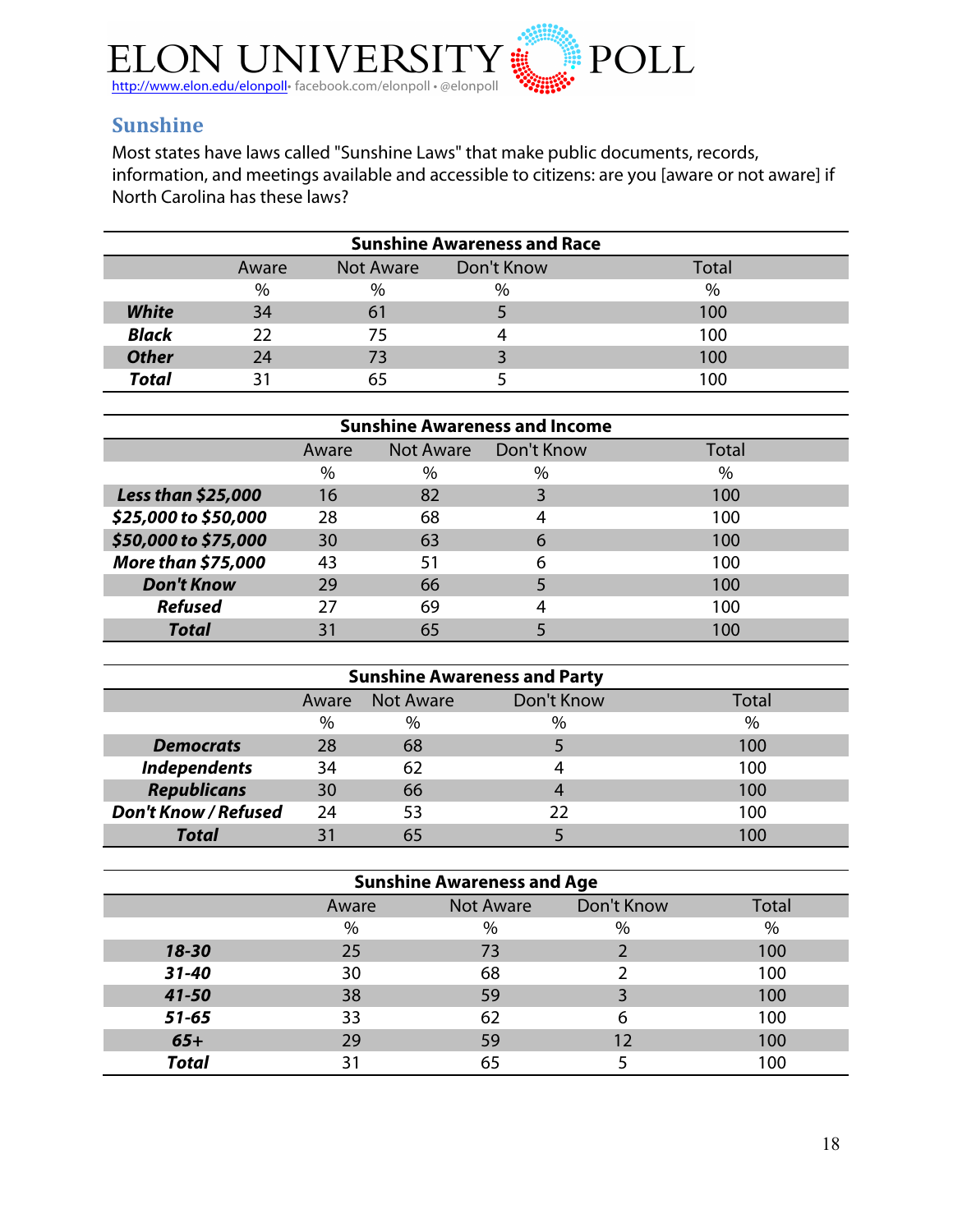

# **Comparison**

Compared to five years ago, would you say the state government in North Carolina is now more open and transparent, less open and transparent, or is the level of openness and transparency about the same?

|              |           |           | <b>Openness over Time and Race</b> |            |         |       |
|--------------|-----------|-----------|------------------------------------|------------|---------|-------|
|              | More open | Less open | About the same                     | Don't know | Refused | Total |
|              | $\%$      | $\%$      | $\%$                               | $\%$       | $\%$    | $\%$  |
| <b>White</b> | 33        | 37        | 9                                  | 20         |         | 100   |
| <b>Black</b> | 29        | 56        |                                    | 14         | 0       | 100   |
| <b>Other</b> | 38        | 43        | 10                                 | 10         |         | 100   |
| Total        | 33        | 41        |                                    | 18         |         | 100   |

|                      |      |           | <b>Openness over Time and Income</b> |       |               |       |
|----------------------|------|-----------|--------------------------------------|-------|---------------|-------|
|                      | More | Less open | About the                            | Don't | Refused       | Total |
|                      | open |           | same                                 | know  |               |       |
|                      | $\%$ | $\%$      | $\%$                                 | $\%$  | $\frac{0}{0}$ | $\%$  |
| Less than \$25,000   | 32   | 50        | 4                                    | 14    | 0             | 100   |
| \$25,000 to \$50,000 | 33   | 45        | 6                                    | 15    |               | 100   |
| \$50,000 to \$75,000 | 31   | 39        | 6                                    | 23    |               | 100   |
| More than \$75,000   | 36   | 35        | 12                                   | 17    | 0             | 100   |
| <b>Don't Know</b>    | 24   | 46        | 7                                    | 23    | 0             | 100   |
| Refused              | 30   | 32        | 12                                   | 24    |               | 100   |
| <b>Total</b>         | 33   | 41        | 8                                    | 18    | 0             | 100   |

|                     |      | <b>Openness over Time and Party</b> |           |       |                |       |
|---------------------|------|-------------------------------------|-----------|-------|----------------|-------|
|                     | More | Less open                           | About the | Don't | Refused        | Total |
|                     | open |                                     | same      | know  |                |       |
|                     | $\%$ | $\%$                                | $\%$      | $\%$  | $\frac{0}{0}$  | $\%$  |
| <b>Democrats</b>    | 23   | 56                                  |           | 16    |                | 100   |
| <b>Independents</b> | 32   | 38                                  | 9         | 20    |                | 100   |
| <b>Republicans</b>  | 46   | 30                                  | 9         | 15    | $\overline{0}$ | 100   |
| DK / Refused        | 35   | 33                                  | 14        | 18    | 0              | 100   |
| <b>Total</b>        | 33   | 41                                  | 8         | 18    | $\Omega$       | 100   |

|           |           |           | <b>Openness over Time and Age</b> |            |         |       |
|-----------|-----------|-----------|-----------------------------------|------------|---------|-------|
|           | More open | Less open | About the                         | Don't know | Refused | Total |
|           |           |           | same                              |            |         |       |
|           | %         | $\%$      | $\%$                              | %          | $\%$    | %     |
| 18-30     | 23        | 51        | 6                                 | 20         |         | 100   |
| $31 - 40$ | 32        | 35        | 8                                 | 26         | 0       | 100   |
| 41-50     | 40        | 36        | 10                                | 14         | 0       | 100   |
| $51 - 65$ | 36        | 43        |                                   | 13         |         | 100   |
| $65+$     | 34        | 38        | 10                                | 18         | 0       | 100   |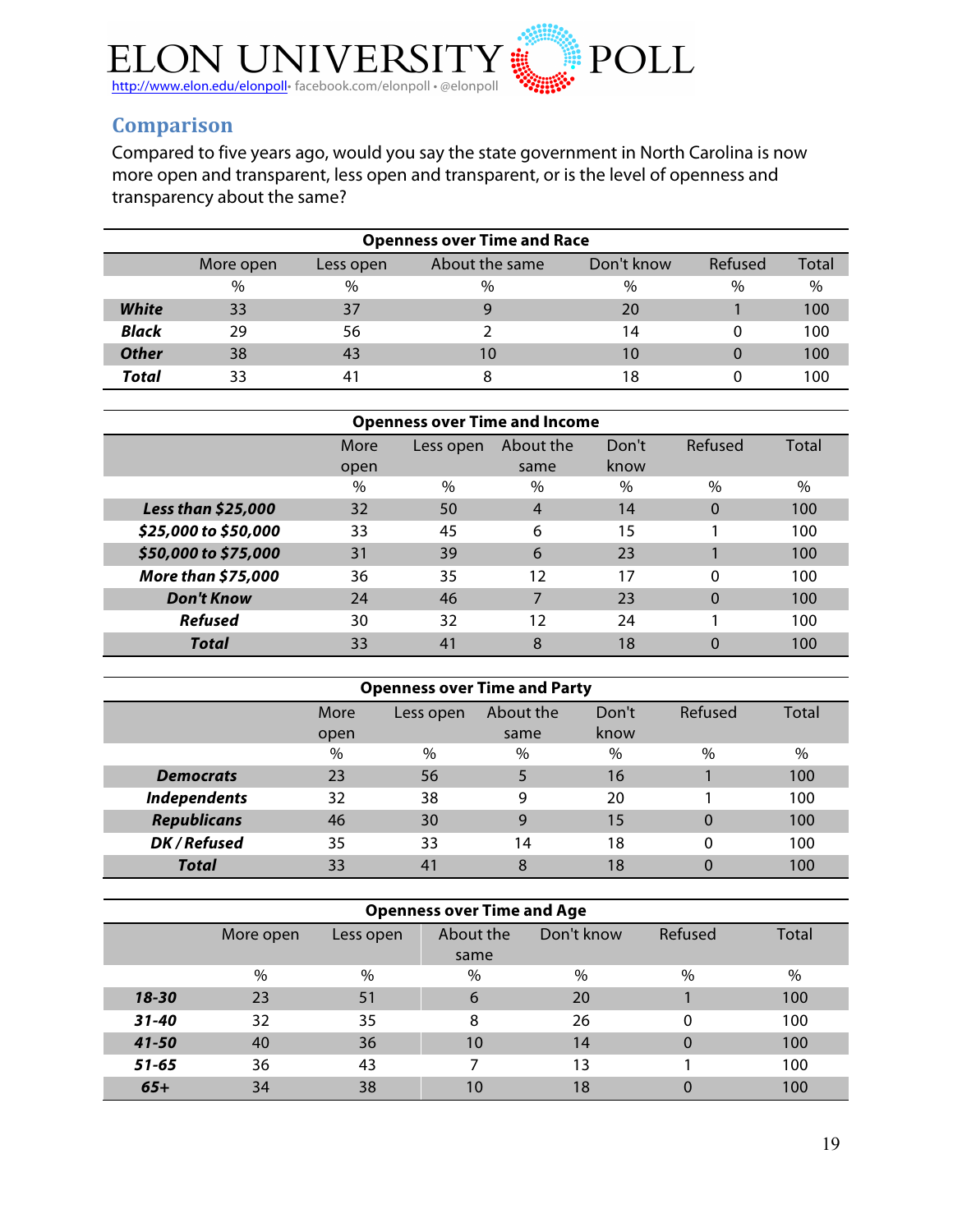

|--|

# **Request**

Have you ever tried to get any public documents, records, and information?

|              |      | <b>Attempt to Access and Race</b> |            |      |
|--------------|------|-----------------------------------|------------|------|
|              | Yes  | No                                | Don't Know | otal |
|              | $\%$ | $\%$                              | $\%$       | %    |
| <b>White</b> |      | 62                                |            | 100  |
| <b>Black</b> | 39   | 61                                |            | 100  |
| <b>Other</b> | 37   | 63                                |            | 100  |
| <b>Total</b> | 38   |                                   |            |      |

| <b>Attempt to Access and Income</b> |      |      |            |       |  |  |  |
|-------------------------------------|------|------|------------|-------|--|--|--|
|                                     | Yes  | No   | Don't Know | Total |  |  |  |
|                                     | $\%$ | $\%$ | $\%$       | $\%$  |  |  |  |
| Less than \$25,000                  | 33   | 66   |            | 100   |  |  |  |
| \$25,000 to \$50,000                | 39   | 61   |            | 100   |  |  |  |
| \$50,000 to \$75,000                | 37   | 63   | O          | 100   |  |  |  |
| More than \$75,000                  | 39   | 59   |            | 100   |  |  |  |
| <b>Don't Know</b>                   | 48   | 52   | 0          | 100   |  |  |  |
| <b>Refused</b>                      | 32   | 66   |            | 100   |  |  |  |
| <b>Total</b>                        | 38   | 61   |            | 100   |  |  |  |

| <b>Attempt to Access and Party</b> |      |      |            |       |  |  |  |  |
|------------------------------------|------|------|------------|-------|--|--|--|--|
|                                    | Yes  | No   | Don't Know | Total |  |  |  |  |
|                                    | $\%$ | $\%$ | $\%$       | $\%$  |  |  |  |  |
| <b>Democrats</b>                   | 37   | 63   |            | 100   |  |  |  |  |
| <b>Independents</b>                | 43   | 56   |            | 100   |  |  |  |  |
| <b>Republicans</b>                 | 31   | 68   |            | 100   |  |  |  |  |
| <b>Don't Know / Refused</b>        | 37   | 63   |            | 100   |  |  |  |  |
| <b>Total</b>                       | 38   |      |            | 100   |  |  |  |  |

| <b>Attempt to Access and Age</b> |      |    |            |       |  |  |  |  |
|----------------------------------|------|----|------------|-------|--|--|--|--|
|                                  | Yes  | No | Don't Know | Total |  |  |  |  |
|                                  | $\%$ | %  | %          | %     |  |  |  |  |
| $18 - 30$                        | 42   | 57 |            | 100   |  |  |  |  |
| $31 - 40$                        | 39   | 61 |            | 100   |  |  |  |  |
| 41-50                            | 41   | 57 |            | 100   |  |  |  |  |
| $51 - 65$                        | 38   | 62 |            | 100   |  |  |  |  |
| $65+$                            | 26   | 72 |            | 100   |  |  |  |  |
| <b>Total</b>                     | 38   | 61 |            | 100   |  |  |  |  |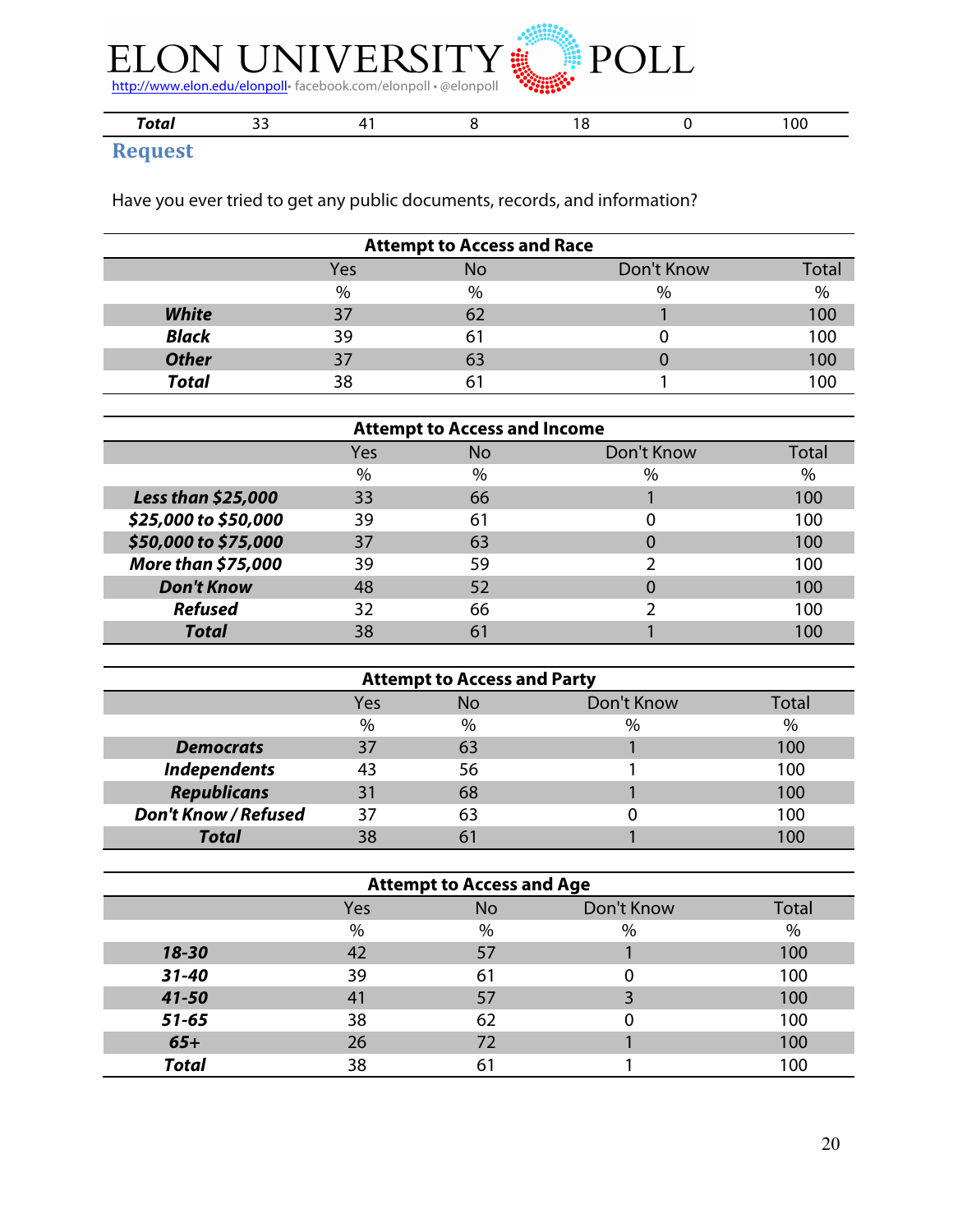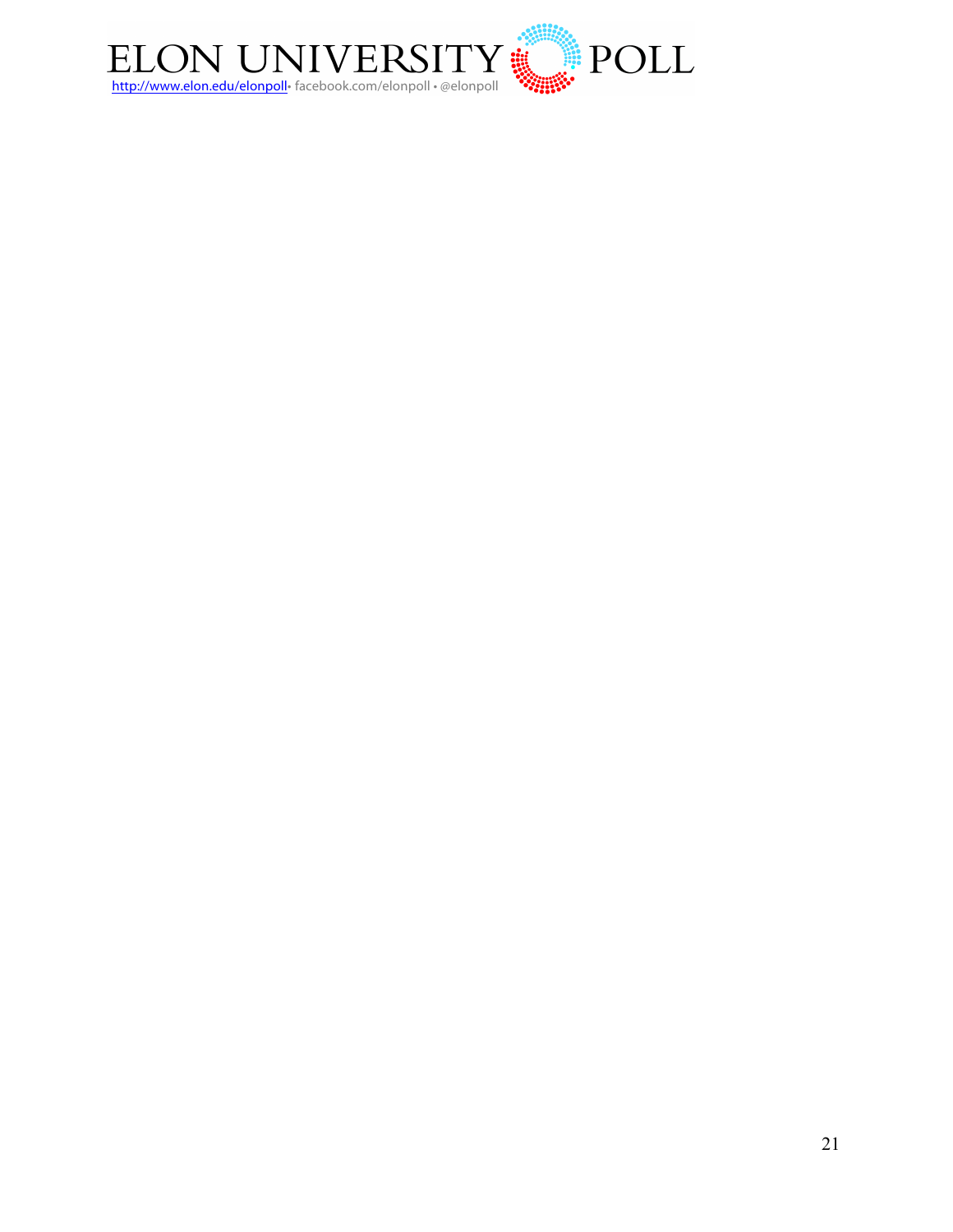

# **Success(**

Were you generally successful in getting the documents, records, or information that you tried to?

| <b>Access Success and Race</b> |                                             |      |      |      |      |  |  |  |  |
|--------------------------------|---------------------------------------------|------|------|------|------|--|--|--|--|
|                                | Refused<br>Don't Know<br>Yes<br>Total<br>No |      |      |      |      |  |  |  |  |
|                                | %                                           | $\%$ | $\%$ | $\%$ | $\%$ |  |  |  |  |
| <b>White</b>                   | 89                                          | 10   |      |      | 100  |  |  |  |  |
| <b>Black</b>                   | 81                                          | 18   |      |      | 100  |  |  |  |  |
| <b>Other</b>                   | 86                                          | 10   |      |      | 100  |  |  |  |  |
| <b>Total</b>                   | 87                                          |      |      |      | 100  |  |  |  |  |

| <b>Access Success and Income</b> |      |           |            |         |               |  |  |  |  |  |
|----------------------------------|------|-----------|------------|---------|---------------|--|--|--|--|--|
|                                  | Yes  | <b>No</b> | Don't Know | Refused | Total         |  |  |  |  |  |
|                                  | $\%$ | $\%$      | $\%$       | $\%$    | $\frac{0}{0}$ |  |  |  |  |  |
| <b>Less than \$25,000</b>        | 79   | 19        |            |         | 100           |  |  |  |  |  |
| \$25,000 to \$50,000             | 81   | 18        |            |         | 100           |  |  |  |  |  |
| \$50,000 to \$75,000             | 94   | 5         |            |         | 100           |  |  |  |  |  |
| <b>More than \$75,000</b>        | 92   | 7         |            |         | 100           |  |  |  |  |  |
| <b>Don't Know</b>                | 85   | 15        |            |         | 100           |  |  |  |  |  |
| <b>Refused</b>                   | 100  | 0         |            |         | 100           |  |  |  |  |  |
| <b>Total</b>                     | 87   |           |            |         | 100           |  |  |  |  |  |

| <b>Access Success and Party</b>                    |    |      |      |      |      |  |  |  |  |  |
|----------------------------------------------------|----|------|------|------|------|--|--|--|--|--|
| Don't Know<br>Refused<br><b>No</b><br>Yes<br>Total |    |      |      |      |      |  |  |  |  |  |
|                                                    | %  | $\%$ | $\%$ | $\%$ | $\%$ |  |  |  |  |  |
| <b>Democrats</b>                                   | 85 | 14   |      |      | 100  |  |  |  |  |  |
| <b>Independents</b>                                | 88 |      |      |      | 100  |  |  |  |  |  |
| <b>Republicans</b>                                 | 90 |      |      |      | 100  |  |  |  |  |  |
| <b>DK/Refused</b>                                  | 84 | 8    |      |      | 100  |  |  |  |  |  |
| <b>Total</b>                                       |    |      |      |      | 100  |  |  |  |  |  |

| <b>Access Success and Age</b> |      |    |            |         |              |  |  |  |  |  |
|-------------------------------|------|----|------------|---------|--------------|--|--|--|--|--|
|                               | Yes  | No | Don't Know | Refused | <b>Total</b> |  |  |  |  |  |
|                               | $\%$ | %  | $\%$       | %       | $\%$         |  |  |  |  |  |
| 18-30                         | 98   |    |            |         | 100          |  |  |  |  |  |
| $31 - 40$                     | 82   | 18 |            |         | 100          |  |  |  |  |  |
| 41-50                         | 95   |    |            |         | 100          |  |  |  |  |  |
| $51 - 65$                     | 80   | 17 |            |         | 100          |  |  |  |  |  |
| $65+$                         | 81   | 15 |            |         | 100          |  |  |  |  |  |
| <b>Total</b>                  | 87   | 11 |            |         | 100          |  |  |  |  |  |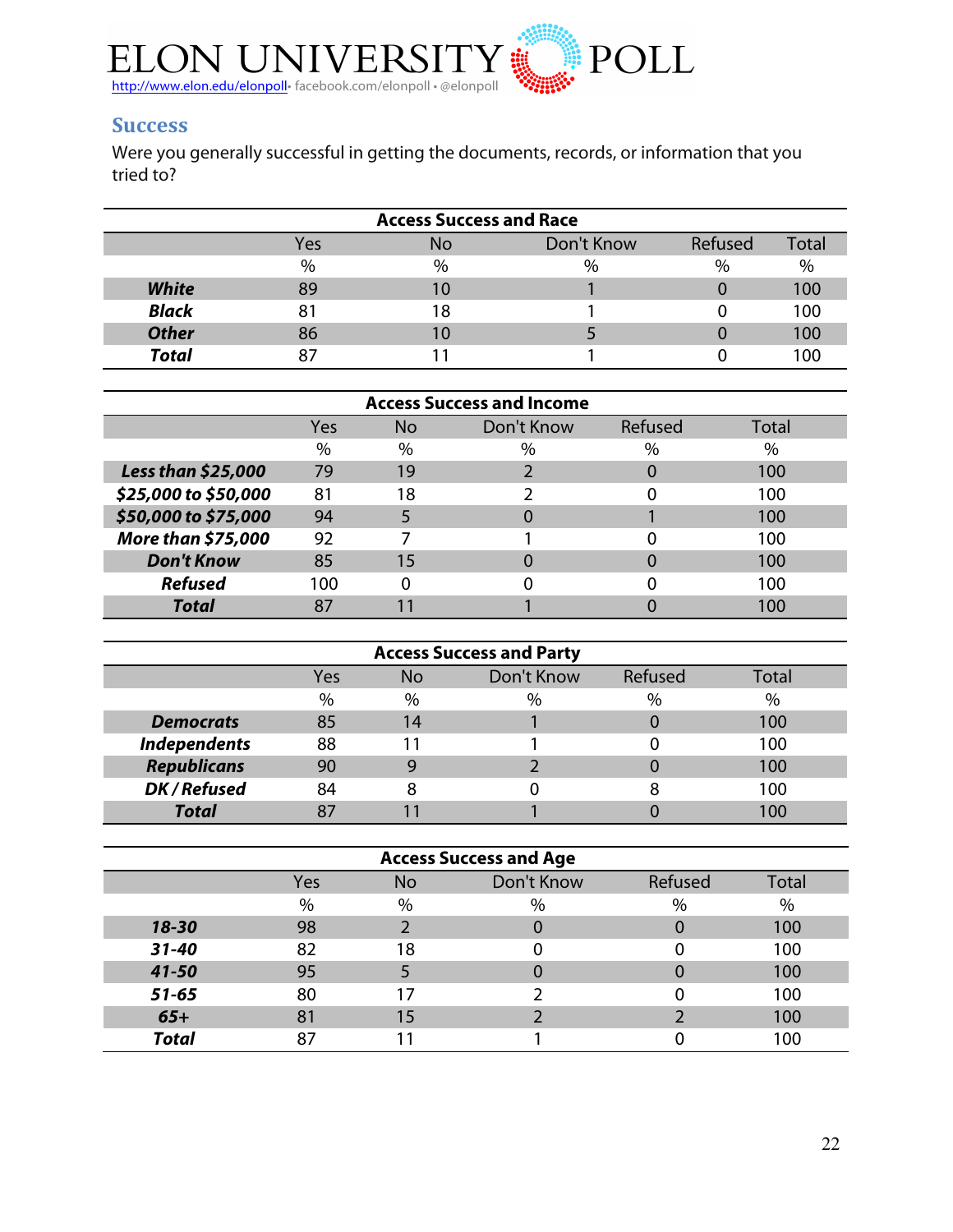

## **Access**

It's important to be able to get any document you want from government

| <b>Any Document and Race</b> |       |                 |                                                       |      |      |      |  |  |  |  |  |
|------------------------------|-------|-----------------|-------------------------------------------------------|------|------|------|--|--|--|--|--|
|                              | Agree | <b>Disagree</b> | Neither agree or disagree  Don't Know  Refused  Total |      |      |      |  |  |  |  |  |
|                              | $\%$  | $\%$            | $\%$                                                  | $\%$ | $\%$ | $\%$ |  |  |  |  |  |
| <b>White</b>                 | 59    | 35              |                                                       |      |      | 100  |  |  |  |  |  |
| <b>Black</b>                 | 59    | 36              |                                                       |      |      | 100  |  |  |  |  |  |
| <b>Other</b>                 | 75    | 21              |                                                       |      |      | 100  |  |  |  |  |  |
| <b>Total</b>                 | 60    | 34              |                                                       |      |      | 100  |  |  |  |  |  |

| <b>Any Document and Income</b> |       |                 |                                        |               |          |              |  |  |  |  |
|--------------------------------|-------|-----------------|----------------------------------------|---------------|----------|--------------|--|--|--|--|
|                                | Agree | <b>Disagree</b> | <b>Neither</b><br>agree or<br>disagree | Don't<br>Know | Refused  | <b>Total</b> |  |  |  |  |
|                                | $\%$  | %               | $\%$                                   | $\%$          | $\%$     | %            |  |  |  |  |
| Less than \$25,000             | 66    | 29              | 2                                      | 2             | $\Omega$ | 100          |  |  |  |  |
| \$25,000 to \$50,000           | 61    | 31              | 5                                      | 3             | 0        | 100          |  |  |  |  |
| \$50,000 to \$75,000           | 56    | 40              |                                        | 2             | 0        | 100          |  |  |  |  |
| <b>More than \$75,000</b>      | 52    | 42              | 4                                      |               | 0        | 100          |  |  |  |  |
| <b>Don't Know</b>              | 77    | 16              | フ                                      | 5             | $\Omega$ | 100          |  |  |  |  |
| <b>Refused</b>                 | 59    | 31              |                                        | 9             | 0        | 100          |  |  |  |  |
| <b>Total</b>                   | 60    | 34              | 3                                      | 3             |          | 100          |  |  |  |  |

| <b>Any Document and Party</b> |       |                 |               |       |         |       |  |  |  |  |  |
|-------------------------------|-------|-----------------|---------------|-------|---------|-------|--|--|--|--|--|
|                               | Agree | <b>Disagree</b> | Neither agree | Don't | Refused | Total |  |  |  |  |  |
|                               |       |                 | or disagree   | Know  |         |       |  |  |  |  |  |
|                               | $\%$  | $\%$            | $\%$          | $\%$  | $\%$    | %     |  |  |  |  |  |
| <b>Democrats</b>              | 58    | 36              |               |       |         | 100   |  |  |  |  |  |
| <b>Independents</b>           | 59    | 35              |               |       |         | 100   |  |  |  |  |  |
| <b>Republicans</b>            | 61    | 33              |               |       |         | 100   |  |  |  |  |  |
| <b>DK/Refused</b>             | 74    | 17              | 6             |       |         | 100   |  |  |  |  |  |
| <b>Total</b>                  | 60    | 34              | 3             |       |         | 100   |  |  |  |  |  |

| <b>Any Document and Age</b> |       |                 |                                                |      |          |       |  |  |  |  |  |
|-----------------------------|-------|-----------------|------------------------------------------------|------|----------|-------|--|--|--|--|--|
|                             | Agree | <b>Disagree</b> | Neither agree or disagree  Don't Know  Refused |      |          | Total |  |  |  |  |  |
|                             | $\%$  | %               | $\%$                                           | $\%$ | $\%$     | $\%$  |  |  |  |  |  |
| 18-30                       | 65    | 33              |                                                |      | $\Omega$ | 100   |  |  |  |  |  |
| $31 - 40$                   | 57    | 38              |                                                |      |          | 100   |  |  |  |  |  |
| 41-50                       | 55    | 40              |                                                |      | $\Omega$ | 100   |  |  |  |  |  |
| $51 - 65$                   | 60    | 33              |                                                |      |          | 100   |  |  |  |  |  |
| $65+$                       | 60    | 29              |                                                |      | $\Omega$ | 100   |  |  |  |  |  |
| <b>Total</b>                | 60    | 34              |                                                |      |          | 100   |  |  |  |  |  |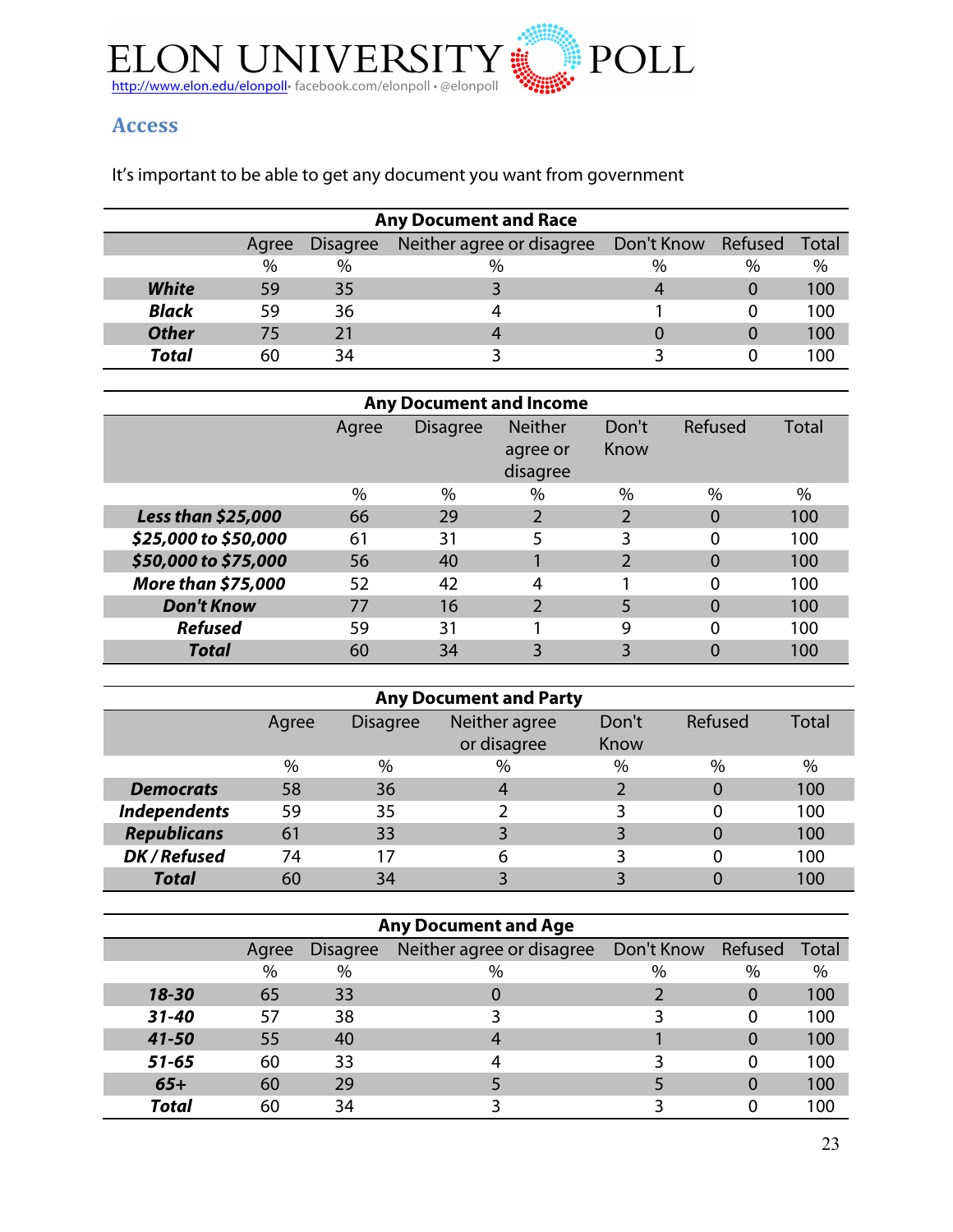

## **Secret**

Sometimes government officials are justified in keeping some information a secret

|              | <b>Secrets Justified and Race</b> |                 |                           |            |         |       |  |  |  |
|--------------|-----------------------------------|-----------------|---------------------------|------------|---------|-------|--|--|--|
|              | Agree                             | <b>Disagree</b> | Neither agree or disagree | Don't Know | Refused | Total |  |  |  |
|              | $\%$                              | $\%$            | $\%$                      | $\%$       | $\%$    | %     |  |  |  |
| <b>White</b> | 62                                | 32              |                           |            |         | 100   |  |  |  |
| <b>Black</b> | 69                                | 26              |                           |            |         | 100   |  |  |  |
| <b>Other</b> | 54                                | 42              |                           |            |         | 100   |  |  |  |
| <b>Total</b> | 63                                |                 |                           |            |         | 100   |  |  |  |

| <b>Secrets Justified and Income</b> |       |                 |                                        |               |         |       |  |  |  |
|-------------------------------------|-------|-----------------|----------------------------------------|---------------|---------|-------|--|--|--|
|                                     | Agree | <b>Disagree</b> | <b>Neither</b><br>agree or<br>disagree | Don't<br>Know | Refused | Total |  |  |  |
|                                     | $\%$  | $\%$            | $\%$                                   | $\%$          | %       | $\%$  |  |  |  |
| Less than \$25,000                  | 62    | 34              |                                        | 3             | 0       | 100   |  |  |  |
| \$25,000 to \$50,000                | 62    | 31              | 5                                      |               | 0       | 100   |  |  |  |
| \$50,000 to \$75,000                | 65    | 32              |                                        |               | 0       | 100   |  |  |  |
| <b>More than \$75,000</b>           | 66    | 28              | 5                                      | 0             | 0       | 100   |  |  |  |
| <b>Don't Know</b>                   | 63    | 34              |                                        |               | 0       | 100   |  |  |  |
| <b>Refused</b>                      | 55    | 38              | $\Omega$                               | 8             | 0       | 100   |  |  |  |
| <b>Total</b>                        | 63    | 31              | 3                                      |               |         | 100   |  |  |  |

| <b>Secrets Justified and Party</b> |       |                 |                      |       |         |              |  |  |
|------------------------------------|-------|-----------------|----------------------|-------|---------|--------------|--|--|
|                                    | Agree | <b>Disagree</b> | <b>Neither</b>       | Don't | Refused | <b>Total</b> |  |  |
|                                    |       |                 | agree or<br>disagree | Know  |         |              |  |  |
|                                    | $\%$  | $\%$            | $\%$                 | $\%$  | $\%$    | $\%$         |  |  |
| <b>Democrats</b>                   | 70    | 27              |                      |       | 0       | 100          |  |  |
| <b>Independents</b>                | 62    | 31              | 5                    |       | 0       | 100          |  |  |
| <b>Republicans</b>                 | 60    | 37              |                      | 2     | 0       | 100          |  |  |
| <b>DK/Refused</b>                  | 24    | 39              | 26                   | 11    | 0       | 100          |  |  |
| <b>Total</b>                       | 63    | 31              | 3                    |       |         | 100          |  |  |

| <b>Secrets Justified and Age</b> |       |                 |                                                |      |          |       |  |  |  |  |
|----------------------------------|-------|-----------------|------------------------------------------------|------|----------|-------|--|--|--|--|
|                                  | Agree | <b>Disagree</b> | Neither agree or disagree  Don't Know  Refused |      |          | Total |  |  |  |  |
|                                  | $\%$  | $\%$            | $\%$                                           | $\%$ | $\%$     | %     |  |  |  |  |
| $18 - 30$                        | 69    | 30              |                                                | O    | O        | 100   |  |  |  |  |
| $31 - 40$                        | 63    | 30              |                                                | 4    | 0        | 100   |  |  |  |  |
| 41-50                            | 63    | 31              |                                                |      | $\Omega$ | 100   |  |  |  |  |
| $51 - 65$                        | 58    | 36              |                                                |      | 0        | 100   |  |  |  |  |
| $65+$                            | 64    | 28              |                                                |      |          | 100   |  |  |  |  |
| <b>Total</b>                     | 63    | 31              |                                                |      |          | 100   |  |  |  |  |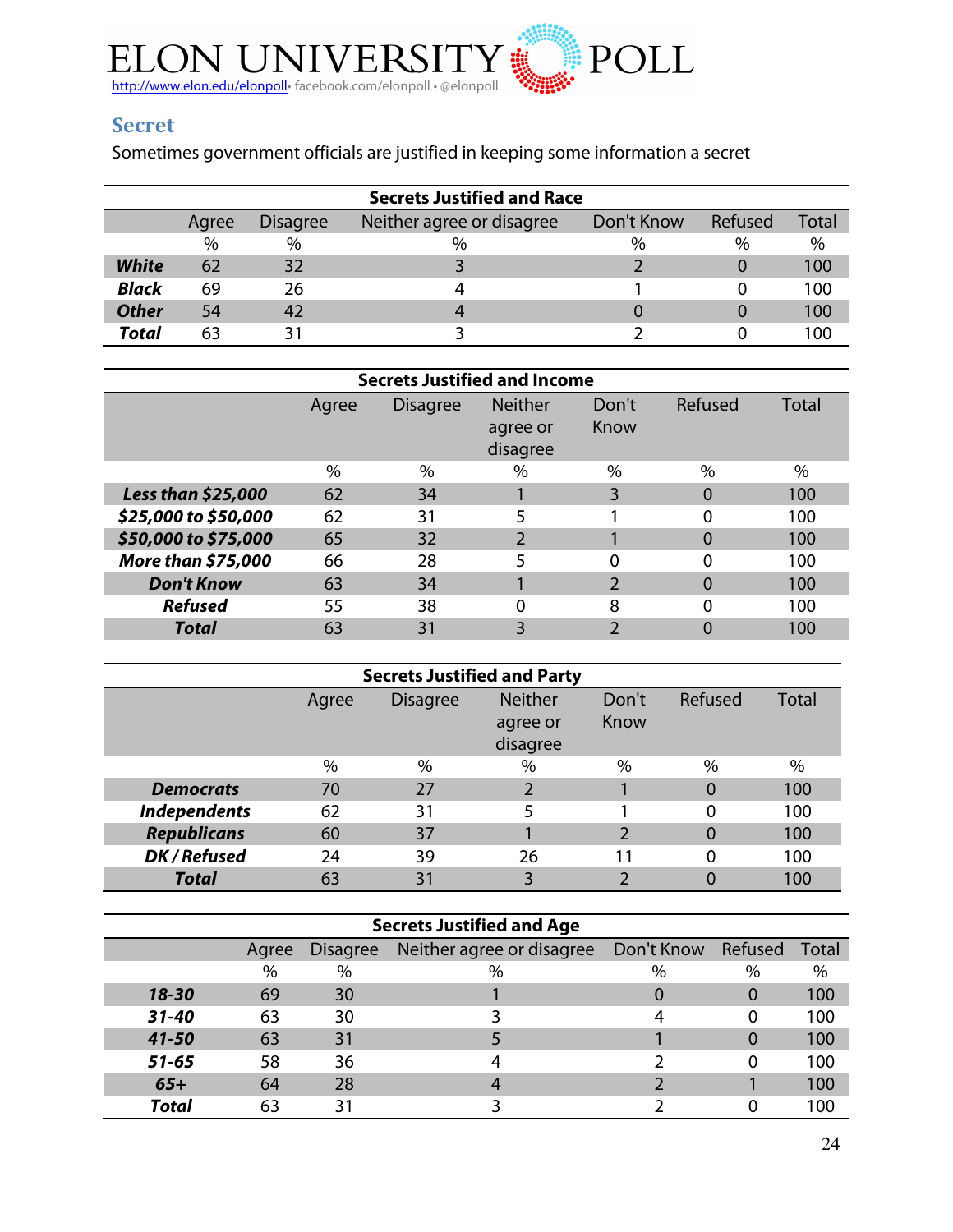

# **Contributions**

It is important to know who elected officials get their campaign contributions from

| <b>Names Available and Race</b> |                                                                              |      |      |      |      |  |  |  |  |  |
|---------------------------------|------------------------------------------------------------------------------|------|------|------|------|--|--|--|--|--|
|                                 | Neither agree or disagree<br>Don't Know<br>Total<br><b>Disagree</b><br>Agree |      |      |      |      |  |  |  |  |  |
|                                 | $\%$                                                                         | $\%$ | $\%$ | $\%$ | $\%$ |  |  |  |  |  |
| <b>White</b>                    | 83                                                                           | 14   |      |      | 100  |  |  |  |  |  |
| <b>Black</b>                    | 61                                                                           | 36   |      |      | 100  |  |  |  |  |  |
| <b>Other</b>                    | 84                                                                           | 16   |      |      | 100  |  |  |  |  |  |
| <b>Total</b>                    | 79                                                                           | 19   |      |      | 100  |  |  |  |  |  |

| <b>Names Available and Income</b> |               |                                                            |      |               |      |  |  |  |  |
|-----------------------------------|---------------|------------------------------------------------------------|------|---------------|------|--|--|--|--|
|                                   | Agree         | Don't Know<br>Neither agree or disagree<br><b>Disagree</b> |      |               |      |  |  |  |  |
|                                   | $\frac{0}{0}$ | %                                                          | $\%$ | $\frac{0}{0}$ | $\%$ |  |  |  |  |
| <b>Less than \$25,000</b>         | 68            | 30                                                         |      |               | 100  |  |  |  |  |
| \$25,000 to \$50,000              | 80            | 17                                                         |      |               | 100  |  |  |  |  |
| \$50,000 to \$75,000              | 84            | 14                                                         |      | $\Omega$      | 100  |  |  |  |  |
| <b>More than \$75,000</b>         | 85            | 13                                                         |      | 0             | 100  |  |  |  |  |
| <b>Don't Know</b>                 | 71            | 24                                                         |      |               | 100  |  |  |  |  |
| <b>Refused</b>                    | 69            | 26                                                         |      |               | 100  |  |  |  |  |
| <b>Total</b>                      | 79            | 19                                                         |      |               | 100  |  |  |  |  |

| <b>Names Available and Party</b>                                |      |               |      |               |      |  |  |  |  |
|-----------------------------------------------------------------|------|---------------|------|---------------|------|--|--|--|--|
| Disagree Neither agree or disagree Don't Know<br>Total<br>Agree |      |               |      |               |      |  |  |  |  |
|                                                                 | $\%$ | $\frac{0}{0}$ | $\%$ | $\frac{0}{0}$ | $\%$ |  |  |  |  |
| <b>Democrats</b>                                                | 78   | 20            |      |               | 100  |  |  |  |  |
| <b>Independents</b>                                             | 76   | 21            |      |               | 100  |  |  |  |  |
| <b>Republicans</b>                                              | 84   | 14            |      |               | 100  |  |  |  |  |
| <b>Don't Know / Refused</b>                                     | 66   | 23            |      |               | 100  |  |  |  |  |
| Total                                                           |      | 19            |      |               | 100  |  |  |  |  |

| <b>Names Available and Age</b> |                                                                              |    |      |      |      |  |  |  |  |  |
|--------------------------------|------------------------------------------------------------------------------|----|------|------|------|--|--|--|--|--|
|                                | Neither agree or disagree<br>Don't Know<br>Total<br><b>Disagree</b><br>Agree |    |      |      |      |  |  |  |  |  |
|                                | %                                                                            | %  | $\%$ | $\%$ | $\%$ |  |  |  |  |  |
| 18-30                          | 69                                                                           | 30 |      | 0    | 100  |  |  |  |  |  |
| $31 - 40$                      | 77                                                                           | 20 |      |      | 100  |  |  |  |  |  |
| 41-50                          | 85                                                                           | 14 |      |      | 100  |  |  |  |  |  |
| $51 - 65$                      | 82                                                                           | 16 |      | 0    | 100  |  |  |  |  |  |
| $65+$                          | 83                                                                           | 13 |      |      | 100  |  |  |  |  |  |
| <b>Total</b>                   | 79                                                                           | 19 |      |      | 100  |  |  |  |  |  |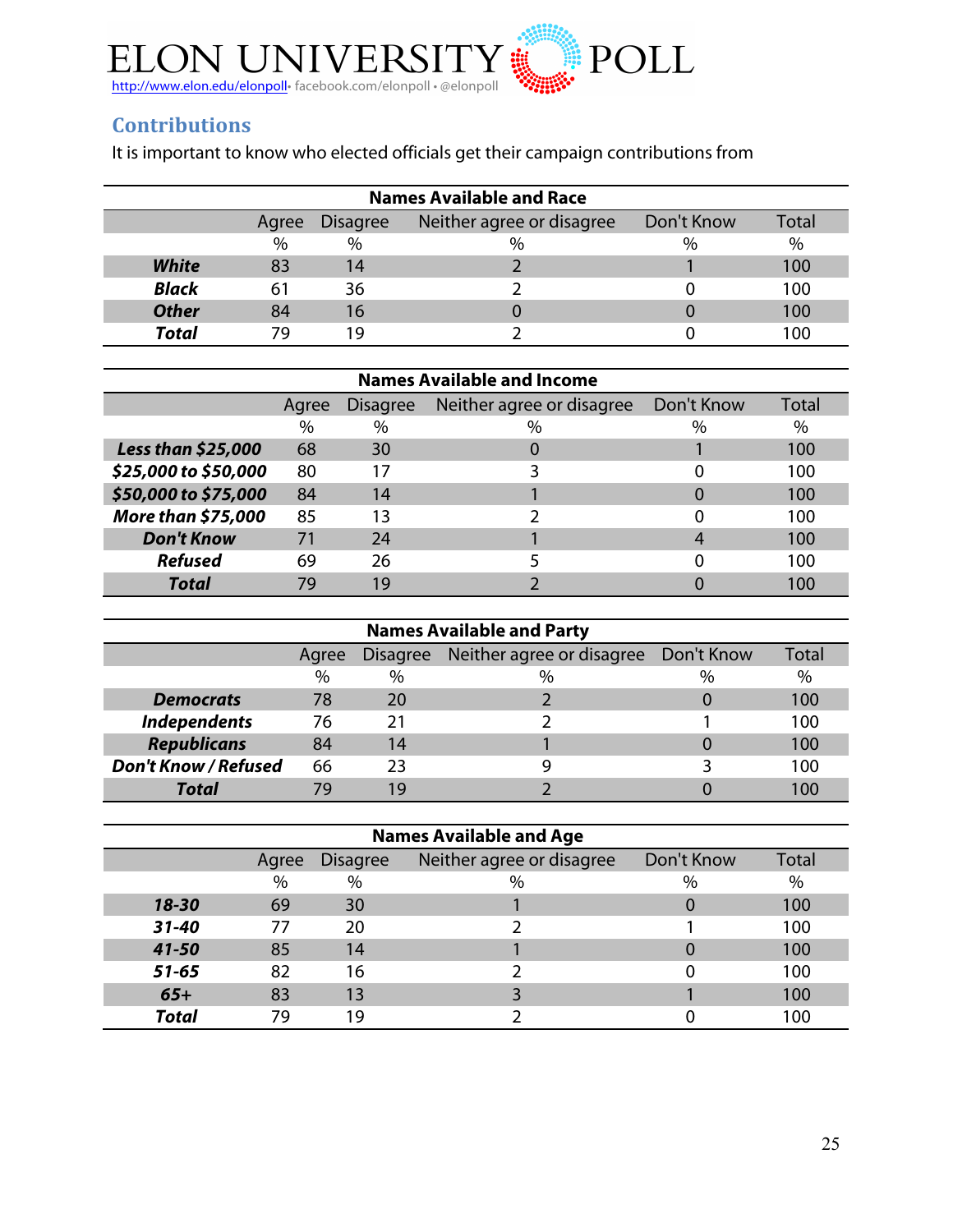

# **All Meetings**

All government meetings should be open to the public

| <b>All Meetings Open and Race</b> |       |                 |                                      |      |               |      |  |  |  |  |
|-----------------------------------|-------|-----------------|--------------------------------------|------|---------------|------|--|--|--|--|
|                                   | Agree | <b>Disagree</b> | Neither agree or disagree Don't Know |      | Refused Total |      |  |  |  |  |
|                                   | $\%$  | %               | $\%$                                 | $\%$ | %             | $\%$ |  |  |  |  |
| <b>White</b>                      | 68    | 29              |                                      |      |               | 100  |  |  |  |  |
| <b>Black</b>                      | 69    | 30              |                                      |      |               | 100  |  |  |  |  |
| <b>Other</b>                      | 69    | 31              |                                      |      |               | 100  |  |  |  |  |
| <b>Total</b>                      | 68    | 30              |                                      |      |               | 100  |  |  |  |  |

| <b>All Meetings Open and Income</b>                                                                     |      |      |      |      |      |      |  |  |  |
|---------------------------------------------------------------------------------------------------------|------|------|------|------|------|------|--|--|--|
| <b>Neither</b><br>Refused<br>Total<br>Don't<br><b>Disagree</b><br>Agree<br>Know<br>agree or<br>disagree |      |      |      |      |      |      |  |  |  |
|                                                                                                         | $\%$ | $\%$ | $\%$ | $\%$ | $\%$ | $\%$ |  |  |  |
| Less than \$25,000                                                                                      | 76   | 23   |      | 0    | 0    | 100  |  |  |  |
| \$25,000 to \$50,000                                                                                    | 80   | 19   | 0    |      | 0    | 100  |  |  |  |
| \$50,000 to \$75,000                                                                                    | 59   | 39   | 0    |      | 0    | 100  |  |  |  |
| <b>More than \$75,000</b>                                                                               | 57   | 39   | 4    | 0    | 0    | 100  |  |  |  |
| <b>Don't Know</b>                                                                                       | 69   | 31   | 0    | 0    | 0    | 100  |  |  |  |
| <b>Refused</b>                                                                                          | 78   | 20   |      | 0    | 0    | 100  |  |  |  |
| <b>Total</b>                                                                                            | 68   | 30   |      | 0    |      | 100  |  |  |  |

| <b>All Meetings Open and Party</b> |      |                |                  |       |          |      |  |  |  |  |
|------------------------------------|------|----------------|------------------|-------|----------|------|--|--|--|--|
|                                    | Agre | <b>Disagre</b> | Neither agree or | Don't | Refuse   | Tota |  |  |  |  |
|                                    | e    | e              | disagree         | Know  | d        |      |  |  |  |  |
|                                    | %    | $\%$           | $\%$             | $\%$  | $\%$     | %    |  |  |  |  |
| <b>Democrats</b>                   | 67   | 31             |                  | 0     | $\Omega$ | 100  |  |  |  |  |
| <b>Independents</b>                | 69   | 31             |                  | 0     | 0        | 100  |  |  |  |  |
| <b>Republicans</b>                 | 67   | 28             | 4                |       | $\Omega$ | 100  |  |  |  |  |
| Don't Know /                       | 83   | 11             | 6                | 0     | 0        | 100  |  |  |  |  |
| <b>Refused</b>                     |      |                |                  |       |          |      |  |  |  |  |
| <b>Total</b>                       | 68   | 30             |                  |       | 0        | 100  |  |  |  |  |

| <b>All Meetings Open and Age</b> |       |                 |                                                       |          |      |      |  |  |  |  |  |
|----------------------------------|-------|-----------------|-------------------------------------------------------|----------|------|------|--|--|--|--|--|
|                                  | Agree | <b>Disagree</b> | Neither agree or disagree  Don't Know  Refused  Total |          |      |      |  |  |  |  |  |
|                                  | $\%$  | %               | $\%$                                                  | $\%$     | $\%$ | $\%$ |  |  |  |  |  |
| 18-30                            | 75    | 25              |                                                       |          |      | 100  |  |  |  |  |  |
| $31 - 40$                        | 65    | 33              |                                                       | $\Omega$ |      | 100  |  |  |  |  |  |
| 41-50                            | 67    | 30              |                                                       |          |      | 100  |  |  |  |  |  |
| $51 - 65$                        | 66    | 31              |                                                       |          |      | 100  |  |  |  |  |  |
| $65+$                            | 69    | 28              |                                                       |          |      | 100  |  |  |  |  |  |
| <b>Total</b>                     | 68    | 30              |                                                       |          |      | 100  |  |  |  |  |  |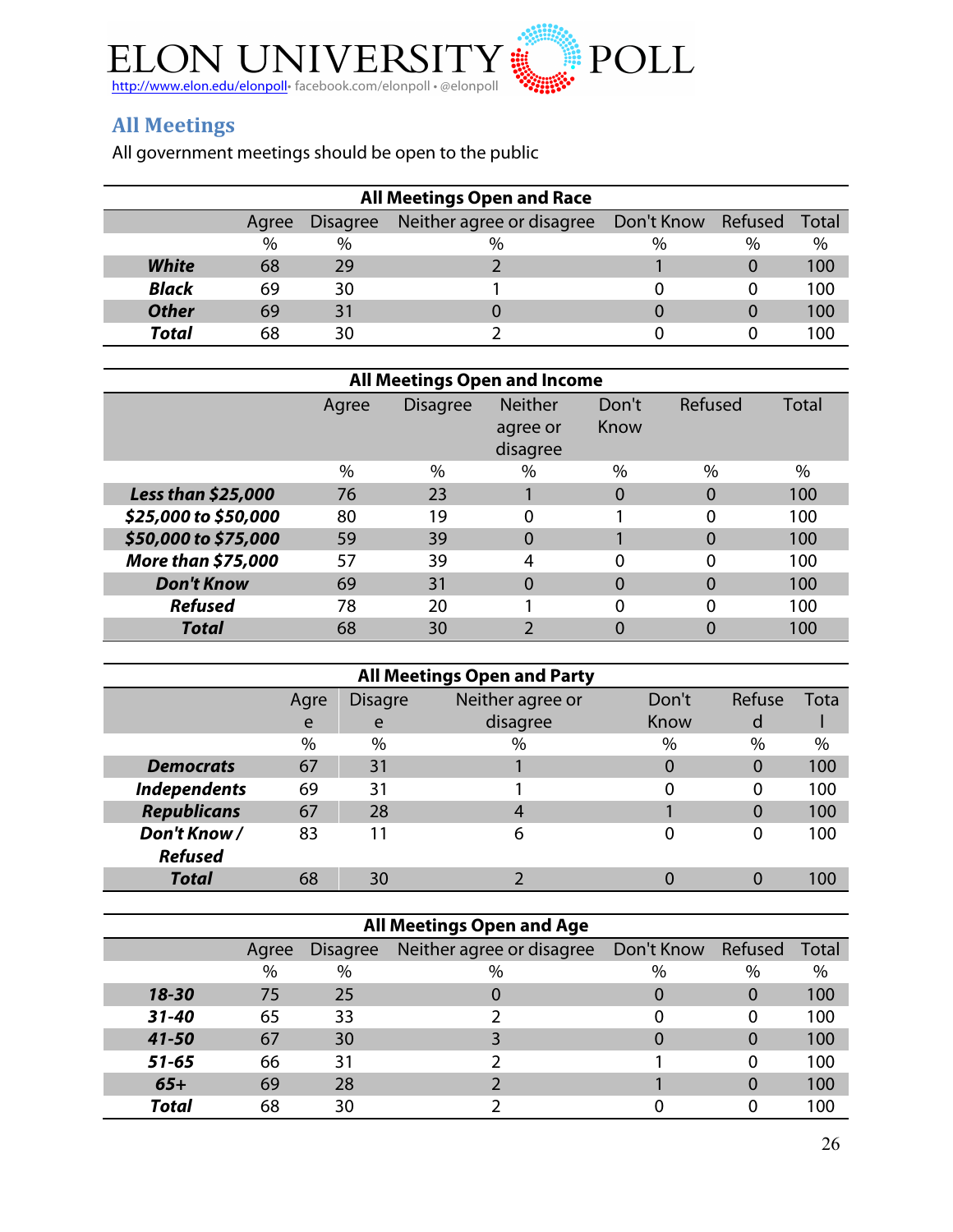

**Should/Should Not Questions**: Now I'm going to read a list of items and I would like for you to tell me if you believe ordinary citizens [should or should not] have access to this information.

### **Expenses**

Records of government officials' expense accounts.

| <b>Expense Accounts and Race</b> |        |                   |            |         |              |  |
|----------------------------------|--------|-------------------|------------|---------|--------------|--|
|                                  | Should | <b>Should NOT</b> | Don't know | Refused | <b>Total</b> |  |
|                                  | $\%$   | $\%$              | $\%$       | $\%$    | $\%$         |  |
| <b>White</b>                     | 90     |                   |            |         | 100          |  |
| <b>Black</b>                     |        | 28                |            |         | 100          |  |
| <b>Other</b>                     | 72     | 28                |            |         | 100          |  |
| <b>Total</b>                     | 85     |                   |            |         |              |  |

| <b>Expense Accounts and Income</b> |        |            |            |              |              |
|------------------------------------|--------|------------|------------|--------------|--------------|
|                                    | Should | Should     | Don't know | Refused      | <b>Total</b> |
|                                    |        | <b>NOT</b> |            |              |              |
|                                    | $\%$   | %          | $\%$       | $\%$         | %            |
| Less than \$25,000                 | 73     | 25         |            | $\Omega$     | 100          |
| \$25,000 to \$50,000               | 86     | 14         |            |              | 100          |
| \$50,000 to \$75,000               | 90     | 10         |            | $\mathbf{O}$ | 100          |
| <b>More than \$75,000</b>          | 90     | 9          |            |              | 100          |
| <b>Don't Know</b>                  | 78     | 22         |            | $\Omega$     | 100          |
| <b>Refused</b>                     | 84     | 16         |            |              | 100          |
| <b>Total</b>                       | 85     | 15         |            |              | 100          |

| <b>Expense Accounts and Party</b> |      |                   |            |         |       |  |
|-----------------------------------|------|-------------------|------------|---------|-------|--|
|                                   |      | Should Should NOT | Don't know | Refused | Total |  |
|                                   | $\%$ | $\%$              | $\%$       | $\%$    | $\%$  |  |
| <b>Democrats</b>                  | 79   | 20                |            |         | 100   |  |
| <b>Independents</b>               | 85   | 14                |            |         | 100   |  |
| <b>Republicans</b>                | 90   | g                 |            |         | 100   |  |
| <b>Don't Know / Refused</b>       | 91   |                   |            |         | 100   |  |
| <b>Total</b>                      |      |                   |            |         |       |  |

| <b>Expense Accounts and Age</b> |        |                   |            |         |       |  |
|---------------------------------|--------|-------------------|------------|---------|-------|--|
|                                 | Should | <b>Should NOT</b> | Don't know | Refused | Total |  |
|                                 | $\%$   | %                 | $\%$       | $\%$    | $\%$  |  |
| 18-30                           | 77     | 23                |            |         | 100   |  |
| $31 - 40$                       | 83     | 17                |            |         | 100   |  |
| 41-50                           | 89     | 10                |            |         | 100   |  |
| $51 - 65$                       | 89     | 10                |            |         | 100   |  |
| $65+$                           | 87     |                   |            |         | 100   |  |
| <b>Total</b>                    | 85     | 15                |            |         | 100   |  |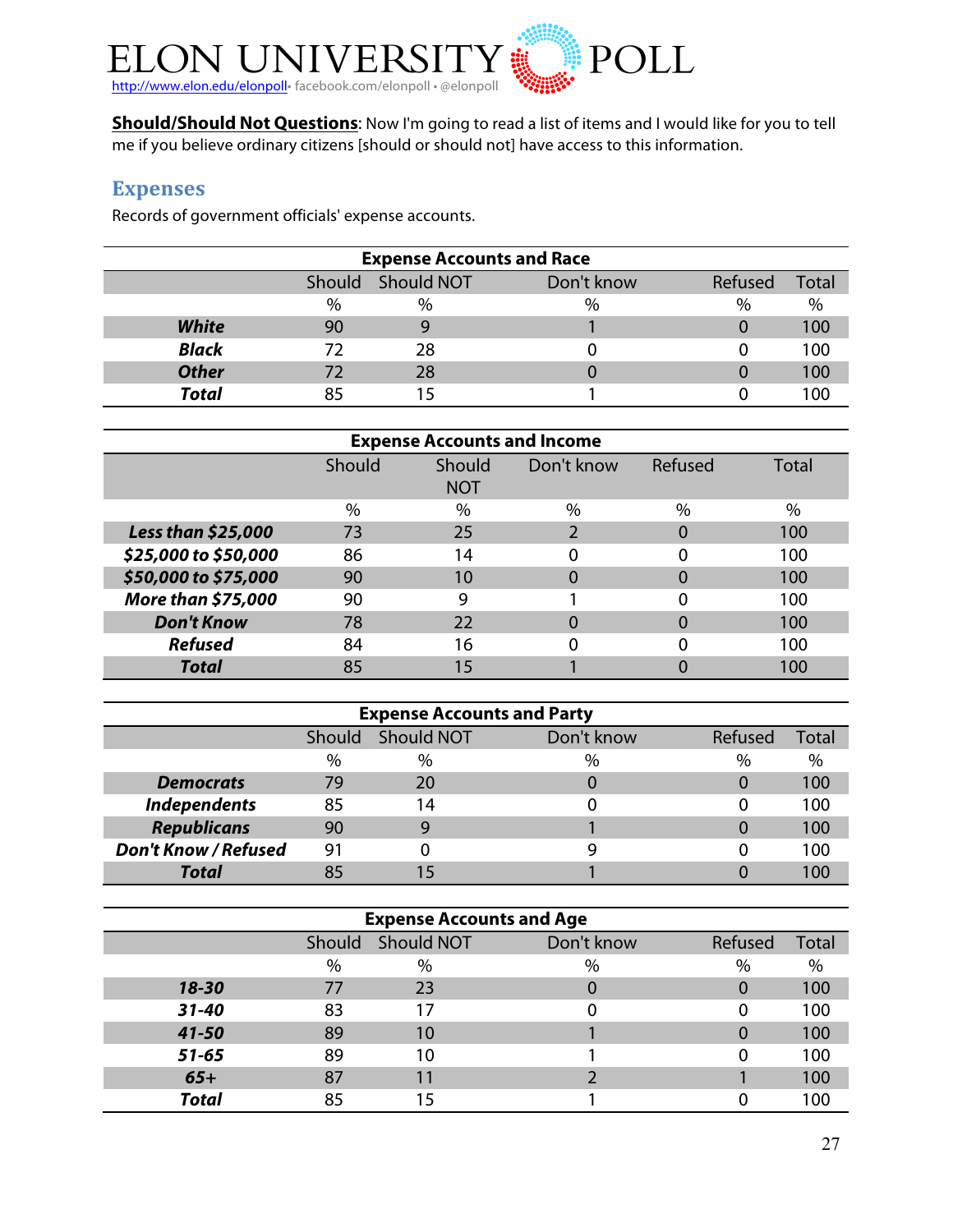

## **Hazards**

Now I'm going to read a list of items and I would like for you to tell me if you believe ordinary citizens [should or should not] have access to this information: Government records that identify the type, amount, and location of hazardous chemicals.

| <b>Hazardous Material and Race</b> |      |                   |            |       |  |
|------------------------------------|------|-------------------|------------|-------|--|
|                                    |      | Should Should NOT | Don't know | Total |  |
|                                    | $\%$ | $\%$              | $\%$       | $\%$  |  |
| <b>White</b>                       | 88   | 11                |            | 100   |  |
| <b>Black</b>                       | 78   | 21                |            | 100   |  |
| <b>Other</b>                       | 94   | O                 |            | 100   |  |
| <b>Total</b>                       | 87   |                   |            | 100   |  |

| <b>Hazardous Material and Income</b> |               |                   |            |       |  |
|--------------------------------------|---------------|-------------------|------------|-------|--|
|                                      | <b>Should</b> | <b>Should NOT</b> | Don't know | Total |  |
|                                      | $\%$          | %                 | $\%$       | $\%$  |  |
| <b>Less than \$25,000</b>            | 78            | 19                |            | 100   |  |
| \$25,000 to \$50,000                 | 91            | 9                 |            | 100   |  |
| \$50,000 to \$75,000                 | 85            | 15                |            | 100   |  |
| <b>More than \$75,000</b>            | 90            | 10                |            | 100   |  |
| <b>Don't Know</b>                    | 92            | 8                 |            | 100   |  |
| <b>Refused</b>                       | 77            | 21                |            | 100   |  |
| <b>Total</b>                         |               | 13                |            | 100   |  |

| <b>Hazardous Material and Party</b> |      |                   |            |       |  |
|-------------------------------------|------|-------------------|------------|-------|--|
|                                     |      | Should Should NOT | Don't know | Total |  |
|                                     | $\%$ | $\%$              | $\%$       | $\%$  |  |
| <b>Democrats</b>                    | 83   | 16                |            | 100   |  |
| <b>Independents</b>                 | 88   | 12                |            | 100   |  |
| <b>Republicans</b>                  | 90   |                   |            | 100   |  |
| <b>Don't Know / Refused</b>         | 82   | 18                |            | 100   |  |
| <b>Total</b>                        |      | 13                |            | 100   |  |

| <b>Hazardous Material and Age</b> |        |                   |            |       |  |
|-----------------------------------|--------|-------------------|------------|-------|--|
|                                   | Should | <b>Should NOT</b> | Don't know | Total |  |
|                                   | $\%$   | $\%$              | $\%$       | $\%$  |  |
| 18-30                             | 85     | 15                |            | 100   |  |
| $31 - 40$                         | 83     | 17                |            | 100   |  |
| 41-50                             | 93     |                   |            | 100   |  |
| $51 - 65$                         | 87     | 11                |            | 100   |  |
| $65+$                             | 86     | 11                |            | 100   |  |
| <b>Total</b>                      | 87     | 13                |            | 100   |  |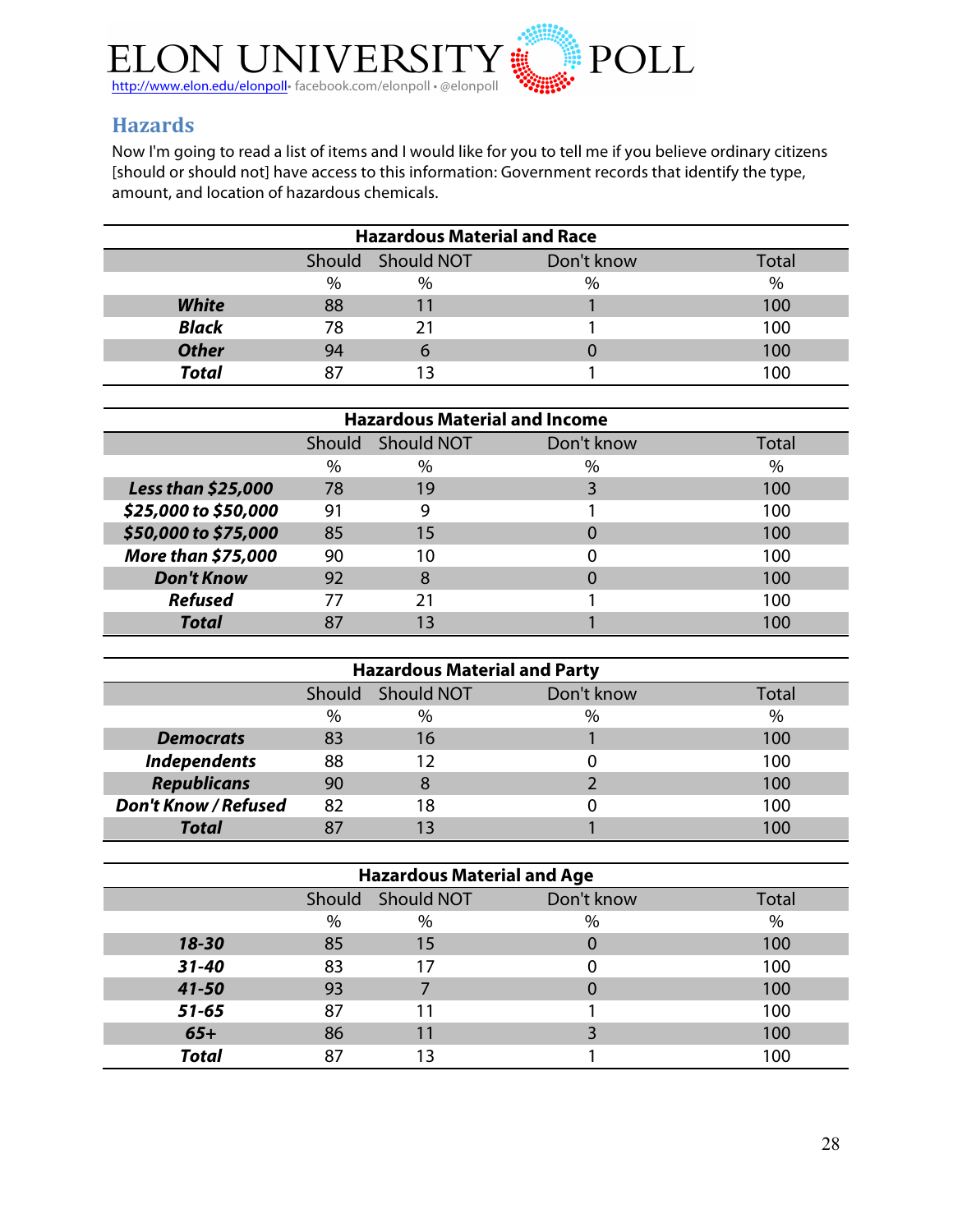

# **Salaries**

Now I'm going to read a list of items and I would like for you to tell me if you believe ordinary citizens [should or should not] have access to this information: The annual salaries of public employees.

| <b>Public Employee Salaries and Race</b> |      |                   |            |       |  |
|------------------------------------------|------|-------------------|------------|-------|--|
|                                          |      | Should Should NOT | Don't know | Total |  |
|                                          | $\%$ | %                 | $\%$       | %     |  |
| <b>White</b>                             | 82   | 16                |            | 100   |  |
| <b>Black</b>                             | 55   | 41                |            | 100   |  |
| <b>Other</b>                             | 59   | 40                |            | 100   |  |
| <b>Total</b>                             |      | つつ                |            | 100   |  |

| <b>Public Employee Salaries and Income</b> |        |                   |            |       |  |
|--------------------------------------------|--------|-------------------|------------|-------|--|
|                                            | Should | <b>Should NOT</b> | Don't know | Total |  |
|                                            | $\%$   | %                 | $\%$       | $\%$  |  |
| Less than \$25,000                         | 68     | 30                | 3          | 100   |  |
| \$25,000 to \$50,000                       | 74     | 24                |            | 100   |  |
| \$50,000 to \$75,000                       | 74     | 24                |            | 100   |  |
| More than \$75,000                         | 83     | 14                |            | 100   |  |
| <b>Don't Know</b>                          | 55     | 44                |            | 100   |  |
| <b>Refused</b>                             | 84     | 16                |            | 100   |  |
| <b>Total</b>                               | 75     | 23                |            | 100   |  |

| <b>Public Employee Salaries and Party</b> |        |                   |            |       |  |
|-------------------------------------------|--------|-------------------|------------|-------|--|
|                                           | Should | <b>Should NOT</b> | Don't know | Total |  |
|                                           | $\%$   | $\%$              | $\%$       | $\%$  |  |
| <b>Democrats</b>                          | 73     | 26                |            | 100   |  |
| <b>Independents</b>                       | 75     | 23                |            | 100   |  |
| <b>Republicans</b>                        | 79     | 19                |            | 100   |  |
| <b>Don't Know / Refused</b>               | 53     | 38                | q          | 100   |  |
| <b>Total</b>                              |        | 23                |            | 100   |  |

| <b>Public Employee Salaries and Age</b> |        |                   |            |       |  |
|-----------------------------------------|--------|-------------------|------------|-------|--|
|                                         | Should | <b>Should NOT</b> | Don't know | Total |  |
|                                         | $\%$   | %                 | %          | %     |  |
| 18-30                                   | 65     | 35                |            | 100   |  |
| $31 - 40$                               | 65     | 31                |            | 100   |  |
| 41-50                                   | 78     | 19                | 3          | 100   |  |
| $51 - 65$                               | 82     | 16                |            | 100   |  |
| $65+$                                   | 83     | 14                |            | 100   |  |
| <b>Total</b>                            | 75     | 23                |            | 100   |  |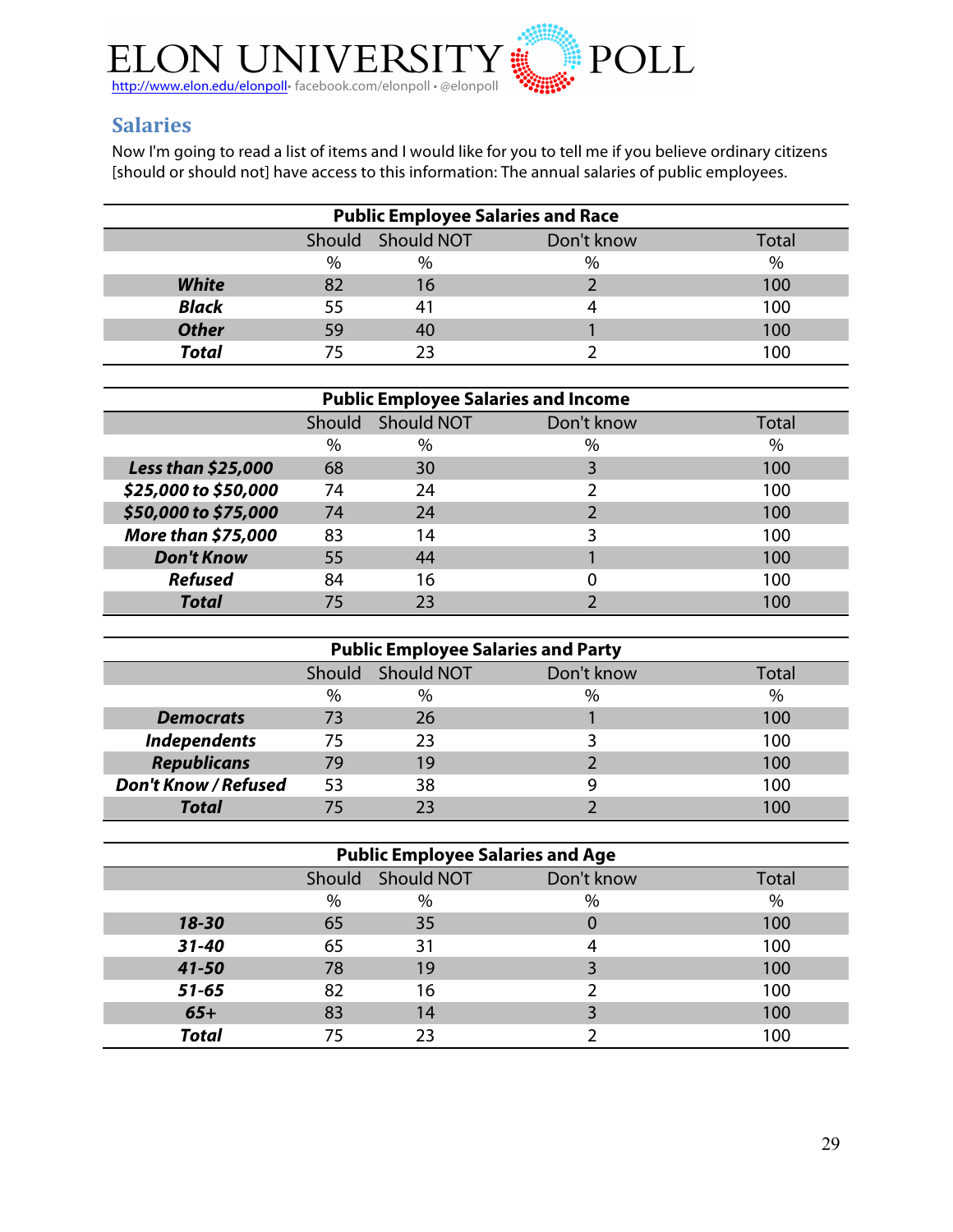

# **Criminal**

Now I'm going to read a list of items and I would like for you to tell me if you believe ordinary citizens [should or should not] have access to this information: Records detailing someone's criminal past.

| <b>Criminal Records and Race</b> |      |                   |            |         |              |  |  |  |  |
|----------------------------------|------|-------------------|------------|---------|--------------|--|--|--|--|
|                                  |      | Should Should NOT | Don't know | Refused | <b>Total</b> |  |  |  |  |
|                                  | $\%$ | $\%$              | $\%$       | %       | $\%$         |  |  |  |  |
| <b>White</b>                     | 81   | 13                |            |         | 100          |  |  |  |  |
| <b>Black</b>                     | 64   | 35                |            |         | 100          |  |  |  |  |
| <b>Other</b>                     | 86   |                   |            |         | 100          |  |  |  |  |
| <b>Total</b>                     | 78   |                   |            |         | 100          |  |  |  |  |

| <b>Criminal Records and Income</b> |        |                   |            |          |       |  |  |  |  |
|------------------------------------|--------|-------------------|------------|----------|-------|--|--|--|--|
|                                    | Should | <b>Should NOT</b> | Don't know | Refused  | Total |  |  |  |  |
|                                    | $\%$   | $\%$              | $\%$       | $\%$     | $\%$  |  |  |  |  |
| <b>Less than \$25,000</b>          | 73     | 22                | 6          | $\Omega$ | 100   |  |  |  |  |
| \$25,000 to \$50,000               | 76     | 18                |            |          | 100   |  |  |  |  |
| \$50,000 to \$75,000               | 78     | 19                |            | $\Omega$ | 100   |  |  |  |  |
| More than \$75,000                 | 82     | 13                | 4          |          | 100   |  |  |  |  |
| <b>Don't Know</b>                  | 74     | 18                |            | O        | 100   |  |  |  |  |
| <b>Refused</b>                     | 84     | 13                | Δ          |          | 100   |  |  |  |  |
| Total                              | 78     |                   |            |          | 100   |  |  |  |  |

| <b>Criminal Records and Party</b> |        |                   |            |         |       |  |  |  |
|-----------------------------------|--------|-------------------|------------|---------|-------|--|--|--|
|                                   | Should | <b>Should NOT</b> | Don't know | Refused | Total |  |  |  |
|                                   | $\%$   | $\%$              | $\%$       | %       | $\%$  |  |  |  |
| <b>Democrats</b>                  | 72     | 23                | $\Delta$   |         | 100   |  |  |  |
| <b>Independents</b>               | 78     | 17                |            |         | 100   |  |  |  |
| <b>Republicans</b>                | 86     | 10                |            |         | 100   |  |  |  |
| <b>Don't Know / Refused</b>       | 63     | 20                |            |         | 100   |  |  |  |
| <b>Total</b>                      |        |                   |            |         |       |  |  |  |

| <b>Criminal Records and Age</b> |        |                   |            |          |       |  |  |  |  |
|---------------------------------|--------|-------------------|------------|----------|-------|--|--|--|--|
|                                 | Should | <b>Should NOT</b> | Don't know | Refused  | Total |  |  |  |  |
|                                 | $\%$   | $\%$              | $\%$       | $\%$     | $\%$  |  |  |  |  |
| 18-30                           | 78     | 22                |            | $\Omega$ | 100   |  |  |  |  |
| $31 - 40$                       | 75     | 18                | 6          | O        | 100   |  |  |  |  |
| 41-50                           | 81     | 12                |            | 0        | 100   |  |  |  |  |
| $51 - 65$                       | 78     | 15                | 6          |          | 100   |  |  |  |  |
| $65+$                           | 77     | 17                |            |          | 100   |  |  |  |  |
| <b>Total</b>                    | 78     | 17                |            | 0        | 100   |  |  |  |  |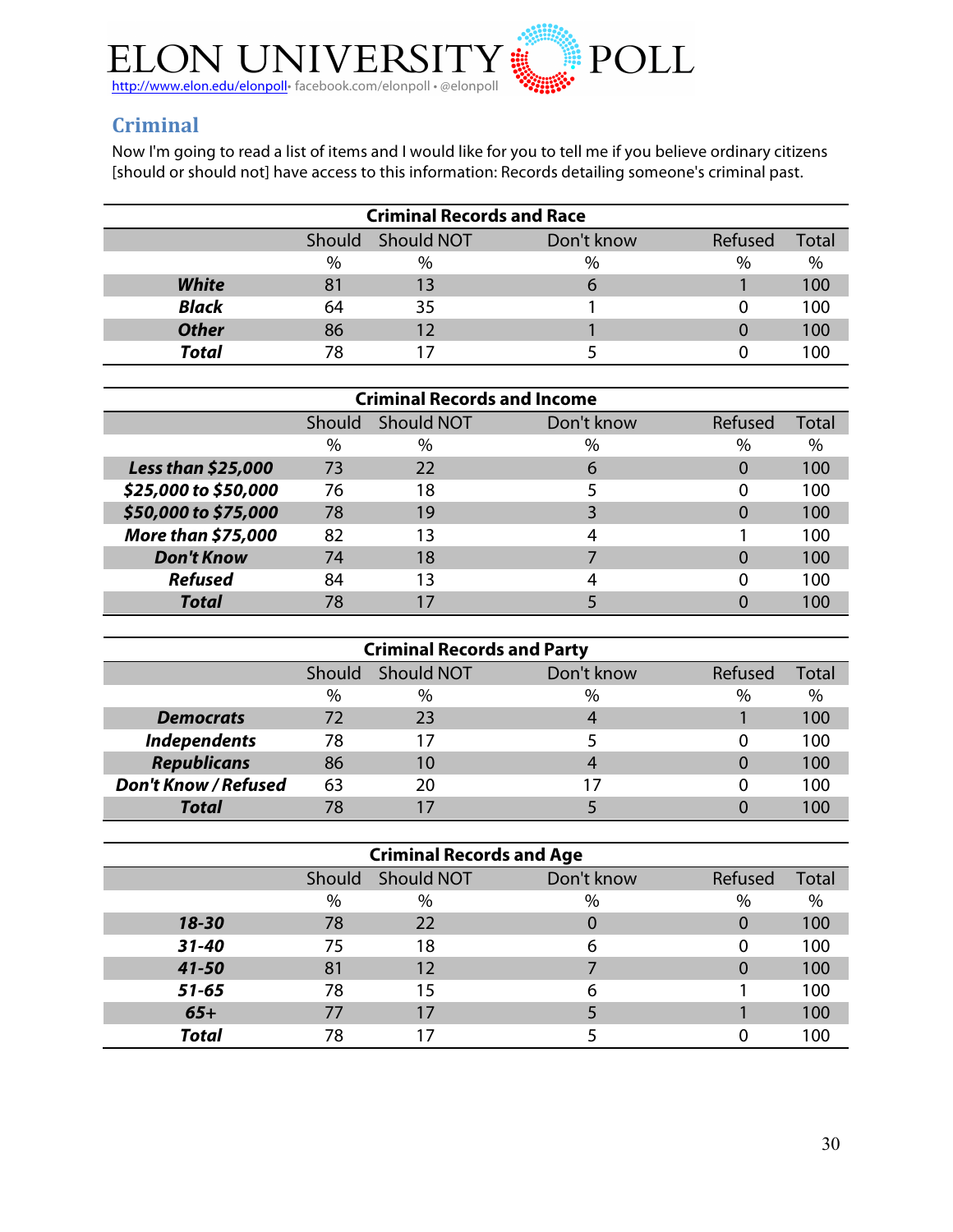

## **Email**

Now I'm going to read a list of items and I would like for you to tell me if you believe ordinary citizens [should or should not] have access to this information: Government employees work e-mail messages

| <b>Public Employee Email and Race</b> |        |                   |            |         |       |  |  |  |  |
|---------------------------------------|--------|-------------------|------------|---------|-------|--|--|--|--|
|                                       | Should | <b>Should NOT</b> | Don't know | Refused | Total |  |  |  |  |
|                                       | $\%$   | %                 | $\%$       | $\%$    | $\%$  |  |  |  |  |
| <b>White</b>                          | 38     | 56                |            |         | 100   |  |  |  |  |
| <b>Black</b>                          |        | 64                |            |         | 100   |  |  |  |  |
| <b>Other</b>                          | 36     | 64                |            |         | 100   |  |  |  |  |
| <b>Total</b>                          |        | 58                |            |         | 100   |  |  |  |  |

| <b>Public Employee Email and Income</b> |        |                   |            |          |       |  |  |  |  |
|-----------------------------------------|--------|-------------------|------------|----------|-------|--|--|--|--|
|                                         | Should | <b>Should NOT</b> | Don't know | Refused  | Total |  |  |  |  |
|                                         | $\%$   | %                 | $\%$       | $\%$     | $\%$  |  |  |  |  |
| <b>Less than \$25,000</b>               | 38     | 55                | 8          | $\Omega$ | 100   |  |  |  |  |
| \$25,000 to \$50,000                    | 31     | 63                |            |          | 100   |  |  |  |  |
| \$50,000 to \$75,000                    | 36     | 61                |            | 0        | 100   |  |  |  |  |
| <b>More than \$75,000</b>               | 41     | 54                |            |          | 100   |  |  |  |  |
| <b>Don't Know</b>                       | 34     | 62                | 4          | O        | 100   |  |  |  |  |
| <b>Refused</b>                          | 37     | 55                | 8          |          | 100   |  |  |  |  |
| Total                                   | 37     | 58                |            |          | 100   |  |  |  |  |

| <b>Public Employee Email and Party</b> |        |                   |               |         |       |  |  |  |  |
|----------------------------------------|--------|-------------------|---------------|---------|-------|--|--|--|--|
|                                        | Should | <b>Should NOT</b> | Don't know    | Refused | Total |  |  |  |  |
|                                        | $\%$   | $\%$              | $\frac{0}{0}$ | %       | $\%$  |  |  |  |  |
| <b>Democrats</b>                       | 35     | 57                |               |         | 100   |  |  |  |  |
| <b>Independents</b>                    | 39     | 58                |               |         | 100   |  |  |  |  |
| <b>Republicans</b>                     | 37     | 58                |               |         | 100   |  |  |  |  |
| <b>Don't Know / Refused</b>            | 14     | 64                | 22            |         | 100   |  |  |  |  |
| <b>Total</b>                           |        | 58                |               |         |       |  |  |  |  |

| <b>Public Employee Email and Age</b> |        |                   |            |          |       |  |  |  |  |
|--------------------------------------|--------|-------------------|------------|----------|-------|--|--|--|--|
|                                      | Should | <b>Should NOT</b> | Don't know | Refused  | Total |  |  |  |  |
|                                      | $\%$   | $\%$              | $\%$       | $\%$     | $\%$  |  |  |  |  |
| 18-30                                | 33     | 66                |            | $\Omega$ | 100   |  |  |  |  |
| $31 - 40$                            | 32     | 65                |            | 0        | 100   |  |  |  |  |
| 41-50                                | 36     | 59                |            | 0        | 100   |  |  |  |  |
| $51 - 65$                            | 40     | 54                | 6          | 0        | 100   |  |  |  |  |
| $65+$                                | 42     | 45                | 12         |          | 100   |  |  |  |  |
| <b>Total</b>                         | 37     | 58                |            | 0        | 100   |  |  |  |  |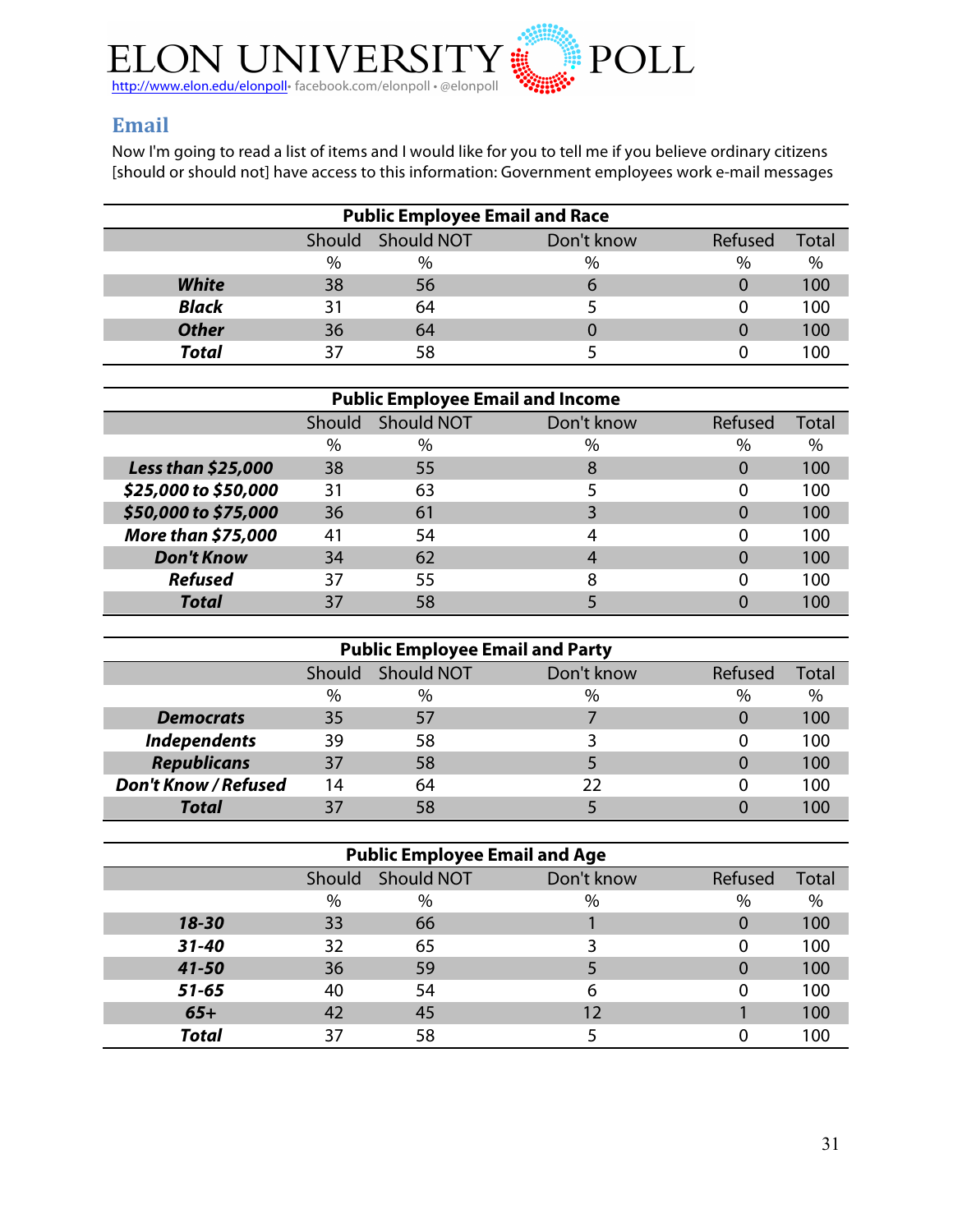

# **Property**

Now I'm going to read a list of items and I would like for you to tell me if you believe ordinary citizens [should or should not] have access to this information: Property tax records of individuals, including the value of a person's home and how much was paid in property taxes.

| <b>Property Tax Records and Race</b> |        |            |            |         |              |  |  |  |  |
|--------------------------------------|--------|------------|------------|---------|--------------|--|--|--|--|
|                                      | Should | Should NOT | Don't know | Refused | <b>Total</b> |  |  |  |  |
|                                      | $\%$   | %          | $\%$       | $\%$    | %            |  |  |  |  |
| <b>White</b>                         | 58     | 39         |            |         | 100          |  |  |  |  |
| <b>Black</b>                         | 43     | 53         |            |         | 100          |  |  |  |  |
| <b>Other</b>                         | 35     | 63         |            |         | 100          |  |  |  |  |
| <b>Total</b>                         |        |            |            |         | 00           |  |  |  |  |

| <b>Property Tax Records and Income</b> |        |                   |            |         |       |  |  |  |  |
|----------------------------------------|--------|-------------------|------------|---------|-------|--|--|--|--|
|                                        | Should | <b>Should NOT</b> | Don't know | Refused | Total |  |  |  |  |
|                                        | $\%$   | %                 | $\%$       | $\%$    | $\%$  |  |  |  |  |
| <b>Less than \$25,000</b>              | 47     | 49                |            | O       | 100   |  |  |  |  |
| \$25,000 to \$50,000                   | 51     | 46                |            |         | 100   |  |  |  |  |
| \$50,000 to \$75,000                   | 54     | 45                |            | O       | 100   |  |  |  |  |
| <b>More than \$75,000</b>              | 67     | 30                |            |         | 100   |  |  |  |  |
| <b>Don't Know</b>                      | 37     | 62                |            | 0       | 100   |  |  |  |  |
| <b>Refused</b>                         | 37     | 58                |            |         | 100   |  |  |  |  |
| Total                                  | 53     | 43                |            |         | 100   |  |  |  |  |

| <b>Property Tax Records and Party</b> |        |                   |            |         |       |  |  |  |  |
|---------------------------------------|--------|-------------------|------------|---------|-------|--|--|--|--|
|                                       | Should | <b>Should NOT</b> | Don't know | Refused | Total |  |  |  |  |
|                                       | $\%$   | $\%$              | $\%$       | $\%$    | $\%$  |  |  |  |  |
| <b>Democrats</b>                      | 53     | 44                |            |         | 100   |  |  |  |  |
| <b>Independents</b>                   |        | 41                |            |         | 100   |  |  |  |  |
| <b>Republicans</b>                    | 50     | 45                |            |         | 100   |  |  |  |  |
| <b>Don't Know / Refused</b>           | 32     | 46                | 22         |         | 100   |  |  |  |  |
| <b>Total</b>                          |        | 43                |            |         |       |  |  |  |  |

| <b>Property Tax Records and Age</b> |        |                   |            |         |       |  |  |  |  |
|-------------------------------------|--------|-------------------|------------|---------|-------|--|--|--|--|
|                                     | Should | <b>Should NOT</b> | Don't know | Refused | Total |  |  |  |  |
|                                     | $\%$   | %                 | $\%$       | $\%$    | %     |  |  |  |  |
| 18-30                               | 41     | 57                |            | 0       | 100   |  |  |  |  |
| $31 - 40$                           | 47     | 50                | 3          |         | 100   |  |  |  |  |
| 41-50                               | 60     | 35                | 6          |         | 100   |  |  |  |  |
| $51 - 65$                           | 62     | 34                |            |         | 100   |  |  |  |  |
| $65+$                               | 57     | 41                |            |         | 100   |  |  |  |  |
| <b>Total</b>                        | 53     | 43                |            |         | 100   |  |  |  |  |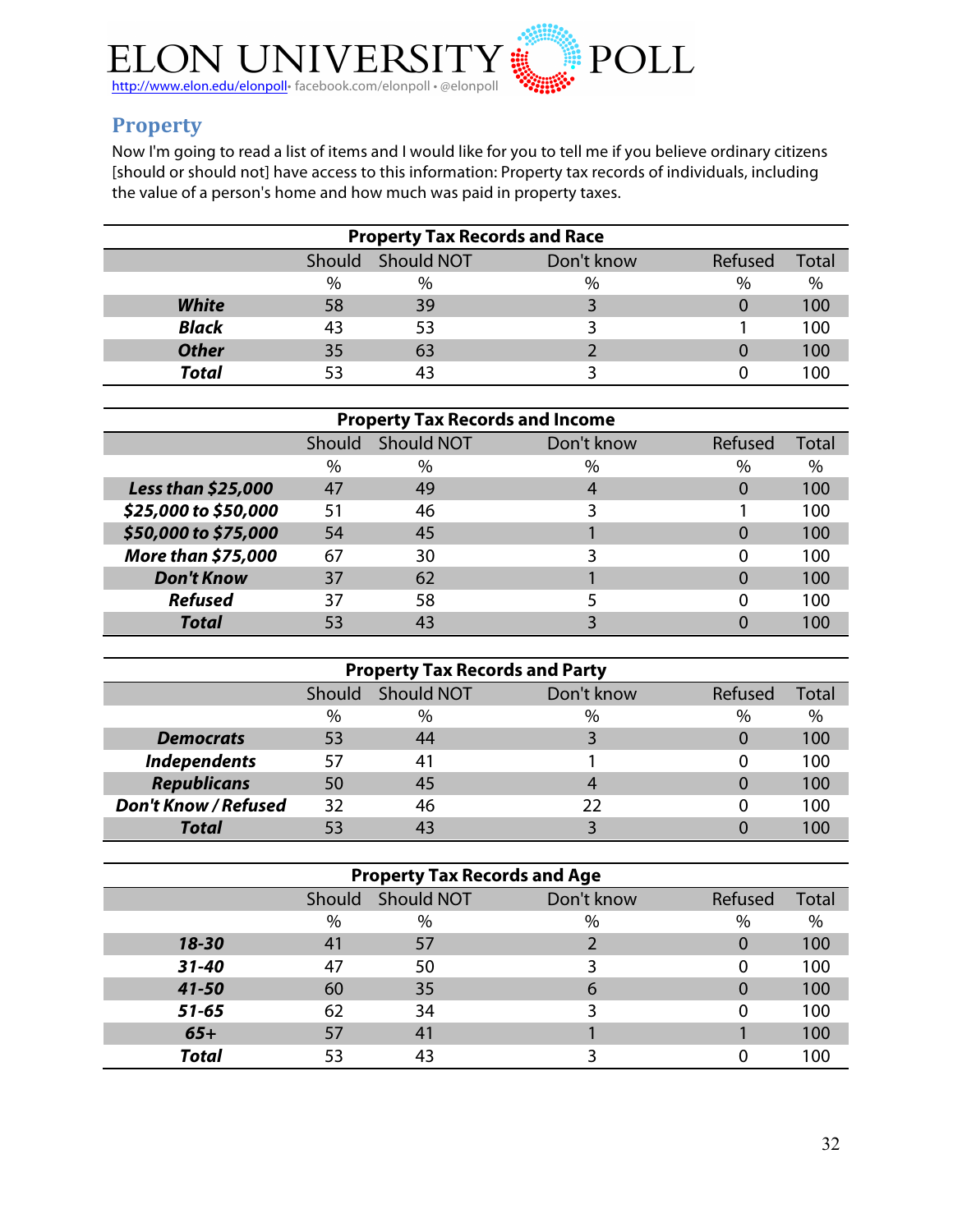

# **Utilities**

Now I'm going to read a list of items and I would like for you to tell me if you believe ordinary citizens [should or should not] have access to this information: Public utility records, which include how much water a person uses.

| <b>Public Utility Records and Race</b> |      |                   |            |       |  |  |
|----------------------------------------|------|-------------------|------------|-------|--|--|
|                                        |      | Should Should NOT | Don't know | Total |  |  |
|                                        | $\%$ | $\%$              | $\%$       | $\%$  |  |  |
| <b>White</b>                           | 32   | 64                |            | 100   |  |  |
| <b>Black</b>                           |      | 56                |            | 100   |  |  |
| <b>Other</b>                           | 44   | 56                |            | 100   |  |  |
| <b>Total</b>                           |      | 62                |            | 100   |  |  |

| <b>Public Utility Records and Income</b> |        |                   |            |       |  |  |
|------------------------------------------|--------|-------------------|------------|-------|--|--|
|                                          | Should | <b>Should NOT</b> | Don't know | Total |  |  |
|                                          | $\%$   | $\%$              | $\%$       | $\%$  |  |  |
| Less than \$25,000                       | 41     | 54                |            | 100   |  |  |
| \$25,000 to \$50,000                     | 33     | 65                |            | 100   |  |  |
| \$50,000 to \$75,000                     | 37     | 60                |            | 100   |  |  |
| <b>More than \$75,000</b>                | 30     | 68                |            | 100   |  |  |
| <b>Don't Know</b>                        | 44     | 50                | 6          | 100   |  |  |
| <b>Refused</b>                           | 34     | 64                |            | 100   |  |  |
| <b>Total</b>                             | 35     | 62                |            | 100   |  |  |

| <b>Public Utility Records and Party</b>            |    |      |      |     |  |  |
|----------------------------------------------------|----|------|------|-----|--|--|
| <b>Should NOT</b><br>Should<br>Don't know<br>Total |    |      |      |     |  |  |
|                                                    | %  | $\%$ | $\%$ | %   |  |  |
| <b>Democrats</b>                                   | 42 | 55   |      | 100 |  |  |
| Independents                                       | 30 | 67   |      | 100 |  |  |
| <b>Republicans</b>                                 | 36 | 62   |      | 100 |  |  |
| <b>Don't Know / Refused</b>                        | 16 | 63   | 21   | 100 |  |  |
| <b>Total</b>                                       | 35 |      |      | 100 |  |  |

| <b>Public Utility Records and Age</b> |        |                   |            |       |  |  |
|---------------------------------------|--------|-------------------|------------|-------|--|--|
|                                       | Should | <b>Should NOT</b> | Don't know | Total |  |  |
|                                       | $\%$   | $\%$              | $\%$       | $\%$  |  |  |
| 18-30                                 | 44     | 56                | $\Omega$   | 100   |  |  |
| $31 - 40$                             | 32     | 65                | ξ          | 100   |  |  |
| 41-50                                 | 29     | 68                |            | 100   |  |  |
| $51 - 65$                             | 33     | 64                |            | 100   |  |  |
| $65+$                                 | 35     | 57                | 8          | 100   |  |  |
| <b>Total</b>                          | 35     | 62                |            | 100   |  |  |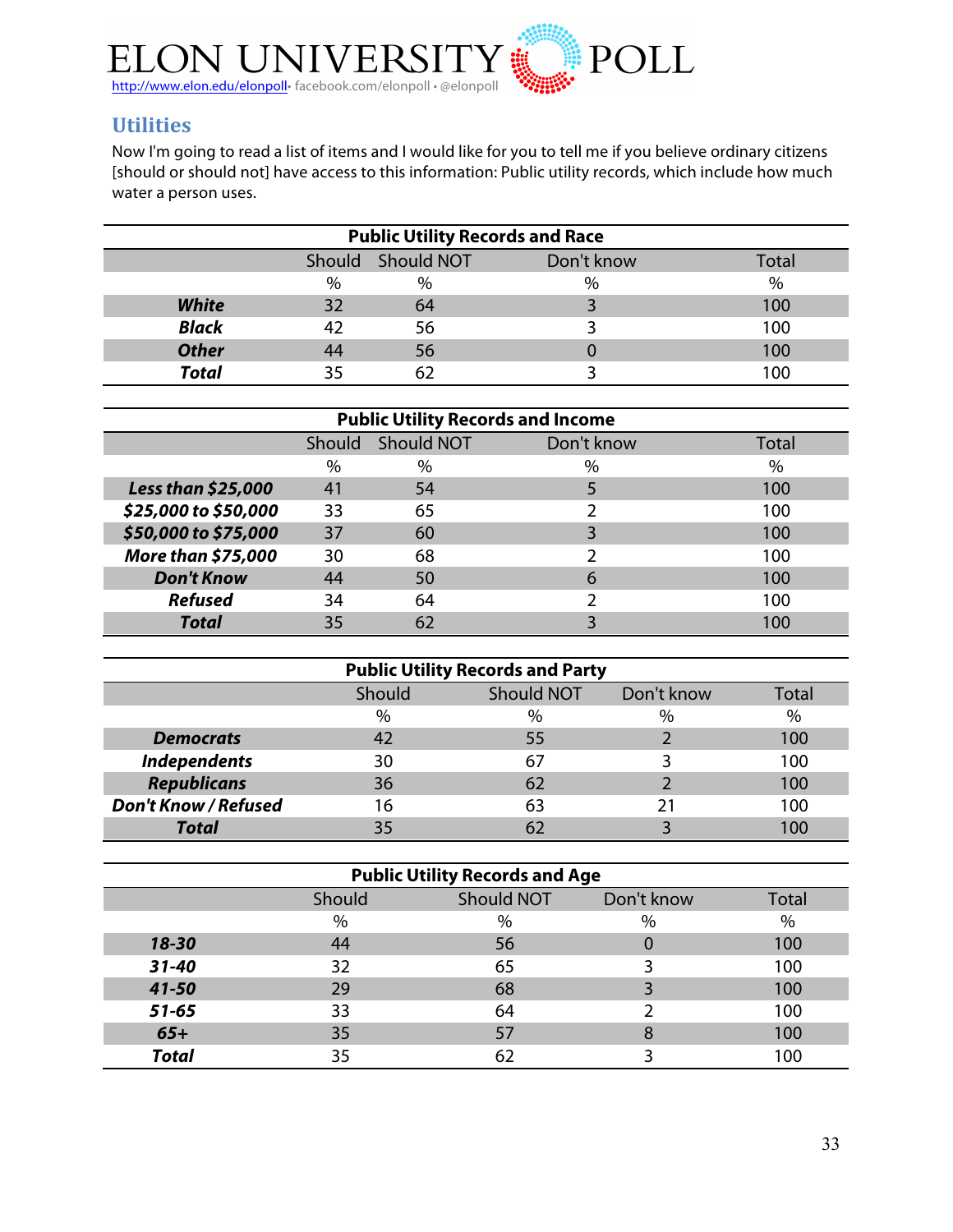

# **Party affiliation records**

Now I'm going to read a list of items and I would like for you to tell me if you believe ordinary citizens [should or should not] have access to this information: Records on a voter's political party affiliation

| <b>Party Affiliation Records and Race</b> |        |                   |            |         |       |  |
|-------------------------------------------|--------|-------------------|------------|---------|-------|--|
|                                           | Should | <b>Should NOT</b> | Don't know | Refused | Total |  |
|                                           | $\%$   | $\frac{0}{0}$     | %          | $\%$    | $\%$  |  |
| <b>White</b>                              | 37     | 60                |            |         | 100   |  |
| <b>Black</b>                              | 35     | 57                |            |         | 100   |  |
| <b>Other</b>                              | 59     | 40                |            |         | 100   |  |
| <b>Total</b>                              | 38     | 58                |            |         | 100   |  |

| <b>Party Affiliation Records and Income</b> |        |                   |            |          |       |  |
|---------------------------------------------|--------|-------------------|------------|----------|-------|--|
|                                             | Should | <b>Should NOT</b> | Don't know | Refused  | Total |  |
|                                             | $\%$   | $\frac{0}{0}$     | $\%$       | $\%$     | $\%$  |  |
| <b>Less than \$25,000</b>                   | 40     | 53                |            | $\Omega$ | 100   |  |
| \$25,000 to \$50,000                        | 36     | 61                |            |          | 100   |  |
| \$50,000 to \$75,000                        | 38     | 60                |            | 0        | 100   |  |
| More than \$75,000                          | 38     | 59                |            | O        | 100   |  |
| <b>Don't Know</b>                           | 56     | 40                |            | $\Omega$ | 100   |  |
| <b>Refused</b>                              | 27     | 66                |            |          | 100   |  |
| <b>Total</b>                                | 38     | 58                |            |          | 100   |  |

| <b>Party Affiliation Records and Party</b> |        |                   |            |         |              |  |
|--------------------------------------------|--------|-------------------|------------|---------|--------------|--|
|                                            | Should | <b>Should NOT</b> | Don't know | Refused | <b>Total</b> |  |
|                                            | $\%$   | $\%$              | $\%$       | $\%$    | %            |  |
| <b>Democrats</b>                           | 40     | 57                |            |         | 100          |  |
| <b>Independents</b>                        | 36     | 61                |            |         | 100          |  |
| <b>Republicans</b>                         | 43     | 52                |            |         | 100          |  |
| <b>Don't Know / Refused</b>                | 19     | 60                | 18         |         | 100          |  |
| <b>Total</b>                               | 38     | 58                |            |         | 100          |  |

| <b>Party Affiliation Records and Age</b> |        |                   |            |         |       |  |  |
|------------------------------------------|--------|-------------------|------------|---------|-------|--|--|
|                                          | Should | <b>Should NOT</b> | Don't know | Refused | Total |  |  |
|                                          | $\%$   | $\%$              | $\%$       | $\%$    | %     |  |  |
| 18-30                                    | 35     | 60                |            |         | 100   |  |  |
| $31 - 40$                                | 39     | 59                |            |         | 100   |  |  |
| 41-50                                    | 32     | 65                |            |         | 100   |  |  |
| $51 - 65$                                | 41     | 56                |            |         | 100   |  |  |
| $65+$                                    | 45     | 50                |            |         | 100   |  |  |
| <b>Total</b>                             | 38     | 58                |            |         | 100   |  |  |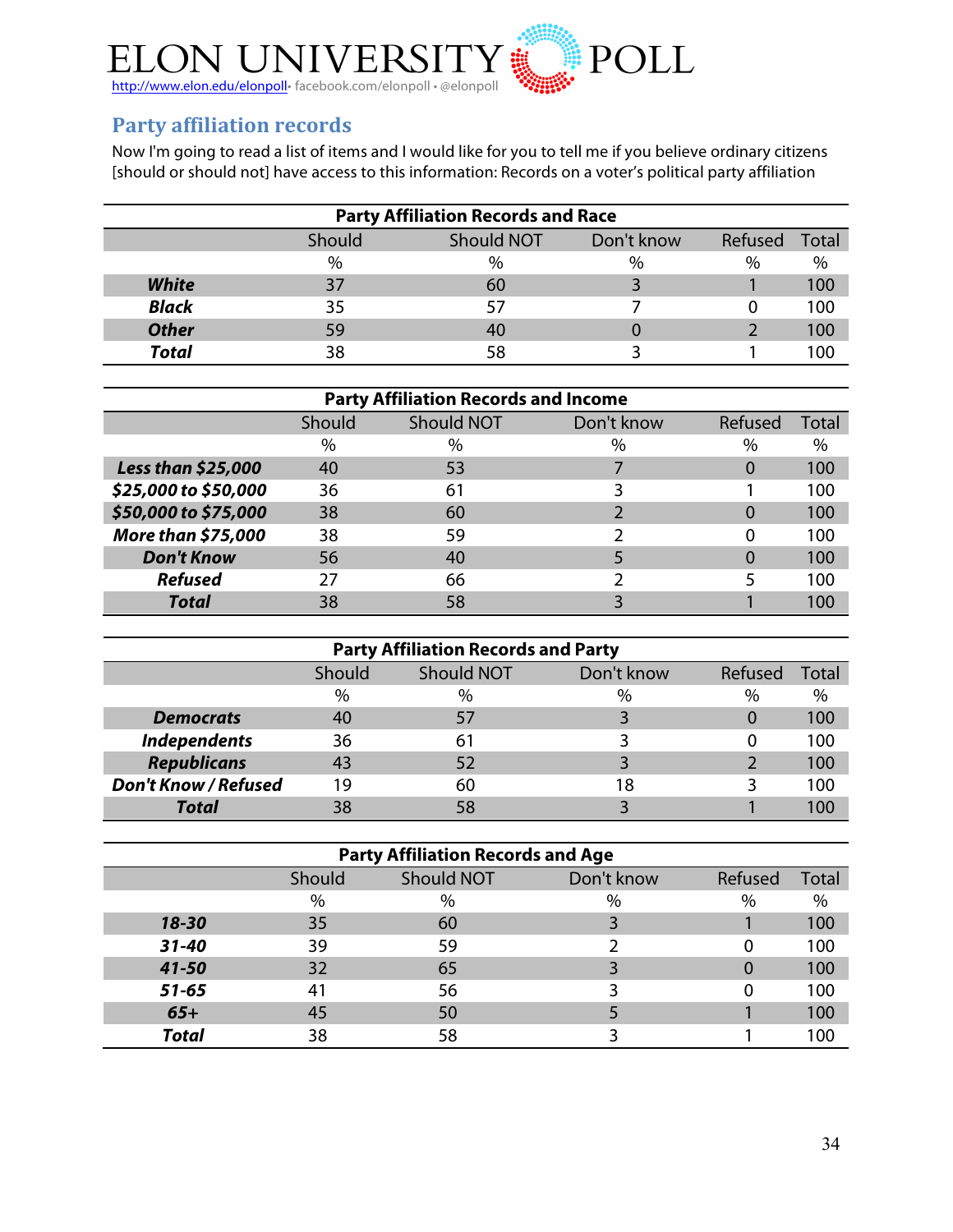

# **Voting records**

Now I'm going to read a list of items and I would like for you to tell me if you believe ordinary citizens [should or should not] have access to this information: Records on how often someone voted

| <b>Voter Turnout Records and Race</b> |        |                   |            |         |       |  |
|---------------------------------------|--------|-------------------|------------|---------|-------|--|
|                                       | Should | <b>Should NOT</b> | Don't know | Refused | Total |  |
|                                       | $\%$   | $\%$              | $\%$       | $\%$    | $\%$  |  |
| <b>White</b>                          | 35     | 62                |            |         | 100   |  |
| <b>Black</b>                          | 29     | 69                |            |         | 100   |  |
| <b>Other</b>                          | 40     | 56                |            |         | 100   |  |
| <b>Total</b>                          | 34     | 63                |            |         | 100   |  |

| <b>Voter Turnout Records and Income</b> |        |                   |            |         |       |  |
|-----------------------------------------|--------|-------------------|------------|---------|-------|--|
|                                         | Should | <b>Should NOT</b> | Don't know | Refused | Total |  |
|                                         | $\%$   | $\%$              | $\%$       | $\%$    | $\%$  |  |
| \$25,000 to \$50,000                    | 34     | 63                |            |         | 100   |  |
| \$50,000 to \$75,000                    | 34     | 66                | 0          |         | 100   |  |
| <b>More than \$75,000</b>               | 33     | 65                |            |         | 100   |  |
| <b>Don't Know</b>                       | 41     | 57                |            |         | 100   |  |
| <b>Refused</b>                          | 34     | 64                |            |         | 100   |  |
| <b>Total</b>                            | 34     | 63                |            |         | 100   |  |

| <b>Voter Turnout Records and Party</b> |        |                   |            |         |       |  |
|----------------------------------------|--------|-------------------|------------|---------|-------|--|
|                                        | Should | <b>Should NOT</b> | Don't know | Refused | Total |  |
|                                        | $\%$   | $\%$              | $\%$       | $\%$    | $\%$  |  |
| <b>Democrats</b>                       | 36     | 62                |            |         | 100   |  |
| <b>Independents</b>                    | 31     | 67                |            |         | 100   |  |
| <b>Don't Know / Refused</b>            | 28     | 63                |            |         | 100   |  |
| <b>Total</b>                           | २⊿     | 63                |            |         | 100   |  |

| <b>Voter Turnout Records and Age</b> |        |                   |            |         |       |  |  |
|--------------------------------------|--------|-------------------|------------|---------|-------|--|--|
|                                      | Should | <b>Should NOT</b> | Don't know | Refused | Total |  |  |
|                                      | $\%$   | %                 | $\%$       | $\%$    | %     |  |  |
| $31 - 40$                            | 30     | 70                |            |         | 100   |  |  |
| 41-50                                | 31     | 68                |            |         | 100   |  |  |
| $51 - 65$                            | 34     | 63                |            |         | 100   |  |  |
| $65+$                                | 39     | 56                |            |         | 100   |  |  |
| <b>Total</b>                         | 34     | 63                |            |         | 100   |  |  |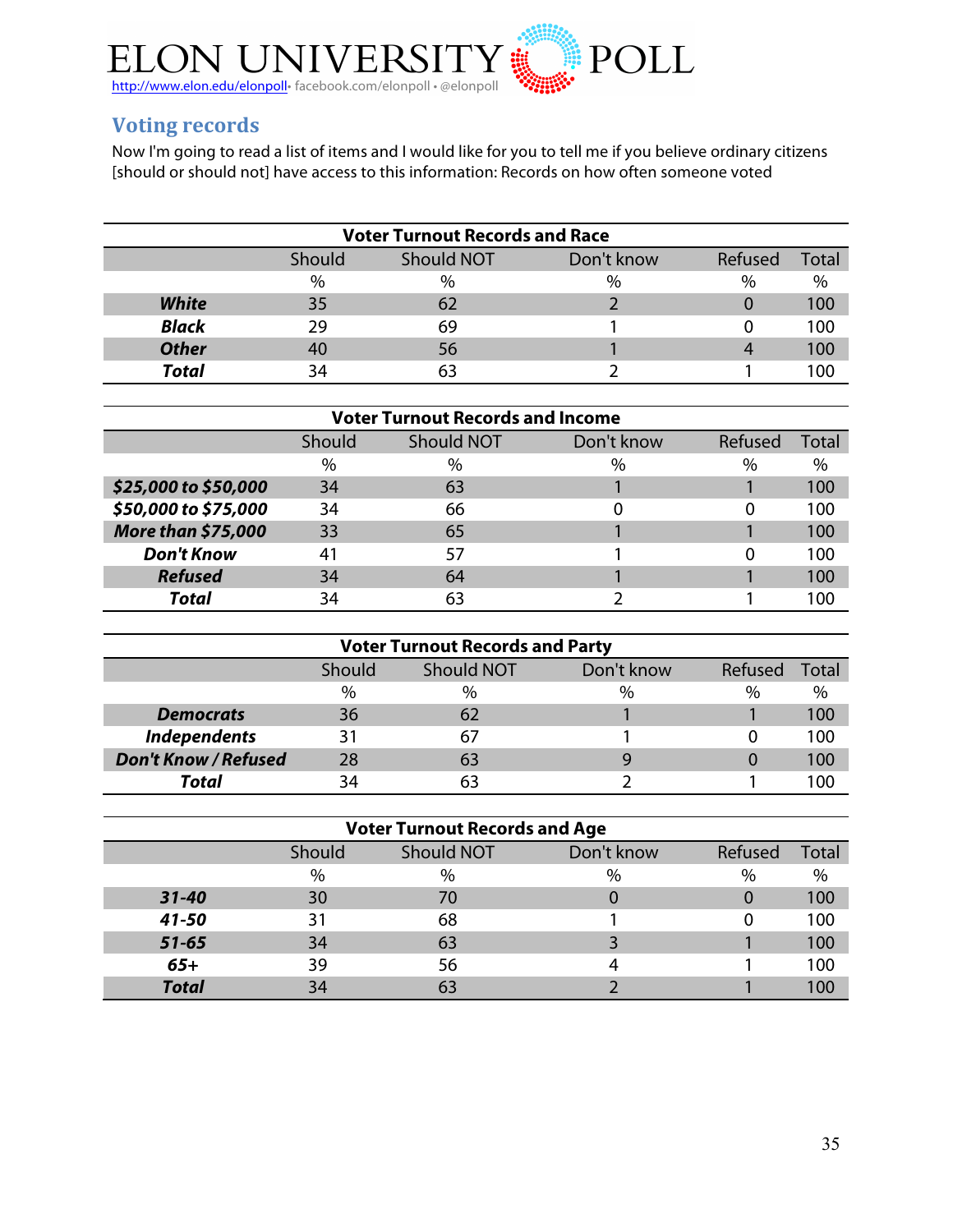

# **Gun Permits**

Now I'm going to read a list of items and I would like for you to tell me if you believe ordinary citizens [should or should not] have access to this information: Records on who has applied for a gun permit

| <b>Gun Permits and Race</b> |                                                      |      |      |      |     |  |  |  |
|-----------------------------|------------------------------------------------------|------|------|------|-----|--|--|--|
|                             | <b>Should NOT</b><br>Should<br>Don't know<br>Refused |      |      |      |     |  |  |  |
|                             | $\%$                                                 | $\%$ | $\%$ | $\%$ | %   |  |  |  |
| <b>White</b>                | 56                                                   | 41   |      |      | 100 |  |  |  |
| <b>Black</b>                | 65                                                   | 34   |      |      |     |  |  |  |
| <b>Other</b>                |                                                      | 23   |      |      |     |  |  |  |
| <b>Total</b>                | 60                                                   | 38   |      |      | 100 |  |  |  |

| <b>Gun Permits and Income</b> |                                                               |    |      |          |      |  |  |  |  |
|-------------------------------|---------------------------------------------------------------|----|------|----------|------|--|--|--|--|
|                               | <b>Should NOT</b><br>Should<br>Don't know<br>Refused<br>Total |    |      |          |      |  |  |  |  |
|                               | $\%$                                                          | %  | $\%$ | $\%$     | $\%$ |  |  |  |  |
| <b>Less than \$25,000</b>     | 64                                                            | 33 |      |          | 100  |  |  |  |  |
| \$25,000 to \$50,000          | 62                                                            | 36 |      | 0        | 100  |  |  |  |  |
| \$50,000 to \$75,000          | 59                                                            | 39 |      | 0        | 100  |  |  |  |  |
| <b>Refused</b>                | 49                                                            | 50 |      | $\Omega$ | 100  |  |  |  |  |
| <b>Total</b>                  | 60                                                            | 38 |      |          | 100  |  |  |  |  |

| <b>Gun Permits and Party</b> |        |                   |            |         |       |  |  |  |
|------------------------------|--------|-------------------|------------|---------|-------|--|--|--|
|                              | Should | <b>Should NOT</b> | Don't know | Refused | Total |  |  |  |
|                              | $\%$   | $\%$              | %          | $\%$    | $\%$  |  |  |  |
| <b>Democrats</b>             | 67     | 31                |            |         | 100   |  |  |  |
| <b>Independents</b>          | 58     | 41                |            |         | 100   |  |  |  |
| <b>Republicans</b>           | 55     | 42                |            |         | 100   |  |  |  |
| <b>Don't Know / Refused</b>  | 41     | 50                |            |         | 100   |  |  |  |
| <b>Total</b>                 | 60     | 38                |            |         | 100   |  |  |  |

| <b>Gun Permits and Age</b> |        |                   |            |         |       |  |  |  |
|----------------------------|--------|-------------------|------------|---------|-------|--|--|--|
|                            | Should | <b>Should NOT</b> | Don't know | Refused | Total |  |  |  |
|                            | $\%$   | $\%$              | $\%$       | $\%$    | %     |  |  |  |
| 18-30                      | 63     | 35                |            | 0       | 100   |  |  |  |
| $31 - 40$                  | 54     | 46                |            | 0       | 100   |  |  |  |
| 41-50                      | 52     | 44                |            | 0       | 100   |  |  |  |
| $51 - 65$                  | 58     | 39                | ર          |         | 100   |  |  |  |
| $65+$                      | 71     | 26                |            |         | 100   |  |  |  |
| <b>Total</b>               | 60     | 38                |            |         | 100   |  |  |  |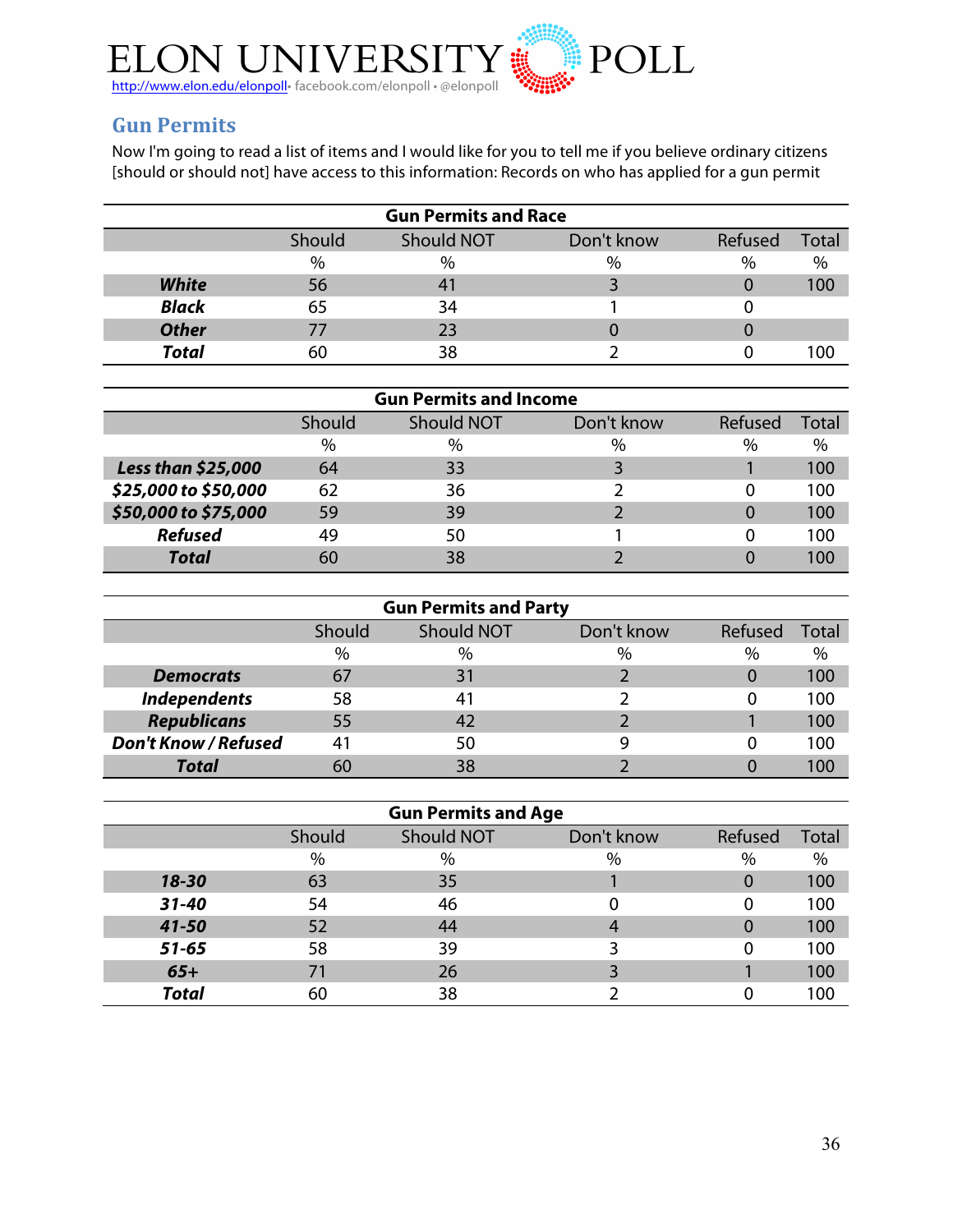

### **Amendment**

Would you [support or oppose] an amendment to the North Carolina constitution that makes all public business of any government body in North Carolina open and available to the public.

| <b>Open Amendment and Race</b> |                                            |      |      |      |     |  |  |  |
|--------------------------------|--------------------------------------------|------|------|------|-----|--|--|--|
|                                | Don't Know<br>Refused<br>Support<br>Oppose |      |      |      |     |  |  |  |
|                                | $\%$                                       | $\%$ | $\%$ | $\%$ | %   |  |  |  |
| <b>White</b>                   |                                            | 20   |      |      | 100 |  |  |  |
| <b>Black</b>                   | 67                                         | 29   |      |      | 100 |  |  |  |
| <b>Other</b>                   |                                            |      |      |      | 100 |  |  |  |
| <b>Total</b>                   |                                            |      |      |      | 100 |  |  |  |

| <b>Open Amendment and Income</b> |         |        |            |         |       |  |  |  |
|----------------------------------|---------|--------|------------|---------|-------|--|--|--|
|                                  | Support | Oppose | Don't Know | Refused | Total |  |  |  |
|                                  | $\%$    | $\%$   | $\%$       | $\%$    | $\%$  |  |  |  |
| Less than \$25,000               | 65      | 23     | 11         |         | 100   |  |  |  |
| \$25,000 to \$50,000             | 69      | 23     |            |         | 100   |  |  |  |
| \$50,000 to \$75,000             | 79      | 15     |            |         | 100   |  |  |  |
| <b>More than \$75,000</b>        | 70      | 22     |            | 0       | 100   |  |  |  |
| <b>Don't Know</b>                | 58      | 28     | 14         |         | 100   |  |  |  |
| <b>Refused</b>                   | 80      | 16     |            |         | 100   |  |  |  |
| <b>Total</b>                     | 70      |        | 8          |         | 100   |  |  |  |

| <b>Open Amendment and Party</b> |                                                     |      |    |      |               |  |  |  |  |
|---------------------------------|-----------------------------------------------------|------|----|------|---------------|--|--|--|--|
|                                 | Don't Know<br>Refused<br>Total<br>Support<br>Oppose |      |    |      |               |  |  |  |  |
|                                 | $\%$                                                | $\%$ | %  | $\%$ | $\%$          |  |  |  |  |
| <b>Democrats</b>                | 70                                                  | 24   |    |      | 100           |  |  |  |  |
| Independents                    |                                                     | 20   | 8  |      | 100           |  |  |  |  |
| <b>Republicans</b>              | 69                                                  | 20   | 10 |      | 100           |  |  |  |  |
| <b>Don't Know / Refused</b>     |                                                     | 16   |    |      | 100           |  |  |  |  |
| Total                           |                                                     |      |    |      | <sup>0C</sup> |  |  |  |  |

| <b>Open Amendment and Age</b> |         |        |            |         |              |  |  |  |  |
|-------------------------------|---------|--------|------------|---------|--------------|--|--|--|--|
|                               | Support | Oppose | Don't Know | Refused | <b>Total</b> |  |  |  |  |
|                               | $\%$    | $\%$   | $\%$       | $\%$    | $\%$         |  |  |  |  |
| 18-30                         | 67      | 22     | 10         |         | 100          |  |  |  |  |
| $31 - 40$                     | 68      | 26     | 6          |         | 100          |  |  |  |  |
| 41-50                         | 76      | 15     | 8          |         | 100          |  |  |  |  |
| $51 - 65$                     | 71      | 21     |            |         | 100          |  |  |  |  |
| $65+$                         | 72      | 21     |            |         | 100          |  |  |  |  |
| <b>Total</b>                  | 70      | 21     | 8          |         | 100          |  |  |  |  |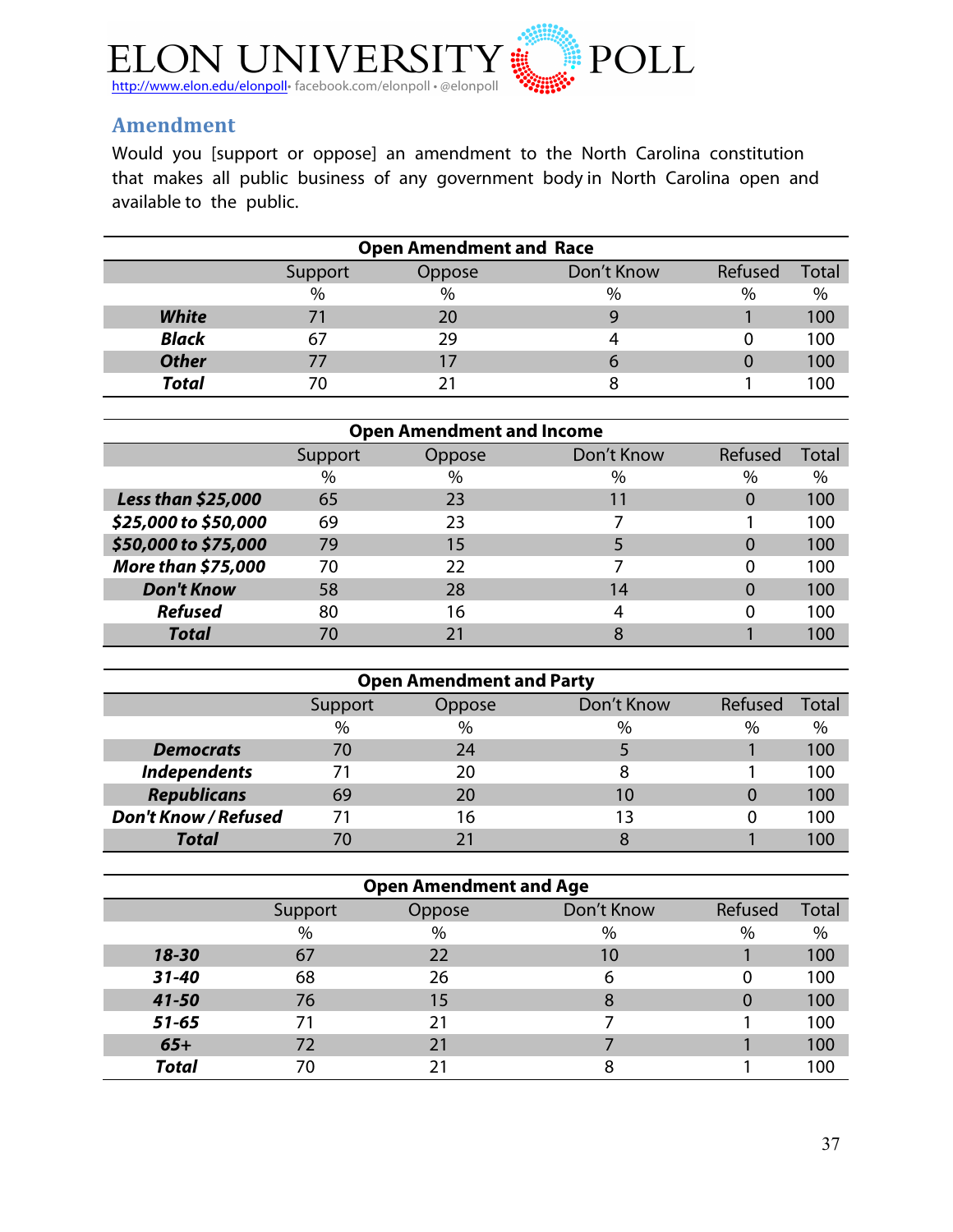

# **Channel**

How [interested or uninterested] are you in a new state government television channel that would broadcast North Carolina legislative sessions and committee hearings? Would you say you are: [not at all interested, somewhat interested, or very interested]?i

| <b>TV Channel and Race</b> |                 |            |            |            |       |  |  |  |  |
|----------------------------|-----------------|------------|------------|------------|-------|--|--|--|--|
|                            | Very interested | Somewhat   | Not at all | Don't know | Total |  |  |  |  |
|                            |                 | interested | interested |            |       |  |  |  |  |
|                            | $\%$            | %          | $\%$       | $\%$       | %     |  |  |  |  |
| <b>White</b>               | 24              | 53         | 23         |            | 100   |  |  |  |  |
| <b>Black</b>               | 26              | 64         | g          |            | 100   |  |  |  |  |
| <b>Other</b>               | 43              | 46         | 11         |            | 100   |  |  |  |  |
| <b>Total</b>               | 25              | 55         | 19         |            | 100   |  |  |  |  |

| <b>TV Channel and Income</b> |            |            |            |               |       |  |  |  |
|------------------------------|------------|------------|------------|---------------|-------|--|--|--|
|                              | Very       | Somewhat   | Not at all | Don't know    | Total |  |  |  |
|                              | interested | interested | interested |               |       |  |  |  |
|                              | %          | $\%$       | $\%$       | %             | $\%$  |  |  |  |
| <b>Less than \$25,000</b>    | 27         | 53         | 20         |               | 100   |  |  |  |
| \$25,000 to \$50,000         | 32         | 54         | 13         | 0             | 100   |  |  |  |
| \$50,000 to \$75,000         | 21         | 57         | 22         | 0             | 100   |  |  |  |
| <b>More than \$75,000</b>    | 25         | 50         | 23         |               | 100   |  |  |  |
| <b>Don't Know</b>            | 13         | 68         | 18         | $\mathcal{P}$ | 100   |  |  |  |
| <b>Refused</b>               | 18         | 66         | 16         | 0             | 100   |  |  |  |
| <b>Total</b>                 | 25         | 55         | 19         |               | 100   |  |  |  |

| <b>TV Channel and Party</b> |                 |            |            |       |              |  |  |  |
|-----------------------------|-----------------|------------|------------|-------|--------------|--|--|--|
|                             | Very interested | Somewhat   | Not at all | Don't | <b>Total</b> |  |  |  |
|                             |                 | interested | interested | know  |              |  |  |  |
|                             | $\%$            | %          | $\%$       | $\%$  | %            |  |  |  |
| <b>Democrats</b>            | 32              | 52         | 16         |       | 100          |  |  |  |
| <b>Independents</b>         | 23              | 58         | 18         | 0     | 100          |  |  |  |
| <b>Republicans</b>          | 21              | 54         | 25         |       | 100          |  |  |  |
| <b>DK/Refused</b>           | 28              | 41         | 25         | 6     | 100          |  |  |  |
| <b>Total</b>                | 25              | 55         | 19         |       | 100          |  |  |  |

|           | <b>TV Channel and Age</b> |                                                                      |      |               |              |  |  |  |  |  |
|-----------|---------------------------|----------------------------------------------------------------------|------|---------------|--------------|--|--|--|--|--|
|           |                           | Very interested Somewhat interested Not at all interested Don't know |      |               | <b>Total</b> |  |  |  |  |  |
|           | $\%$                      | $\%$                                                                 | $\%$ | $\frac{0}{0}$ | $\%$         |  |  |  |  |  |
| 18-30     | 28                        | 56                                                                   | 16   |               | 100          |  |  |  |  |  |
| $31 - 40$ | 20                        | 59                                                                   | 21   |               | 100          |  |  |  |  |  |
| 41-50     | 25                        | 55                                                                   | 19   |               | 100          |  |  |  |  |  |
| $51 - 65$ | 26                        | 53                                                                   |      |               | 100          |  |  |  |  |  |
| $65+$     |                           |                                                                      |      |               | 100          |  |  |  |  |  |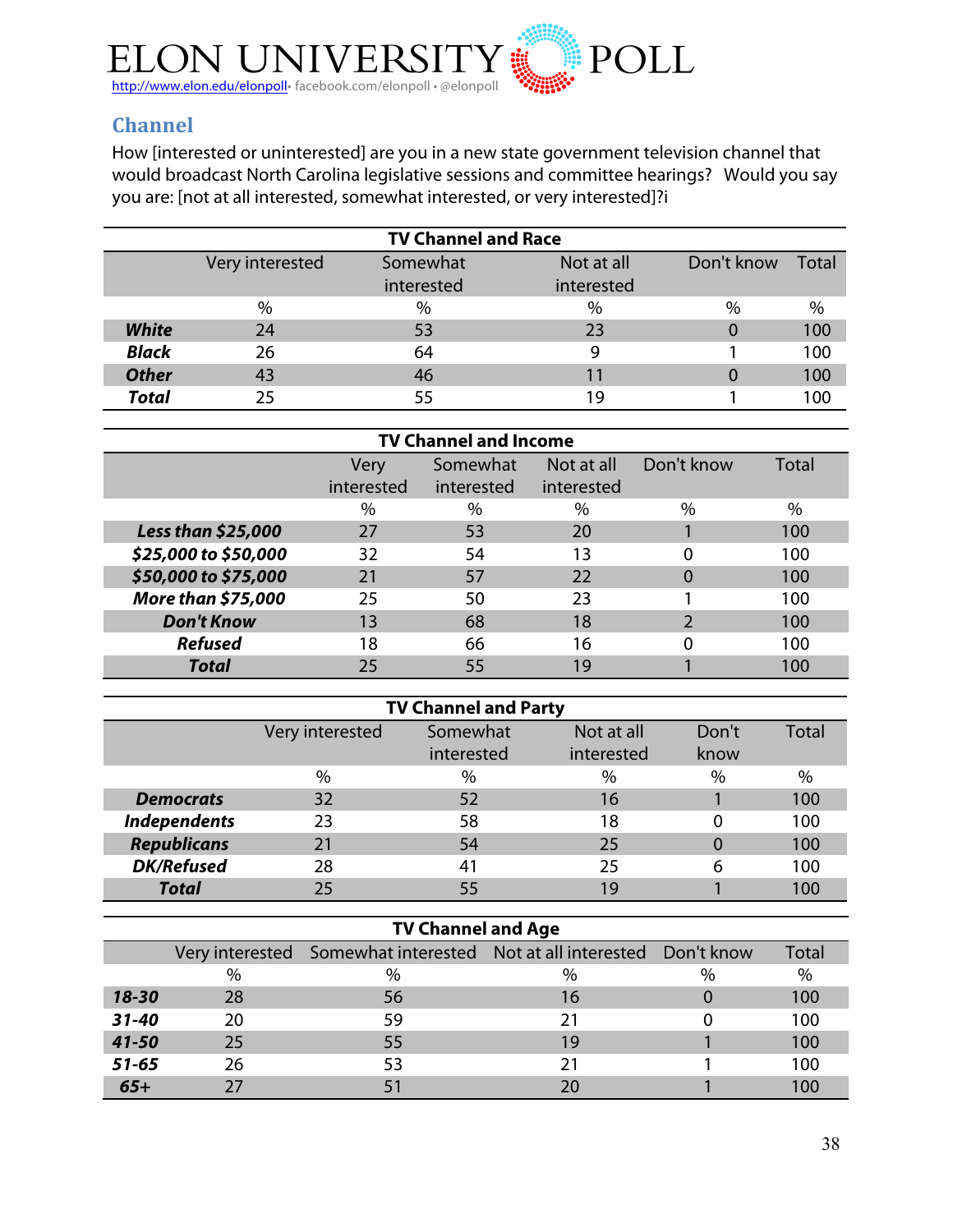

|                                         |  | http://www.elon.edu/elonpoll• facebook.com/elonpoll • @elonpoll | <b>PRODUCTION</b>                         |  |     |  |  |
|-----------------------------------------|--|-----------------------------------------------------------------|-------------------------------------------|--|-----|--|--|
| <b>Total</b>                            |  | 55                                                              | 19                                        |  | 100 |  |  |
| <b>Basic Methodological Information</b> |  |                                                                 |                                           |  |     |  |  |
| Mode:                                   |  |                                                                 | Live Interviewer RDD Telephone Interviews |  |     |  |  |

| ivioue:                    | Live interviewer RDD Telephone interviews |  |  |
|----------------------------|-------------------------------------------|--|--|
|                            | (Dual Frame: Cell Phone and Landlines)    |  |  |
| Population & Sample Area   | North Carolina; Registered Voters         |  |  |
| Dates in the field:        | November 15-November 18, 2013             |  |  |
| Sample Size                | 732                                       |  |  |
| Margin of Error            | $\pm 3.62$                                |  |  |
| Confidence Level           | 95%                                       |  |  |
| <b>Weighting Variables</b> | Age, Race, Gender, & Phone Ownership      |  |  |
|                            |                                           |  |  |

The Elon University Poll uses a stratified random sample of households with telephones and wireless (cell) telephone numbers. Please direct questions about the Elon University Poll's methodology to the Director of the Elon University Poll, Dr. Kenneth Fernandez at 336-278- 6438 or kfernandez@elon.edu.

### **Procedures Used for Conducting the Poll**

The Elon University Poll uses CATI system software (Computer Assisted Telephone Interviewing) for the administration of surveys. We attempt to reach each working telephone number in the sample up to five times. We only interview residents of North Carolina who are over 18. The Elon University Poll conducted the survey over a four-day period. Live interviewers called from 3 p.m. to 8 p.m. Friday (11/15); 11 a.m. to 8 p.m. on Saturday (11/16); 2p.m. to 7 p.m. on Sunday (11/17); and from 4:30 p.m. to 9:30 p.m. on Monday (11/18).

### **Additional Methodological Decisions**

### Branching Questions

For many questions with multiple response options, we program our surveys to branch into a secondary probing question.

### "Don't Know" & "Refused" Response Options

All questions include an option for respondents to volunteer "don't know" or to refuse. In the vast majority of questions, interviewers do not prompt "don't know" responses.

### Weighting

We typically weight results from the Elon University Poll on multiple demographic characteristics: race, gender, household size, region, education, and age. Weighting rarely leads to substantial changes in results. We use iterative raking, adjusting one dimension at a time. We include detailed information about weighting of survey samples for each poll on both the Elon University Poll website and within released reports.

### Within Household Randomization

For landlines, we use the common "oldest-youngest" technique to ensure within household randomization. We assume cellphones belong to an individual rather than a household. Thus, we do not conduct within-household randomization within our cellphone sample.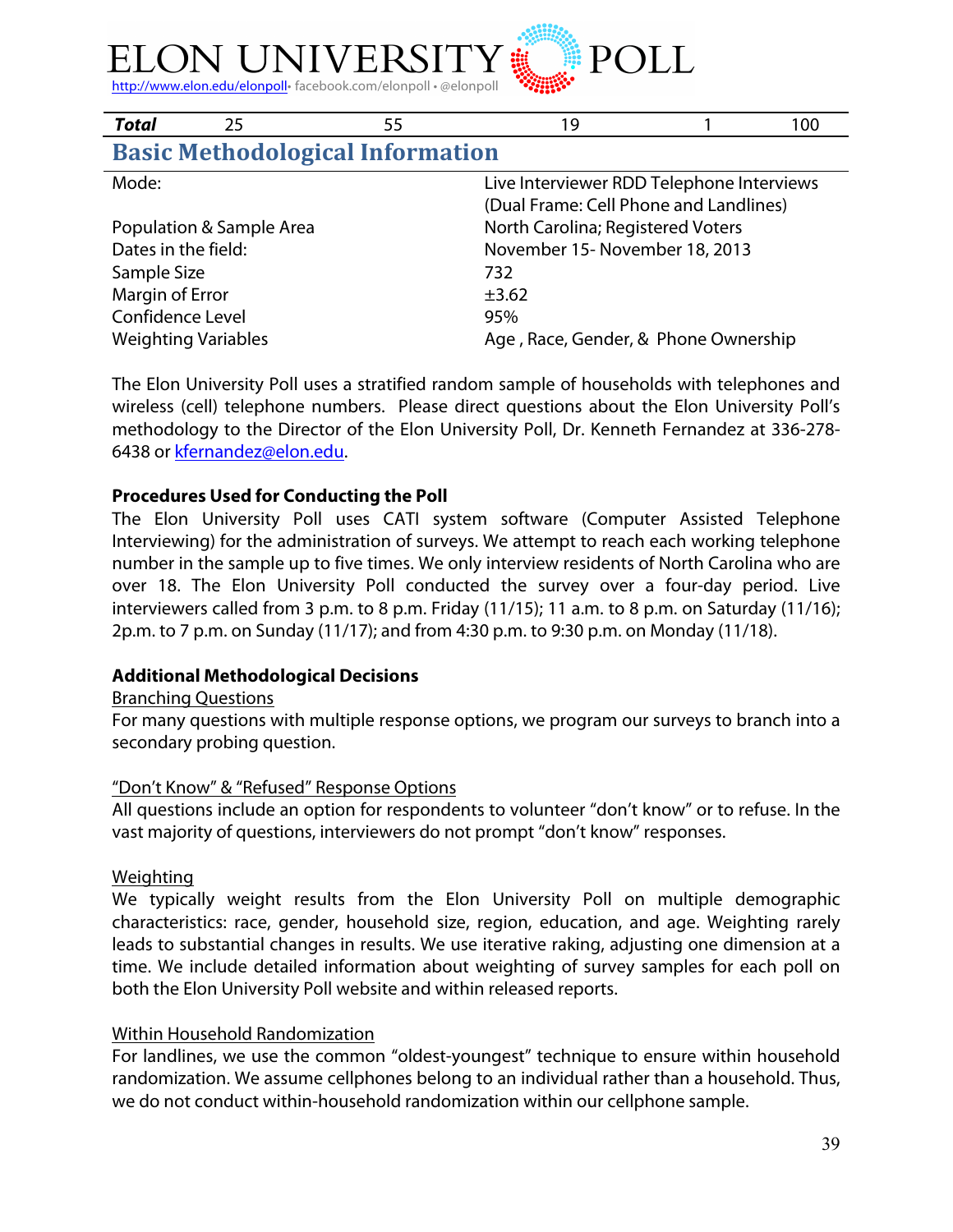

### Completion Criteria

An interview is a complete only if a respondent progresses through the entire survey. Respondents who hang up before completing the last question or who refuse to more than 10 % of the questions are incompletes.

#### Support for Transparency

The Elon University Poll supports transparency in survey research and is a supporter of the American Association for Public Opinion Research Transparency Initiative, which is a program promoting openness and transparency about survey research methods and operations among survey research professionals and the industry. All information about the Elon University Poll that we released to the public conforms to reporting conventions recommended by the American Association for Public Opinion Research and the National Council on Public Polls.

#### Question Construction and Question Order

In releasing survey results, the Elon University Poll provides the questions as worded and the order in which respondents receive these questions. In some cases question ordering rotates to avoid biases. In an effort to provide neutral, non-biased questions, we attempt to observe conventional question wording and question order protocols in all of our polls. In order to avoid recency or primacy effects, we randomize candidate names and directional response options (e.g. support / oppose) within the text of each question. We pretest every questionnaire multiple times before entering the field.

### **Sampling**

Survey Sampling International, LLC, provide samples of telephone numbers. To equalize the probability of telephone selection, sample telephone numbers are systematically stratified according to subpopulation strata (e.g., a zip code, a county, etc.), which yields a sample from telephone exchanges in proportion to each exchange's share of telephone households in the population of interest. Estimates of telephone households in the population of interest are generally obtained from several databases. Samples of household telephone numbers are distributed across all eligible blocks of numbers in proportion to the density of listed households assigned in the population of interest according to a specified subpopulation stratum. Upon determining the projected (or preferred) sample size, a sampling interval is calculated by summing the number of listed residential numbers in each eligible block within the population of interest and dividing that sum by the number of sampling points assigned to the population. From a random start between zero and the sampling interval, blocks are selected systematically in proportion to the density of listed household "working blocks."

A block (also known as a bank) is a set of contiguous numbers identified by the first two digits of the last four digits of a telephone number. A working block contains three or more working telephone numbers. Exchanges are assigned to a population on the basis of all eligible blocks in proportion to the density of working telephone households. Once each population's proportion of telephone households is determined, then a sampling interval, based on that proportion, is calculated and specific exchanges and numbers are randomly selected.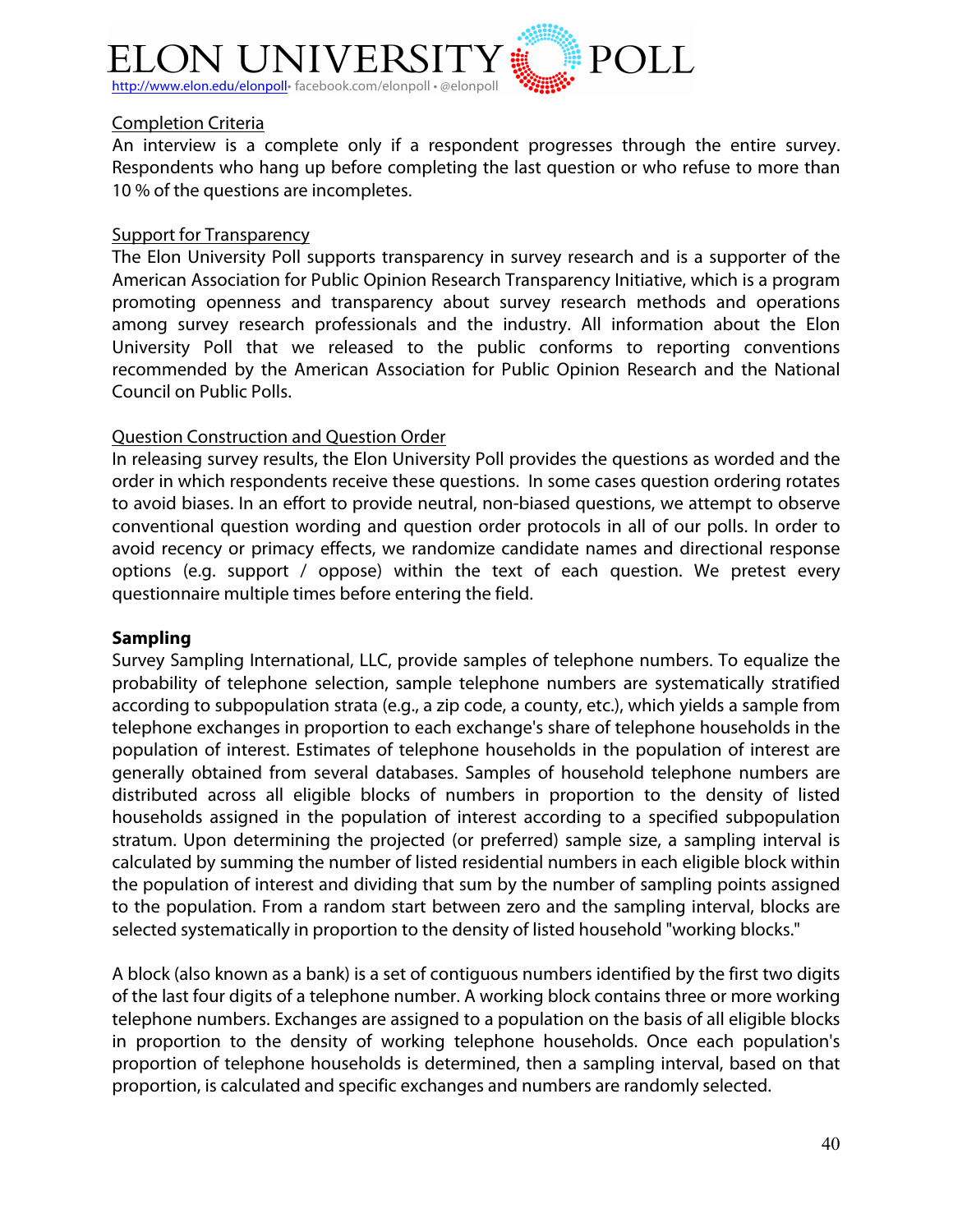

The wireless component of the study sample starts with determining which area codeexchange combinations in North Carolina are included in the wireless or shared Telcordia types. Similar to the process for selecting household telephone numbers, wireless numbers involve a multi-step process in which blocks of numbers are determined for each area codeexchange combination in the Telcordia types. From a random start within the first sampling interval, a systematic nth selection of each block of numbers is performed and a two-digit random number between 00 and 99 is appended to each selected nth block stem. The intent is to provide a stratification that will yield a sample that is representative both geographically and by large and small carrier. From these, a random sample is generated.

Because exchanges and numbers are randomly selected, unlisted as well as listed numbers are included in the sample. Thus, the sample of numbers generated for the population of interest constitutes a random sample of telephone households and wireless numbers of the population.

### **Frequently Asked Questions about our Methodology**

- 1. *Who pays for the Elon University Poll?* Elon University fully funds the Elon University Poll.
- 2. *Does the Elon University Poll favor a certain party?* The Elon University Poll is an academic, non-partisan survey. We do not engage or work with any political candidates or parties. We employ best practices to ensure the results are not biased.
- 3. *Where do you get your numbers?* We obtain samples of randomized phone numbers from Survey Sample International.
- 4. *How many times do you call a number before giving up?* We will attempt to call each working number up to five times before removing it from the sample.
- 5. *Do you call both cell phones and land lines?* Yes. We use a mixed sample of both cell phones and landlines. We weight on phone ownership to adjust for the higher probability of selection of those who own both cell phones and landline phones.
- 6. *Does the Elon University Poll do IVR surveys or automated "robopolls"?* No. Well-trained students at Elon University conduct all our interviewers.
- 7. *Do you report non-response rates?* Yes. We report non-response rates based on AAPOR guidelines. The response rate for the November 2013 Poll was 9.3%, which approximates or exceeds the national average response rates of other high quality survey organizations. The response rate is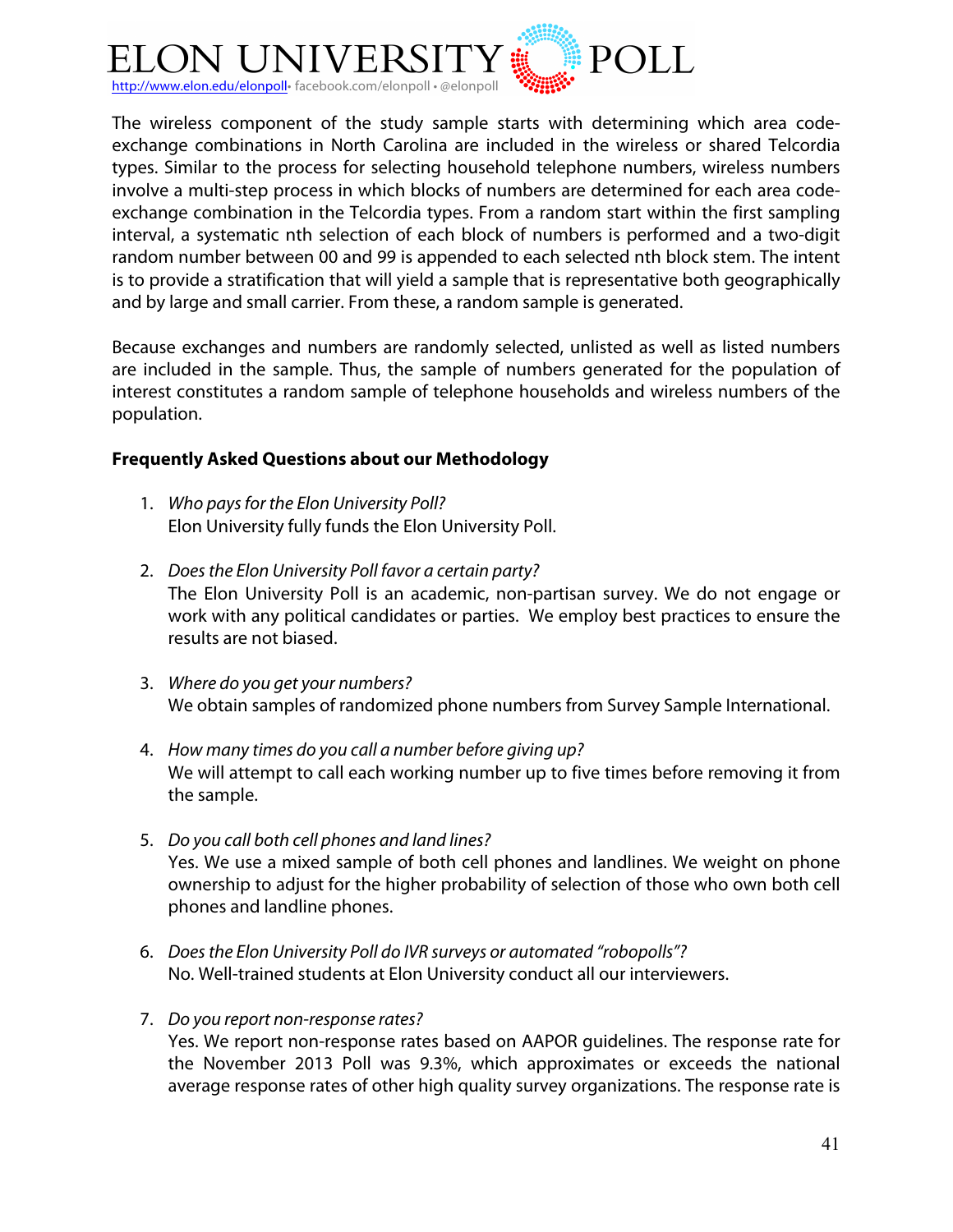

calculated using the American Association of Public Opinion Research (AAPOR) formula RR4.

8. *Do you weight the data?*

Yes. We apply weights to the data. An iterative proportional fitting algorithm generates weights based on Census parameters of residents in North Carolina.

9. *Do you randomize response options?*

Yes. We rotate the order of candidate names in all applicable questions. We also rotate order of text for other questions, such as those that include response options such as "more" and "less." Furthermore, we rotate the order of some questions themselves if we suspect the order of a question could bias results.

### 10. *Do you conduct within-household randomization?*

Yes. For landlines, we use the common "oldest-youngest" rotation to ensure within household randomization. We assume cellphones belong to an individual rather than a household. Thus, we do not conduct within-household randomization within our cellphone sample.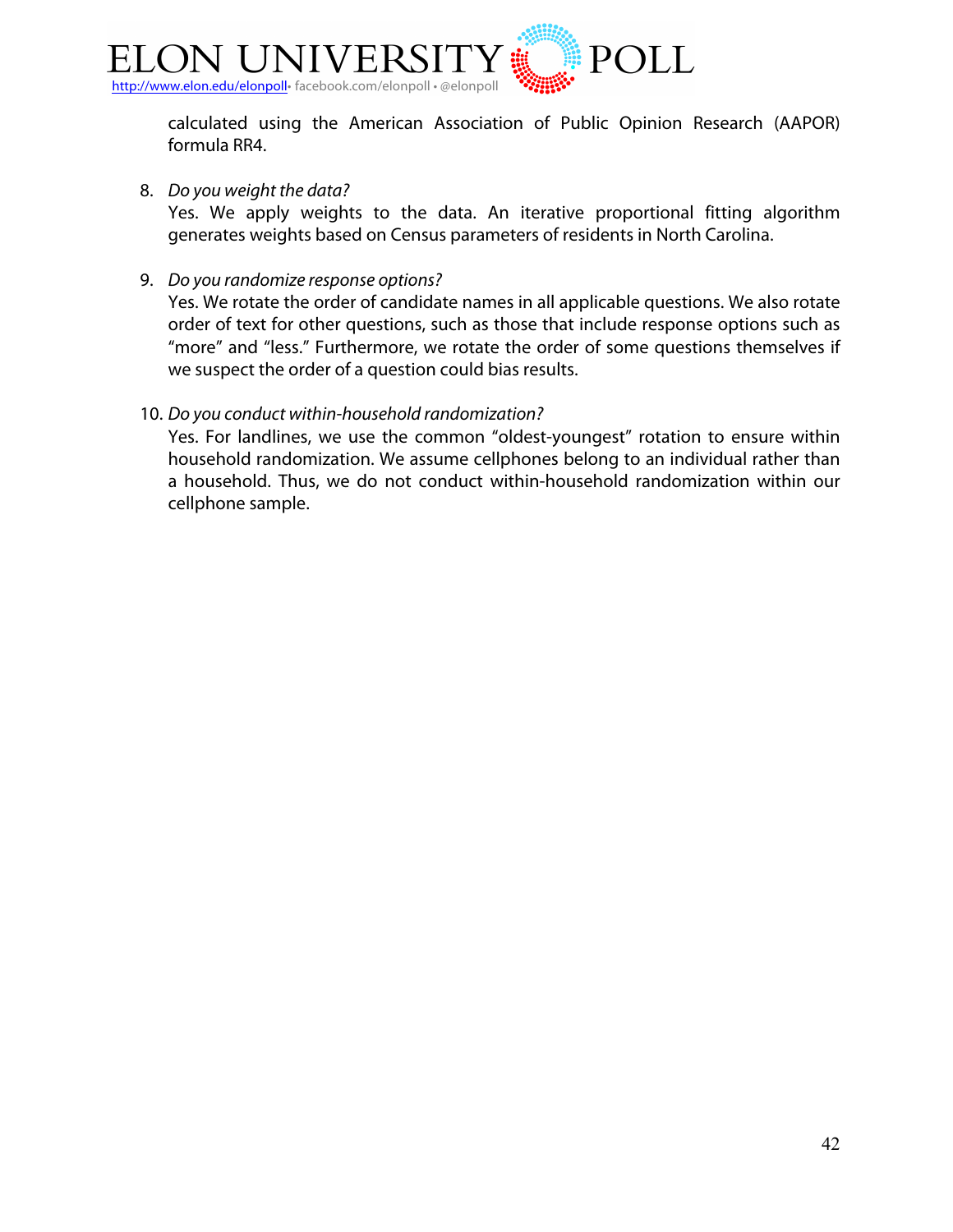

# **The Elon University Poll Team**

Dr. Kenneth Fernandez is the Director of the Elon University Poll. Dr. Fernandez holds a Ph.D. in Political Science from University of California – Riverside. Dr. Fernandez is Assistant Professor of Political Science and Policy Studies at Elon University. He has published numerous articles in peer-reviewed social science journals.

Dr. Jason Husser is the Assistant director. Dr. Husser holds a Ph.D. in Political Science from Vanderbilt University. Dr. Husser is also Assistant Professor of Political Science and Policy Studies at Elon University. He recently published an article on public opinion in the *American Journal of Political Science.* He was previously the Associate Coordinator of the Vanderbilt University Poll.

John Robinson serves as Director of Communications for the Poll. He is a former newspaper editor, veteran journalist, and North Carolina native.

Daniel Anderson is Vice President of Elon University Communications. Eric Townsend is Director of the Elon University News Bureau. Both work very closely with the directors in communicating results of the poll.

Faculty members in the Department of Political Science, chaired by Dr. Sharon Spray, are also involved in advising the directors.

The poll operates under the auspices of the College of Arts and Sciences at Elon University, led by Dean Alison Morrison-Shetlar. The Elon University administration, led by Dr. Leo Lambert, president of the university, fully supports the Elon University Poll as part of its service commitment to state, regional, and national constituents.

Elon University fully funds the Elon University Poll. Because of this generous support, the Elon University poll does not engage in any contract work. This permits the Elon University Poll to operate as a neutral, non-biased, non-partisan resource.

Elon University students administer the survey as part of the University's commitment to civic engagement and experiential learning where "students learn through doing." Student interviewers receive extensive training prior to engaging in interviewing. A team of student supervisors (led by Mary Young '14) assists the directors with quality control and monitoring.



Fernandez



Husser



Robinson